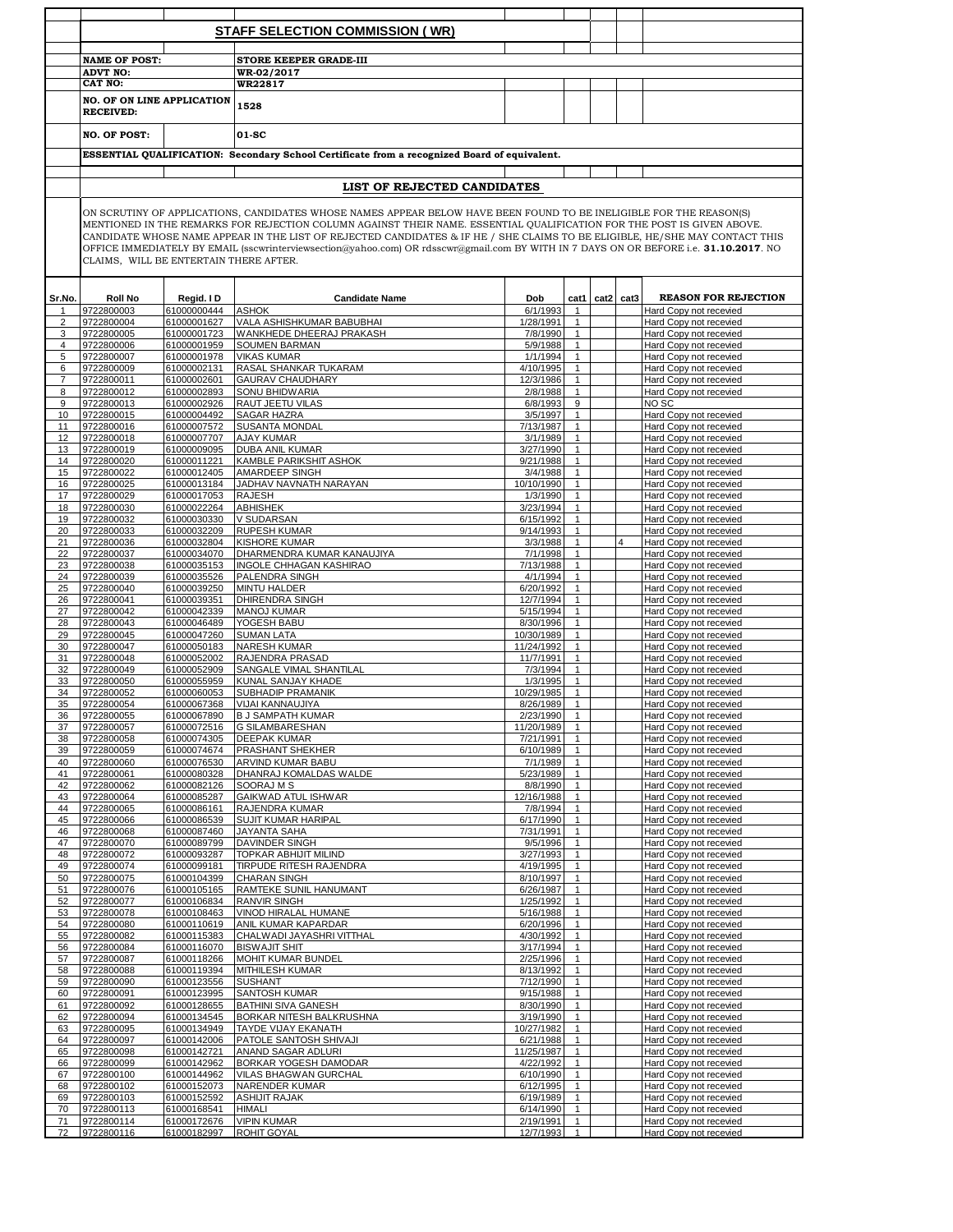| 73         | 9722800118 | 61000186970 | <b>KRISHANU SARKAR</b>           | 11/2/1996<br>-1            | Hard Copy not recevied                           |
|------------|------------|-------------|----------------------------------|----------------------------|--------------------------------------------------|
| 74         | 9722800120 | 61000188080 | GODGHATE DHIRAJ SAMARTH          | 8/25/1988<br>$\mathbf{1}$  | Hard Copy not recevied                           |
| 75         | 9722800121 | 61000190378 | <b>CHANDAN NASKAR</b>            | 9/4/1988<br>1              | Hard Copy not recevied                           |
| 76         | 9722800122 | 61000192355 | <b>MANISH KUMAR BAYAL</b>        | 11/1/1993<br>$\mathbf{1}$  | Hard Copy not recevied                           |
| 77         | 9722800123 | 61000194658 | <b>KANAHAYA LAL</b>              | 8/20/1998<br>$\mathbf{1}$  | Hard Copy not recevied                           |
| 78         | 9722800125 | 61000196798 | <b>HEMANT NAGARIA</b>            | 1/20/1990<br>$\mathbf{1}$  | Hard Copy not recevied                           |
|            |            |             |                                  |                            |                                                  |
| 79         | 9722800126 | 61000196951 | ATKORE MAROTI DAJIBA             | 1/26/1987<br>$\mathbf{1}$  | Hard Copy not recevied                           |
| 80         | 9722800127 | 61000199780 | <b>NIKLESH</b>                   | 9/12/1993<br>$\mathbf{1}$  | Hard Copy not recevied                           |
| 81         | 9722800128 | 61000200153 | DHARGAWE SUCHIT RAMESH           | $\mathbf{1}$<br>11/1/1988  | Hard Copy not recevied                           |
| 82         | 9722800129 | 61000203956 | PRADEEP SAGAR                    | 3/25/1986<br>1             | Hard Copy not recevied                           |
| 83         | 9722800131 | 61000205912 | <b>LITON PAUL</b>                | 6/21/1987<br>$\mathbf{1}$  | Hard Copy not recevied                           |
| 84         | 9722800132 | 61000206187 | <b>GADE GAUTAM SIDDHARTHBHAI</b> | 4/10/1987<br>$\mathbf{1}$  | Hard Copy not recevied                           |
| 85         | 9722800133 | 61000218604 | RAVI KUMAR CHANDEL               | 8/7/1990<br>$\mathbf{1}$   | Hard Copy not recevied                           |
| 86         | 9722800134 | 61000218872 | JITENDER DANI                    | 11/10/1994<br>1            | Hard Copy not recevied                           |
| 87         | 9722800135 | 61000220854 | PRASENJIT MALLICK                | 1/23/1994<br>$\mathbf{1}$  | Hard Copy not recevied                           |
| 88         | 9722800136 | 61000223526 | JAGDISH CHANDRA BHAMBI           | 1/2/1992<br>$\mathbf{1}$   | Hard Copy not recevied                           |
|            | 9722800138 | 61000224485 |                                  | 2/15/1993<br>$\mathbf{1}$  |                                                  |
| 89         |            |             | NARENDER                         | $\mathbf{1}$               | Hard Copy not recevied                           |
| 90         | 9722800140 | 61000228467 | ROHIT KUMAR JATAV                | 4/22/1991                  | Hard Copy not recevied                           |
| 91         | 9722800141 | 61000228956 | <b>RAJEEV</b>                    | 5/3/1995<br>$\mathbf{1}$   | Hard Copy not recevied                           |
| 92         | 9722800145 | 61000240042 | <b>MANISH SONKAR</b>             | 7/2/1995<br>$\mathbf{1}$   | Hard Copy not recevied                           |
| 93         | 9722800146 | 61000242771 | WANKHADE OMESH RAMDAS            | 6/25/1987<br>$\mathbf{1}$  | Hard Copy not recevied                           |
| 94         | 9722800147 | 61000242818 | WANKHADE SUDESH RAMDAS           | 7/7/1986<br>$\mathbf{1}$   | Hard Copy not recevied                           |
| 95         | 9722800149 | 61000247605 | ASODIYA JIGNESH                  | 12/10/1991<br>$\mathbf{1}$ | Hard Copy not recevied                           |
| 96         | 9722800150 | 61000248204 | MESHRAM SACHIN KAKAJI            | 11/8/1989<br>$\mathbf{1}$  | Hard Copy not recevied                           |
| 97         | 9722800152 | 61000257079 | JOGDAND NILESH BAJIRAO           | 2/10/1987<br>$\mathbf{1}$  | Hard Copy not recevied                           |
| 98         | 9722800154 | 61000262744 | <b>MEKALA RAHUL</b>              | 4/27/1998<br>$\mathbf{1}$  | Hard Copy not recevied                           |
| 99         | 9722800156 | 61000269523 | SWAPNASHIL LILARAM MESHRAM       | 9/21/1990<br>$\mathbf{1}$  | Hard Copy not recevied                           |
| 100        | 9722800157 | 61000274150 | CHETAK KERBA NIVDANGE            | 1/9/1996<br>$\mathbf{1}$   | Hard Copy not recevied                           |
| 101        | 9722800159 |             | LALIT KUMAR                      | 2/14/1986<br>$\mathbf{1}$  |                                                  |
|            |            | 61000279917 |                                  | $\mathbf{1}$               | Hard Copy not recevied                           |
| 102        | 9722800160 | 61000282511 | <b>UMESH CHAND</b>               | 2/13/1993                  | Hard Copy not recevied                           |
| 103        | 9722800161 | 61000284325 | DHARMENDRA SRIVAS                | 1/1/1991<br>$\mathbf{1}$   | Hard Copy not recevied                           |
| 104        | 9722800164 | 61000292921 | SURAJ PRASAD                     | 6/15/1992<br>$\mathbf{1}$  | Hard Copy not recevied                           |
| 105        | 9722800166 | 61000297576 | ABHINAV CHOUDHARY                | 2/3/1998<br>$\mathbf{1}$   | Hard Copy not recevied                           |
| 106        | 9722800167 | 61000298234 | PAWAN KUMAR UDAI                 | $\mathbf{1}$<br>10/1/1997  | Hard Copy not recevied                           |
| 107        | 9722800168 | 61000298643 | JADHAV KALPESH SUNIL             | 12/25/1995<br>$\mathbf{1}$ | Hard Copy not recevied                           |
| 108        | 9722800169 | 61000298745 | <b>SUNIL KR BALMIKI</b>          | 9/10/1990<br>$\mathbf{1}$  | Hard Copy not recevied                           |
| 109        | 9722800170 | 61000299254 | <b>ASHOK KUMAR</b>               | 8/11/1993<br>1             | Hard Copy not recevied                           |
| 110        | 9722800172 | 61000299523 | <b>SWAPNIL</b>                   | 1/4/1992<br>$\mathbf{1}$   | Hard Copy not recevied                           |
| 111        | 9722800174 | 61000299891 | <b>BADUGU RAVI TEJA</b>          | 12/9/1992<br>$\mathbf{1}$  | Hard Copy not recevied                           |
| 112        | 9722800175 | 61000303418 | RATHOD VIJAYKUMAR PARSHURAM      | 9/6/1989<br>1              | Hard Copy not recevied                           |
|            |            | 61000306179 | AHIRE AKASH SANDEEP              | 2/22/1997                  |                                                  |
| 113        | 9722800178 |             |                                  | 1                          | Hard Copy not recevied                           |
| 114        | 9722800179 | 61000307467 | <b>MURUKAN K</b>                 | $\mathbf{1}$<br>10/24/1986 | Hard Copy not recevied                           |
| 115        | 9722800181 | 61000309084 | TATAPUDI RAMBABU                 | 1/20/1997<br>$\mathbf{1}$  | Hard Copy not recevied                           |
| 116        | 9722800182 | 61000309449 | PARMAR KUNDANBHAI DHANJIBHAI     | 7/5/1994<br>$\mathbf{1}$   | Hard Copy not recevied                           |
| 117        | 9722800184 | 61000312198 | KUMARA SWAMY ELIPE               | 10/10/1992<br>$\mathbf{1}$ | Hard Copy not recevied                           |
| 118        | 9722800186 | 61000316835 | TUMMAPUDI ANIL KUMAR             | 6/2/1998<br>$\mathbf{1}$   | Hard Copy not recevied                           |
| 119        | 9722800188 | 61000321403 | PRATIK PREMNATH SUDELE           | 10/12/1992<br>9            | Hard Copy not recevied                           |
| 120        | 9722800189 | 61000325503 | DHAWARE SATISH ARJUN             | 8/16/1990<br>$\mathbf{1}$  | Hard Copy not recevied                           |
| 121        | 9722800190 | 61000326230 | AYISURJYA KUMAR SETHI            | 5/28/1993<br>$\mathbf{1}$  | Hard Copy not recevied                           |
|            |            |             |                                  |                            |                                                  |
|            |            |             |                                  |                            |                                                  |
| 122        | 9722800191 | 61000330437 | <b>NAVEEN KUMAR</b>              | 3/18/1990<br>$\mathbf{1}$  | Hard Copy not recevied                           |
| 123        | 9722800192 | 61000330743 | <b>AJAY KUMAR</b>                | 11/17/1998<br>$\mathbf{1}$ | Hard Copy not recevied                           |
| 124        | 9722800193 | 61000331356 | DHEERENDRA SAGAR                 | 5/1/1994<br>$\mathbf{1}$   | Hard Copy not recevied                           |
| 125        | 9722800194 | 61000332297 | RANVIR NAGESH SAMBHAJI           | 2/3/1991<br>$\mathbf{1}$   | Hard Copy not recevied                           |
| 126        | 9722800196 | 61000334448 | <b>SUNIL KUMAR</b>               | 3/18/1996<br>$\mathbf{1}$  | Hard Copy not recevied                           |
| 127        | 9722800200 | 61000340615 | RAHUL SINGH                      | 10/1/1991<br>$\mathbf{1}$  | Hard Copy not recevied                           |
| 128        | 9722800202 | 61000341454 | <b>SUNIL KUMAR</b>               | 3/10/1991<br>$\mathbf{1}$  | Hard Copy not recevied                           |
| 129        | 9722800203 | 61000344893 | RAHUL KUMAR                      | 5/19/1994<br>$\mathbf{1}$  | Hard Copy not recevied                           |
| 130        | 9722800204 | 61000346652 | <b>ABHISHEK KUMAR</b>            | 10/20/1997<br>$\mathbf{1}$ | Hard Copy not recevied                           |
| 131        | 9722800205 | 61000350914 | SANDEEP KUMAR                    | $\mathbf{1}$<br>10/9/1992  | Hard Copy not recevied                           |
| 132        | 9722800207 | 61000351783 | <b>RAJVIR SINGH</b>              | 1/20/1995<br>$\mathbf{1}$  | Hard Copy not recevied                           |
| 133        | 9722800208 | 61000354266 | RAHUL KUMAR BAMBAL               | 7/8/1989                   |                                                  |
| 134        | 9722800209 | 61000354315 | SHIRSATH SACHIN JAGAN            | 1/2/1991<br>$\mathbf{1}$   | Hard Copy not recevied<br>Hard Copy not recevied |
| 135        | 9722800210 | 61000354419 | <b>HIMANSHU</b>                  | 4/2/1999<br>$\mathbf{1}$   | Hard Copy not recevied                           |
| 136        | 9722800211 | 61000359796 | <b>ADARSH KUMAR</b>              | 10/19/1996<br>1            | Hard Copy not recevied                           |
| 137        | 9722800212 | 61000361543 | <b>MANOJ KUMAR</b>               | 9/23/1998<br>$\mathbf{1}$  | Hard Copy not recevied                           |
| 138        | 9722800213 |             | <b>HEMANT KUMAR</b>              | 10/7/1993<br>$\mathbf{1}$  |                                                  |
|            |            | 61000361837 |                                  | 11/2/1998<br>$\mathbf{1}$  | Hard Copy not recevied<br>Hard Copy not recevied |
| 139<br>140 | 9722800214 | 61000370026 | <b>VISHAL KUMAR</b>              | 1                          |                                                  |
|            | 9722800215 | 61000371871 | MANOJ KUMAR MALIK                | 4/15/1992<br>$\mathbf{1}$  | Hard Copy not recevied                           |
| 141        | 9722800216 | 61000372029 | <b>KESHAR SHARMA</b>             | 6/15/1988                  | Hard Copy not recevied                           |
| 142        | 9722800217 | 61000373222 | <b>SUNIT</b>                     | 9/16/1989<br>$\mathbf{1}$  | Hard Copy not recevied                           |
| 143        | 9722800218 | 61000380901 | <b>SUKHWINDER SINGH</b>          | 11/17/1992<br>$\mathbf{1}$ | Hard Copy not recevied                           |
| 144        | 9722800219 | 61000383050 | JAGANATH BEHERA                  | 9/6/1995<br>$\mathbf{1}$   | Hard Copy not recevied                           |
| 145        | 9722800220 | 61000384097 | SATHISHKUMAR V C                 | 6/7/1995<br>$\mathbf{1}$   | Hard Copy not recevied                           |
| 146        | 9722800222 | 61000391526 | <b>ARKA SARKAR</b>               | 11/2/1994<br>$\mathbf{1}$  | Hard Copy not recevied                           |
| 147        | 9722800223 | 61000391807 | <b>DEVIDASA</b>                  | $\mathbf{1}$<br>2/6/1991   | Hard Copy not recevied                           |
| 148        | 9722800224 | 61000394351 | <b>NILADRI NASKAR</b>            | 1/17/1999<br>$\mathbf{1}$  | Hard Copy not recevied                           |
| 149        | 9722800225 | 61000395240 | RAHUL SUBHASHRAO HIWARALE        | 5/3/1991<br>$\mathbf{1}$   | Hard Copy not recevied                           |
| 150        | 9722800226 | 61000395666 | GAIGOLE ABHIJEET MAHENDRA        | 8/16/1993<br>$\mathbf{1}$  | Hard Copy not recevied                           |
| 151        | 9722800227 | 61000397057 | SAHARE BHAVESH PRADIP            | 10/7/1989<br>$\mathbf{1}$  | Hard Copy not recevied                           |
| 152        | 9722800228 | 61000398092 | RITESH                           | 3/8/1991<br>$\mathbf{1}$   | Hard Copy not recevied                           |
| 153        | 9722800229 | 61000402195 | SHEKHAR RAMESH LOKHANDE          | 2/27/1992<br>$\mathbf{1}$  | Hard Copy not recevied                           |
| 154        | 9722800230 | 61000402804 | PANKAJKUMAR NANA AGARKAR         | 7/29/1995<br>$\mathbf{1}$  | Hard Copy not recevied                           |
| 155        | 9722800231 | 61000402823 | <b>SANJIT ROY</b>                | 5/14/1993<br>$\mathbf{1}$  | Hard Copy not recevied                           |
| 156        | 9722800232 | 61000402852 | JARONDE ASHWIN HIRAMAN           | 7/23/1989<br>$\mathbf{1}$  | Hard Copy not recevied                           |
| 157        |            |             | TUSHAR                           | 3/27/1996<br>$\mathbf{1}$  |                                                  |
|            | 9722800234 | 61000405199 |                                  | $\mathbf{1}$               | Hard Copy not recevied                           |
| 158        | 9722800235 | 61000407171 | <b>BANSOD ASHISH VIJAY</b>       | 3/23/1989                  | Hard Copy not recevied                           |
| 159        | 9722800237 | 61000409593 | <b>RITWICK DAS</b>               | 1/4/1997<br>$\mathbf{1}$   | Hard Copy not recevied                           |
| 160        | 9722800238 | 61000411519 | SAKHARE ASHISH SANJAY            | 1/1/1986<br>$\mathbf{1}$   | Hard Copy not recevied                           |
| 161        | 9722800239 | 61000412529 | VIKASH                           | 3/12/1998<br>$\mathbf{1}$  | Hard Copy not recevied                           |
| 162        | 9722800240 | 61000413222 | VAGHELA KINJALBEN KAUSHIKKUMAR   | 5/21/1996<br>$\mathbf{1}$  | Hard Copy not recevied                           |
| 163        | 9722800242 | 61000414113 | CHIRAGKUMAR PANDYA               | 8/18/1992<br>1             | Hard Copy not recevied                           |
| 164        | 9722800243 | 61000415939 | KHAIRE KIRAN GYANBA              | 2/2/1991<br>$\mathbf{1}$   | Hard Copy not recevied                           |
| 165        | 9722800246 | 61000420144 | CHAURE ROHIT SANGHARAKSHIT       | 8/17/1992<br>1             | Hard Copy not recevied                           |
| 166        | 9722800247 | 61000428841 | HASAMUKHBHAI                     | 8/16/1993<br>$\mathbf{1}$  | Hard Copy not recevied                           |
| 167        | 9722800248 | 61000428915 | AKSHAY BABASAHEB KHARAT          | 1/27/1993<br>$\mathbf{1}$  | Hard Copy not recevied                           |
| 168        | 9722800249 | 61000431143 | SIDDHANT GAUTAM SHIRKE           | 10/11/1997<br>$\mathbf{1}$ | Hard Copy not recevied                           |
| 169        | 9722800251 | 61000436407 | DHANANAJAY KUMAR                 | 5/5/1993<br>$\mathbf{1}$   | Hard Copy not recevied                           |
| 170        | 9722800252 | 61000437058 | <b>VIKRAM SINGH</b>              | 9/8/1992<br>$\mathbf{1}$   | Hard Copy not recevied                           |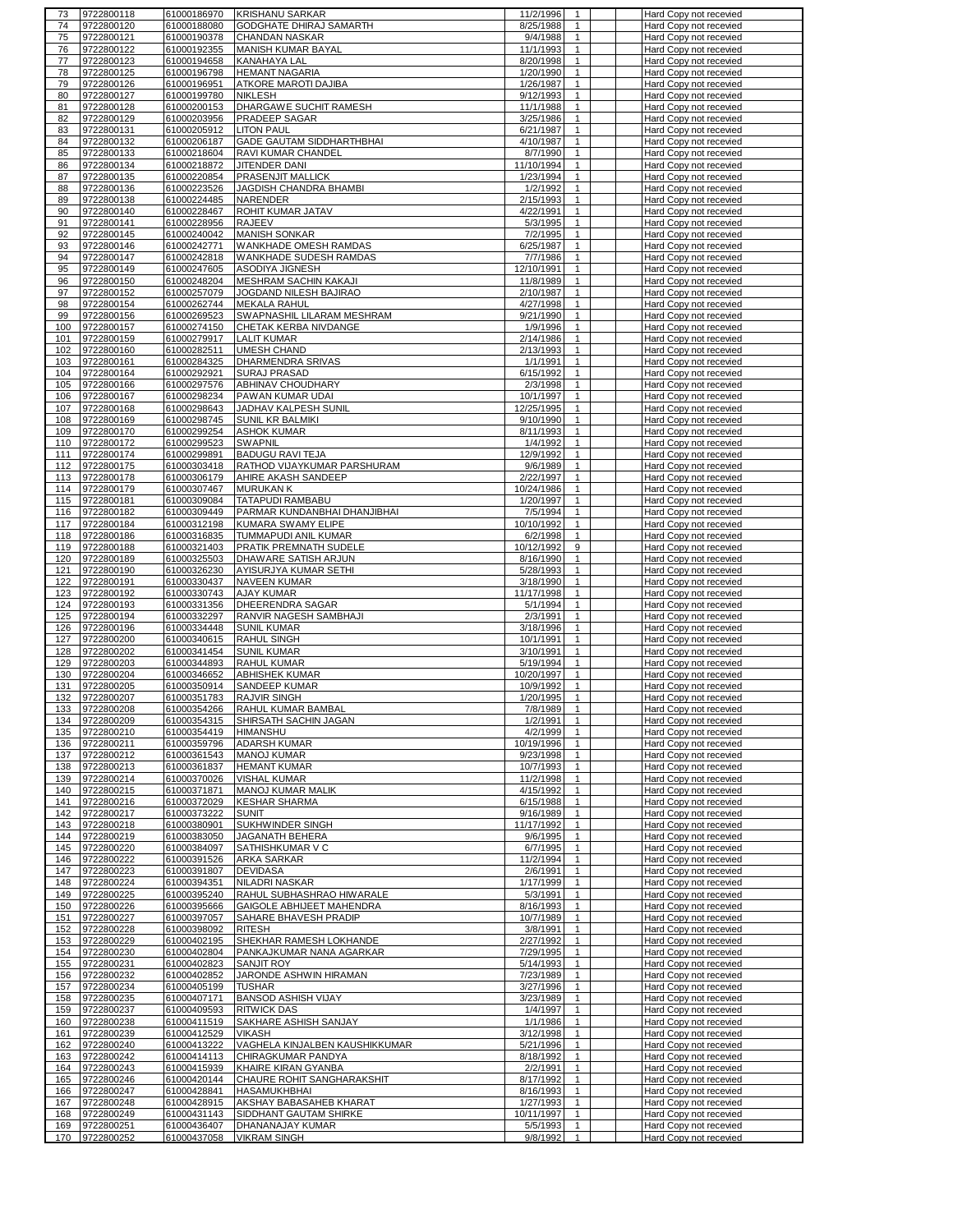|     | 9722800253 | 61000441026 | <b>MOVIN KUMAR</b>            | 3/16/1995<br>1              | Hard Copy not recevied |
|-----|------------|-------------|-------------------------------|-----------------------------|------------------------|
| 172 | 9722800254 | 61000443683 | <b>CHETAN BABU</b>            | 1/30/1993<br>$\mathbf{1}$   | Hard Copy not recevied |
| 173 | 9722800255 | 61000444468 | AASHISH KUMAR                 | 5/10/1992<br>1              | Hard Copy not recevied |
| 174 | 9722800256 | 61000444521 | <b>MANOJ KUMAR</b>            | 5/8/1995<br>$\mathbf{1}$    | Hard Copy not recevied |
| 175 | 9722800257 | 61000447022 | <b>DINESH KUMAR</b>           | 7/13/1998<br>$\mathbf{1}$   | Hard Copy not recevied |
|     |            |             |                               |                             |                        |
| 176 | 9722800260 | 61000452653 | <b>GADGE AKHIL DEWAJI</b>     | 11/14/1990<br>$\mathbf{1}$  | Hard Copy not recevied |
| 177 | 9722800261 | 61000453325 | <b>JAIDEEP SAGAR</b>          | 5/19/1995<br>$\mathbf{1}$   | Hard Copy not recevied |
| 178 | 9722800262 | 61000457512 | <b>GOVIND KUMAR</b>           | 2/2/1995<br>$\mathbf{1}$    | Hard Copy not recevied |
| 179 | 9722800263 | 61000458443 | <b>RAKESH AHIRWAR</b>         | 11/4/1987<br>1              | Hard Copy not recevied |
| 180 | 9722800264 | 61000462795 | MAHENDRA DUSTAWA              | 7/4/1997<br>1               | Hard Copy not recevied |
| 181 | 9722800265 | 61000466710 | <b>SONU KUMAR</b>             | 7/15/1989<br>$\mathbf{1}$   | Hard Copy not recevied |
|     | 9722800266 |             | NILESH                        | 11/30/1997<br>1             |                        |
| 182 |            | 61000469832 |                               |                             | Hard Copy not recevied |
| 183 | 9722800267 | 61000472171 | <b>AMAN KUMAR</b>             | 10/5/1992<br>1              | Hard Copy not recevied |
| 184 | 9722800268 | 61000475176 | <b>MANAS PODDER</b>           | 3/3/1993<br>1               | Hard Copy not recevied |
| 185 | 9722800269 | 61000475868 | <b>BHOSALE RAHUL ARUN</b>     | 6/25/1991<br>$\mathbf{1}$   | Hard Copy not recevied |
| 186 | 9722800270 | 61000476431 | <b>GAURKAR KANISHK HARI</b>   | 10/6/1988<br>1              | Hard Copy not recevied |
| 187 | 9722800271 | 61000477097 | VISHWAJEET KUMAR              | 10/10/1996<br>$\mathbf{1}$  | Hard Copy not recevied |
| 188 | 9722800272 | 61000477182 | RAMTEKE SUMEDH SUKHDEO        | 11/23/1987<br>$\mathbf{1}$  | Hard Copy not recevied |
| 189 | 9722800274 | 61000479961 | YOGESH KUMAR SALVI            | 9/26/1990<br>$\mathbf{1}$   | Hard Copy not recevied |
|     | 9722800275 |             | <b>GAUTAM</b>                 |                             |                        |
| 190 |            | 61000480775 |                               | 10/4/1987<br>$\mathbf{1}$   | Hard Copy not recevied |
| 191 | 9722800277 | 61000487206 | JOGINDER PAL                  | 9/7/1992<br>$\mathbf{1}$    | Hard Copy not recevied |
| 192 | 9722800278 | 61000487547 | RAJASHREE VIJAY SAUDAGAR      | 7/1/1990<br>$\mathbf{1}$    | Hard Copy not recevied |
| 193 | 9722800279 | 61000488194 | <b>JITENDRA SINGH</b>         | 12/15/1992<br>$\mathbf{1}$  | Hard Copy not recevied |
| 194 | 9722800280 | 61000492621 | BHONDEKAR GANESH GANPAT       | 5/28/1996<br>$\mathbf{1}$   | Hard Copy not recevied |
| 195 | 9722800283 | 61000497736 | LOGANATHAN                    | 4/8/1995<br>$\mathbf{1}$    | Hard Copy not recevied |
| 196 | 9722800284 | 61000508196 | SURESH GUDUDALA               | 7/15/1989<br>$\mathbf{1}$   | Hard Copy not recevied |
|     |            |             |                               |                             |                        |
| 197 | 9722800285 | 61000509328 | MUKESH KUMAR MEGHWAL          | 9/10/1995<br>$\mathbf{1}$   | Hard Copy not recevied |
| 198 | 9722800287 | 61000516119 | <b>DEEPAK KUMAR</b>           | 1/2/1990<br>$\mathbf{1}$    | Hard Copy not recevied |
| 199 | 9722800288 | 61000516967 | HARPANA HALLI TEENA PRATYUSHA | 3/29/1988<br>$\mathbf{1}$   | Hard Copy not recevied |
| 200 | 9722800289 | 61000523818 | <b>RISHI KUMAR</b>            | $\mathbf{1}$<br>7/2/1987    | Hard Copy not recevied |
| 201 | 9722800290 | 61000525695 | MANISH CHAUHAN                | 3/24/1991<br>$\mathbf{1}$   | Hard Copy not recevied |
| 202 | 9722800291 | 61000529268 | ANINDYA DYUTI SAHA            | 4/10/1990<br>$\mathbf{1}$   | Hard Copy not recevied |
| 203 | 9722800295 | 61000538059 | <b>GHORE RAHUL NARESH</b>     | 7/19/1991<br>$\mathbf{1}$   | Hard Copy not recevied |
|     |            |             |                               |                             |                        |
| 204 | 9722800296 | 61000538293 | <b>GHORE BHUMIKA NARESH</b>   | 6/23/1986<br>$\mathbf{1}$   | Hard Copy not recevied |
| 205 | 9722800298 | 61000545072 | ANIL KUMAR                    | 1/1/1999<br>1               | Hard Copy not recevied |
| 206 | 9722800300 | 61000549032 | <b>SUNIL KUMAR</b>            | 7/30/1988<br>1              | Hard Copy not recevied |
| 207 | 9722800301 | 61000549204 | RAJENDRA KUMAR                | 10/3/1987<br>$\mathbf{1}$   | Hard Copy not recevied |
| 208 | 9722800302 | 61000552915 | KHOBRAGADE SANJOG PITAMBAR    | 8/3/1997<br>$\mathbf{1}$    | Hard Copy not recevied |
| 209 | 9722800303 | 61000554396 | KAMALESH JIJABA MAHANKALE     | 9/16/1985<br>1              | Hard Copy not recevied |
|     |            |             |                               |                             |                        |
| 210 | 9722800305 | 61000556941 | RISHIPAL BUNKAR               | 11/30/1985<br>$\mathbf{1}$  | Hard Copy not recevied |
| 211 | 9722800307 | 61000565315 | RAMTEKE SAMIL DIPAK           | 1/11/1995<br>1              | Hard Copy not recevied |
| 212 | 9722800308 | 61000568105 | ARIJIT ADHIKARY               | 8/8/1994<br>1               | Hard Copy not recevied |
| 213 | 9722800309 | 61000568204 | TRIDEV KUMAR RAJAK            | 5/7/1996<br>$\mathbf{1}$    | Hard Copy not recevied |
| 214 | 9722800310 | 61000570874 | VIJAY KUMAR KUREEL            | 7/10/1986<br>$\mathbf{1}$   | Hard Copy not recevied |
| 215 | 9722800311 | 61000574329 | NARESH KUMAR                  | 4/4/1990<br>$\mathbf{1}$    | Hard Copy not recevied |
| 216 |            |             | <b>VINOTH S</b>               | $\mathbf{1}$                |                        |
|     | 9722800312 | 61000583055 |                               | 4/2/1990                    | Hard Copy not recevied |
| 217 | 9722800313 | 61000583128 | WANKHADE MAYUR VINOD          | 10/19/1993<br>$\mathbf{1}$  | Hard Copy not recevied |
| 218 | 9722800314 | 61000583666 | SURESH CHAND BAIRWA           | 7/17/1993<br>$\mathbf{1}$   | Hard Copy not recevied |
| 219 | 9722800315 | 61000596211 | MHASKE DHAMMPAL UTTAM         | 7/13/1989<br>$\mathbf{1}$   | Hard Copy not recevied |
| 220 | 9722800316 | 61000621756 | SHUBHAM VERMA                 | 1/1/1992<br>$\mathbf{1}$    | Hard Copy not recevied |
| 221 | 9722800317 | 61000622534 | RAJEEV KUMAR RAM              | 11/16/1993<br>$\mathbf{1}$  | Hard Copy not recevied |
| 222 | 9722800319 | 61000626092 | PRIYANKA ASHOKRAO MOON        | 7/2/1991<br>$\mathbf{1}$    | Hard Copy not recevied |
|     |            |             | <b>SUBHAJIT MONDAL</b>        | 4/27/1993<br>$\mathbf{1}$   |                        |
| 223 | 9722800320 | 61000626151 |                               |                             | Hard Copy not recevied |
| 224 | 9722800321 | 61000626301 | <b>SANTOSH KUMAR</b>          | 3/8/1995<br>$\mathbf{1}$    | Hard Copy not recevied |
| 225 | 9722800322 | 61000626314 | <b>AJAY KUMAR</b>             | 3/2/1993<br>$\mathbf{1}$    | Hard Copy not recevied |
| 226 | 9722800323 | 61000626355 | TARUN CHANDRA DAS             | 2/28/1994<br>$\mathbf{1}$   | Hard Copy not recevied |
| 227 | 9722800324 | 61000626435 | VISHAL ARUN SAKHARE           | 3/11/1988<br>$\mathbf{1}$   | Hard Copy not recevied |
| 228 | 9722800325 | 61000626495 | DIPAK NASKAR                  | 10/15/1997<br>$\mathbf{1}$  | Hard Copy not recevied |
| 229 | 9722800326 | 61000627125 | KHIMSURIYA KALPESH PRAVINBHAI | $\mathbf{1}$<br>5/21/1996   | Hard Copy not recevied |
|     | 9722800327 | 61000627284 | <b>VISHNU KUMAR</b>           | 8/28/1995<br>$\mathbf{1}$   | Hard Copy not recevied |
| 230 |            |             | KHALATKAR ANKUSH SUDHAKAR     |                             |                        |
| 231 | 9722800329 |             |                               |                             |                        |
| 232 |            | 61000627781 |                               | 3/18/1991                   | Hard Copy not recevied |
| 233 | 9722800330 | 61000627817 | <b>HIRAMAN ASHOK BHOITE</b>   | 12/5/1990<br>$\mathbf{1}$   | Hard Copy not recevied |
|     | 9722800331 | 61000627827 | RAJANA RAVI TEJA              | 4/29/1999<br>$\mathbf{1}$   | Hard Copy not recevied |
| 234 | 9722800332 | 61000627854 | HEMANTKUMAR VILASH MAHIRRAO   | 1/24/1997<br>1              | Hard Copy not recevied |
|     | 9722800333 | 61000627940 |                               | 2/3/1998<br>$\mathbf{1}$    | Hard Copy not recevied |
| 235 |            |             | <b>HRISHIKESH SARDAR</b>      |                             |                        |
| 236 | 9722800334 | 61000628488 | AMAR VISHNU GHOLAP            | 9/6/1992<br>$\mathbf{1}$    | Hard Copy not recevied |
| 237 | 9722800336 | 61000628812 | <b>VIPAN KUMAR</b>            | 9/13/1994<br>$\mathbf{1}$   | Hard Copy not recevied |
| 238 | 9722800338 | 61000628968 | <b>DIPAKKUMAR</b>             | 2/20/1988<br>$\mathbf{1}$   | Hard Copy not recevied |
| 239 | 9722800340 | 61000629093 | PANDYA BALMUKUND              | 11/10/1995<br>$\mathbf{1}$  | Hard Copy not recevied |
| 240 | 9722800341 | 61000629188 | JIMIT                         | 9/9/1992<br>$\mathbf{1}$    | Hard Copy not recevied |
| 241 | 9722800342 | 61000629491 | VIRAS RAKESH JENTIBHAI        | 9/8/1997<br>$\mathbf{1}$    | Hard Copy not recevied |
| 242 | 9722800343 | 61000629618 | <b>NAHAR SINGH</b>            | 8/5/1996<br>$\mathbf{1}$    | Hard Copy not recevied |
| 243 | 9722800344 | 61000629755 | <b>GAURAV KUMAR</b>           | 10/31/1995<br>$\mathbf{1}$  | Hard Copy not recevied |
|     |            |             |                               |                             |                        |
| 244 | 9722800345 | 61000629841 | ANIL                          | 10/10/1993<br>$\mathbf{1}$  | Hard Copy not recevied |
| 245 | 9722800346 | 61000630070 | SHRUTI MESHRAM                | 2/2/1994<br>$\mathbf{1}$    | Hard Copy not recevied |
| 246 | 9722800347 | 61000630173 | MAKWANA KALPESHBHAI           | 9/18/1995<br>$\mathbf{1}$   | Hard Copy not recevied |
| 247 | 9722800348 | 61000630248 | <b>TARUN SANSIYA</b>          | 6/12/1997<br>$\mathbf{1}$   | Hard Copy not recevied |
| 248 | 9722800349 | 61000630496 | RATHOD VARUNKUMAR VIKRAMBHAI  | 1/10/1998<br>$\mathbf{1}$   | Hard Copy not recevied |
| 249 | 9722800351 | 61000630577 | SARAVANAN V                   | 4/30/1986<br>$\mathbf{1}$   | Hard Copy not recevied |
|     |            |             |                               | $\mathbf{1}$                |                        |
| 250 | 9722800353 | 61000630857 | DEVENDRA KUMAR                | 10/22/1990                  | Hard Copy not recevied |
| 251 | 9722800354 | 61000630925 | VIPUL HARAJIBHAI CHAVADA      | 9/26/1985<br>$\mathbf{1}$   | Hard Copy not recevied |
| 252 | 9722800355 | 61000630955 | KARTIK                        | 11/21/1995<br>$\mathbf{1}$  | Hard Copy not recevied |
| 253 | 9722800356 | 61000630996 | <b>TANMOY BALLAV</b>          | 8/2/1996<br>$\mathbf{1}$    | Hard Copy not recevied |
| 254 | 9722800357 | 61000631217 | GOHIL NAVINBHAI VALJIBHAI     | 6/2/1996<br>$\mathbf{1}$    | Hard Copy not recevied |
| 255 | 9722800358 | 61000631285 | HETALKUMARI NATWARLAL SOLANKI | 5/6/1987<br>$\mathbf{1}$    | Hard Copy not recevied |
|     |            |             | <b>VINAY B S</b>              | 4/14/1998<br>$\mathbf{1}$   |                        |
| 256 | 9722800359 | 61000631300 |                               |                             | Hard Copy not recevied |
| 257 | 9722800360 | 61000631317 | UKEY PRASHANT GANGADHAR       | 7/3/1987<br>$\mathbf{1}$    | Hard Copy not recevied |
| 258 | 9722800361 | 61000631352 | RAVI BHUPESH                  | 7/7/1995<br>$\mathbf{1}$    | Hard Copy not recevied |
| 259 | 9722800362 | 61000631370 | ANUJ KUMAR SINGH              | 10/21/1993<br>$\mathbf{1}$  | Hard Copy not recevied |
| 260 | 9722800363 | 61000631504 | PRAMOD KUMAR DEVATWAL         | 2/9/1993<br>$\mathbf{1}$    | Hard Copy not recevied |
| 261 | 9722800364 | 61000631725 | <b>GIRISH KANAUJIA</b>        | 10/2/1996<br>$\overline{1}$ | Hard Copy not recevied |
| 262 | 9722800365 | 61000631812 | RATHOD HARDIKKUMAR PRAVINBHAI | 12/12/1996<br>$\mathbf{1}$  | Hard Copy not recevied |
|     |            |             | <b>PRANTIK</b>                | 1                           |                        |
| 263 | 9722800366 | 61000631945 |                               | 6/7/1996                    | Hard Copy not recevied |
| 264 | 9722800368 | 61000632175 | ABHISHEK GIRDHARI SARJARE     | 7/31/1997<br>$\mathbf{1}$   | Hard Copy not recevied |
| 265 | 9722800369 | 61000632268 | <b>GOPALAKRISHNAN</b>         | 5/20/1994<br>$\mathbf{1}$   | Hard Copy not recevied |
| 266 | 9722800371 | 61000632567 | NAGAR APURVA RAMESHBHAI       | 2/17/1994<br>$\mathbf{1}$   | Hard Copy not recevied |
| 267 | 9722800373 | 61000632842 | NAGAR SHUBHAM RAMESHBHAI      | 5/20/1998<br>$\mathbf{1}$   | Hard Copy not recevied |
| 268 | 9722800374 | 61000633022 | SANDEEP TAYAPPA KUMBLE        | 3/10/1989<br>$\mathbf{1}$   | Hard Copy not recevied |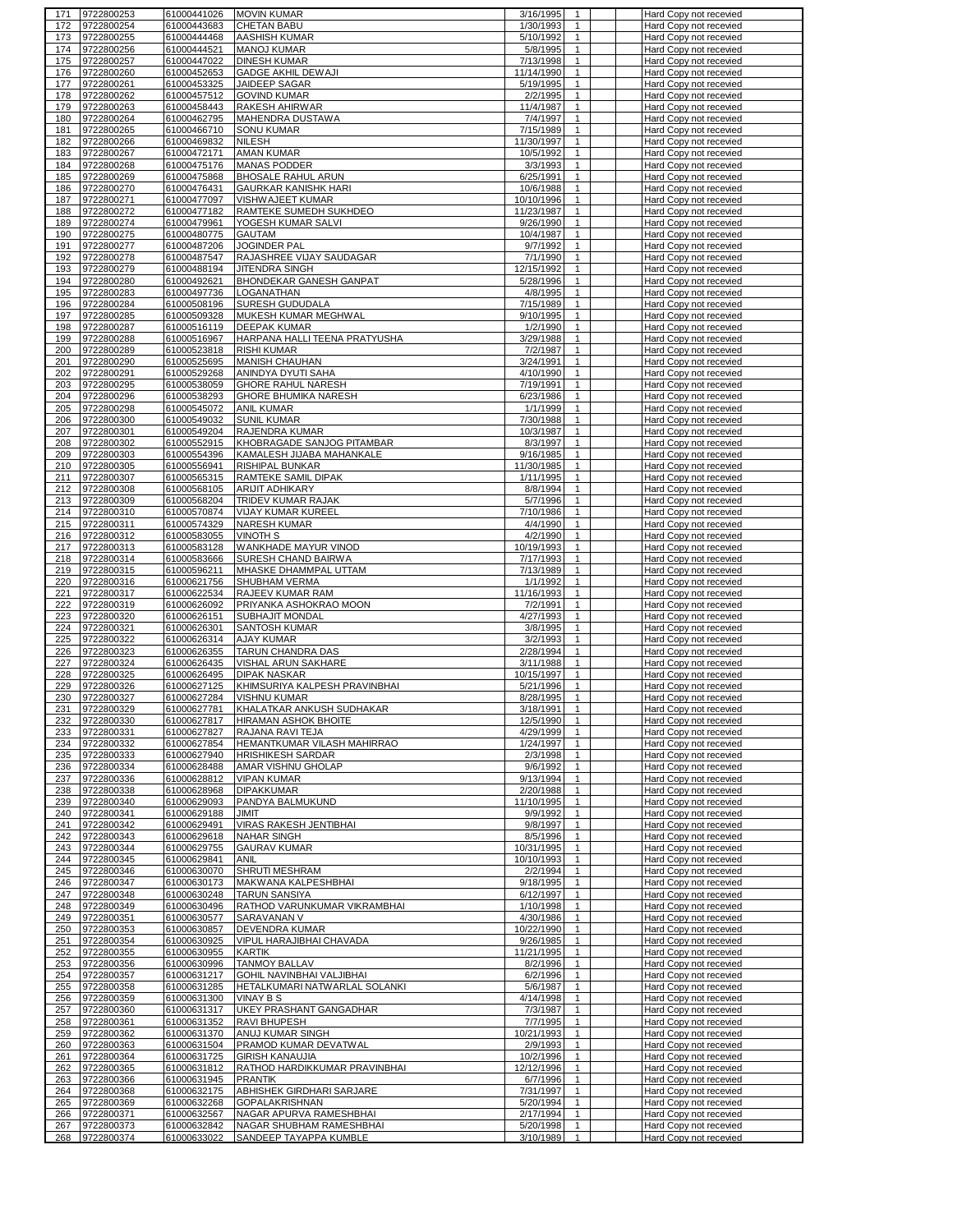| 269        | 9722800375               | 61000633112                | SHREEMALI JAYESH AMRUTLAL         | 5/3/1986<br>-1                                         | Hard Copy not recevied                           |
|------------|--------------------------|----------------------------|-----------------------------------|--------------------------------------------------------|--------------------------------------------------|
| 270        | 9722800376               | 61000633162                | MANDEEP SINGH                     | 7/14/1996<br>$\mathbf{1}$                              | Hard Copy not recevied                           |
| 271        | 9722800377               | 61000633174                | SURESH KUMAR JILOYA               | 5/5/1997<br>$\mathbf{1}$                               | Hard Copy not recevied                           |
| 272        | 9722800378               | 61000633183                | ATUL PRIYADARSHI                  | 2/2/1989<br>$\mathbf{1}$                               | Hard Copy not recevied                           |
| 273        | 9722800379               | 61000633332                | <b>BUDDHADEB MONDAL</b>           | $\mathbf{1}$<br>4/3/1991                               | Hard Copy not recevied                           |
| 274        | 9722800380               | 61000633454                | <b>HANUSH</b>                     | 5/29/1998<br>$\mathbf{1}$                              | Hard Copy not recevied                           |
| 275        | 9722800381               | 61000633597                | RAHUL ANAND VERMA                 | 11/2/1989<br>1                                         | Hard Copy not recevied                           |
|            |                          |                            |                                   |                                                        |                                                  |
| 276        | 9722800382               | 61000633690                | KAMALESH KUMAR                    | 6/10/1998<br>$\mathbf{1}$                              | Hard Copy not recevied                           |
| 277        | 9722800383               | 61000633818                | SAATHRI PRASANNA KUMAR            | $\mathbf{1}$<br>4/20/1999                              | Hard Copy not recevied                           |
| 278        | 9722800384               | 61000634167                | SUTARIYA JIGARKUMAR               | 12/27/1994<br>$\mathbf{1}$                             | Hard Copy not recevied                           |
| 279        | 9722800385               | 61000634605                | <b>ISWAR MANDAL</b>               | 1/20/1995<br>$\mathbf{1}$                              | Hard Copy not recevied                           |
| 280        | 9722800386               | 61000634635                | SATYAVEER SINGH                   | 3/10/1984<br>1                                         | OVER AGE                                         |
| 281        | 9722800387               | 61000634678                | MONDITHOKA KAMALA                 | 3/22/1997<br>$\mathbf{1}$                              | Hard Copy not recevied                           |
| 282        | 9722800388               | 61000634938                | SOLANKI VINODKUMAR                | 12/25/1994<br>1                                        | Hard Copy not recevied                           |
| 283        | 9722800389               | 61000634949                | SANESH KUMAR CHAWLA               | 3/30/1996<br>$\mathbf{1}$                              | Hard Copy not recevied                           |
| 284        | 9722800390               | 61000635022                | <b>ABHISHEK KUMAR</b>             | 4/15/1992<br>1                                         | Hard Copy not recevied                           |
| 285        | 9722800391               | 61000635222                | GULSHAN KUMAR KEWAT               | 3/2/1995<br>$\mathbf{1}$                               | Hard Copy not recevied                           |
| 286        | 9722800392               | 61000635647                | RAJAN LAL BAIRWA                  | 4/3/1991<br>$\mathbf{1}$                               | Hard Copy not recevied                           |
| 287        | 9722800393               | 61000635773                | GANESH                            | 3/14/1992<br>$\mathbf{1}$                              | Hard Copy not recevied                           |
| 288        | 9722800394               | 61000635939                | <b>HITESH KUMAR</b>               | 10/24/1995<br>$\mathbf{1}$                             | Hard Copy not recevied                           |
| 289        | 9722800395               |                            |                                   | $\mathbf{1}$                                           |                                                  |
| 290        |                          | 61000636050                | ANIL                              | 9/3/1989                                               | Hard Copy not recevied                           |
|            | 9722800396               | 61000636095                | REKHA JABDOLIYA                   | 6/5/1995<br>$\mathbf{1}$                               | Hard Copy not recevied                           |
| 291        | 9722800398               | 61000636273                | <b>MANIKANDAN R</b>               | 7/16/1991<br>$\mathbf{1}$                              | Hard Copy not recevied                           |
| 292        | 9722800399               | 61000636282                | NARESHKUMAR VIHABHAI PANDYA       | 1/28/1996<br>1                                         | Hard Copy not recevied                           |
| 293        | 9722800400               | 61000636321                | VAJA PRAVINKUMAR VARJANGBHAI      | 11/23/1989<br>$\mathbf{1}$                             | Hard Copy not recevied                           |
| 294        | 9722800401               | 61000636351                | MAURYA ANIKET ASHOK               | $\mathbf{1}$<br>6/6/1996                               | Hard Copy not recevied                           |
| 295        | 9722800402               | 61000636420                | PRADNYARAJ                        | 6/18/1989<br>$\mathbf{1}$                              | Hard Copy not recevied                           |
| 296        | 9722800403               | 61000636446                | PUSHPENDRA ATAL                   | 7/28/1994<br>$\mathbf{1}$                              | Hard Copy not recevied                           |
| 297        | 9722800404               | 61000636468                | V CHARAN TEJA                     | 8/5/1998<br>$\mathbf{1}$                               | Hard Copy not recevied                           |
| 298        | 9722800405               | 61000636490                | AMIT                              | $\mathbf{1}$<br>3/28/1995                              | Hard Copy not recevied                           |
| 299        | 9722800406               | 61000636497                | NILESHKUMAR BECHARBHAI PARMAR     | 10/22/1990<br>$\mathbf{1}$                             | Hard Copy not recevied                           |
| 300        | 9722800407               | 61000636579                | JYOTI JABDOLIYA                   | 8/11/1997<br>1                                         | Hard Copy not recevied                           |
| 301        | 9722800408               | 61000636700                | CHINTARALA MARIYA DASU            | 5/6/1994<br>$\mathbf{1}$                               | Hard Copy not recevied                           |
| 302        | 9722800412               | 61000637294                | <b>BRIJESH KUMAR</b>              | $\mathbf{1}$<br>6/26/1991                              | Hard Copy not recevied                           |
|            |                          |                            |                                   |                                                        |                                                  |
| 303        | 9722800413               | 61000637347                | <b>SURESH</b>                     | 4/15/1984<br>1                                         | Hard Copy not recevied                           |
| 304        | 9722800414               | 61000637474                | titu                              | 4/10/1994<br>1                                         | Hard Copy not recevied                           |
| 305        | 9722800415               | 61000637480                | PULAK KUMAR ROY                   | 1/4/1991<br>$\mathbf{1}$                               | Hard Copy not recevied                           |
| 306        | 9722800416               | 61000637659                | PATIL NEHA CHANDRASHEKHAR         | 3/1/1993<br>$\mathbf{1}$                               | Hard Copy not recevied                           |
| 307        | 9722800417               | 61000637803                | SONTAKKE RAHUL SHIVAJI            | 3/19/1993<br>1                                         | Hard Copy not recevied                           |
| 308        | 9722800418               | 61000638100                | SONVANE MANOJKUMAR JIBHAU         | 6/22/1990<br>$\mathbf{1}$                              | Hard Copy not recevied                           |
| 309        | 9722800419               | 61000638137                | MAGAR KISHOR ASHOK                | 6/30/1990<br>1                                         | Hard Copy not recevied                           |
| 310        | 9722800421               | 61000638356                | RODE SANDIP NARESH                | 9/4/1996<br>$\mathbf{1}$                               | Hard Copy not recevied                           |
| 311        | 9722800422               | 61000638417                | DHAMGAYE SUPARNA ANIL             | 6/15/1988<br>1                                         | Hard Copy not recevied                           |
| 312        | 9722800423               | 61000638422                | SUDHIR KUMAR DAHIYA               | 4/5/1993<br>$\mathbf{1}$                               | Hard Copy not recevied                           |
| 313        | 9722800424               | 61000638441                | <b>HAMSAGIRI M</b>                | 2/6/1988<br>$\mathbf{1}$                               | Hard Copy not recevied                           |
| 314        | 9722800425               | 61000638445                | PAWAN KUMAR                       | 4/3/1997<br>$\mathbf{1}$                               | Hard Copy not recevied                           |
|            |                          |                            |                                   |                                                        |                                                  |
| 315        | 9722800426               | 61000638481                | PINKU KUMAR                       | 12/1/1992<br>$\mathbf{1}$                              | Hard Copy not recevied                           |
| 316        | 9722800427               | 61000638693                | <b>GANDHI SAMIR DINESHBHAI</b>    | 2/7/1989<br>$\mathbf{1}$                               | Hard Copy not recevied                           |
| 317        | 9722800428               | 61000638743                | DHANASHREE                        | 7/8/1990<br>$\mathbf{1}$                               | Hard Copy not recevied                           |
| 318        | 9722800429               | 61000638752                | AJAY BABAN TAYADE                 | 1/13/1988<br>$\mathbf{1}$                              | Hard Copy not recevied                           |
|            |                          |                            |                                   |                                                        |                                                  |
| 319        | 9722800430               | 61000638811                | AHIRE PRADEEP YASHWANT            | $\mathbf{1}$<br>6/1/1993                               | Hard Copy not recevied                           |
| 320        | 9722800431               | 61000638814                | MANDAR                            | 9/21/1991<br>$\mathbf{1}$                              | Hard Copy not recevied                           |
| 321        | 9722800432               | 61000638819                | <b>SUBODH</b>                     | 11/4/1994<br>$\mathbf{1}$                              | Hard Copy not recevied                           |
| 322        | 9722800433               | 61000638902                | MAYUR                             | 5/24/1996<br>$\mathbf{1}$                              | Hard Copy not recevied                           |
| 323        | 9722800434               | 61000638974                | <b>BAPAN BARMAN</b>               | $\mathbf{1}$<br>3/6/1993                               | Hard Copy not recevied                           |
| 324        | 9722800435               | 61000638979                | SANGODE VIPIN MADHAVRAO           | 7/16/1990<br>$\mathbf{1}$                              | Hard Copy not recevied                           |
| 325        | 9722800436               | 61000639030                | HATKAR SACHIN MAROTI              | 2/12/1991<br>$\mathbf{1}$                              | Hard Copy not recevied                           |
|            | 9722800437               |                            |                                   | $\mathbf{1}$                                           |                                                  |
| 326        |                          | 61000639109                | KASHYAP SURYAPRAKASH P            | 11/2/1985<br>$\mathbf{1}$                              | Hard Copy not recevied                           |
| 327        | 9722800438               | 61000639121                | SREEVIDYA P V                     | 11/28/1992                                             | Hard Copy not recevied                           |
| 328        | 9722800439               | 61000639280                | JEYAPRAKASH                       | 10/22/1993<br>$\mathbf{1}$                             | Hard Copy not recevied                           |
| 329        | 9722800440               | 61000639448                | AMIT RAMESH JADHAV                | 3/29/1991                                              | Hard Copy not recevied                           |
| 330        | 9722800442               | 61000639635                | RAKESHKUMAR                       | 6/15/1987<br>$\mathbf{1}$                              | Hard Copy not recevied                           |
| 331        | 9722800443               | 61000639685                | SHAMBHARKAR PRADIP RAMDAS         | 7/2/1988<br>$\mathbf{1}$                               | Hard Copy not recevied                           |
| 332        | 9722800444               | 61000639929                | KISAN ANIL CHAVAN                 | 6/3/1998<br>1                                          | Hard Copy not recevied                           |
| 333        | 9722800445               | 61000640821                | CHIRANJIT MONDAL                  | 5/16/1993<br>$\mathbf{1}$                              | Hard Copy not recevied                           |
| 334        | 9722800447               | 61000640924                | AMOL ASHOK BANKAR                 | 1/25/1989<br>$\mathbf{1}$                              | Hard Copy not recevied                           |
| 335        | 9722800448               | 61000641016                | CHAVDA AMITBHAI                   | 11/16/1994<br>$\mathbf{1}$                             | Hard Copy not recevied                           |
| 336        | 9722800449               | 61000641538                | <b>RAM RATTAN</b>                 | 7/27/1992<br>1                                         | Hard Copy not recevied                           |
| 337        | 9722800450               | 61000641689                | RANJAN KUMAR                      | 4/12/1993<br>$\mathbf{1}$                              | Hard Copy not recevied                           |
| 338        | 9722800451               | 61000642013                | MINAKSHI                          | 6/6/1988<br>$\mathbf{1}$                               | Hard Copy not recevied                           |
| 339        | 9722800452               | 61000642083                | ANIL KUMAR VASU                   | 8/15/1995<br>$\mathbf{1}$                              | Hard Copy not recevied                           |
| 340        | 9722800453               | 61000642300                | AMIT KUMAR GAUTAM                 | 7/10/1998<br>$\mathbf{1}$                              | Hard Copy not recevied                           |
| 341        | 9722800454               | 61000642457                | AMARJEET KUMAR                    | 7/3/1997<br>$\mathbf{1}$                               | Hard Copy not recevied                           |
| 342        | 9722800455               | 61000642555                | <b>TARUN KUMAR</b>                | 11/30/1994<br>$\mathbf{1}$                             | Hard Copy not recevied                           |
| 343        | 9722800457               | 61000642808                | <b>GORAV KUMAR</b>                | 3/1/1987<br>$\mathbf{1}$                               | Hard Copy not recevied                           |
| 344        | 9722800458               | 61000643157                | RAKESH KUMAR RAUT                 | 2/15/1993<br>$\mathbf{1}$                              | Hard Copy not recevied                           |
| 345        | 9722800459               | 61000643208                | ABHIMANU                          | 5/1/1990<br>$\mathbf{1}$                               | Hard Copy not recevied                           |
| 346        | 9722800460               | 61000643322                | T PRATEEK BABU                    | 2/10/1993<br>$\mathbf{1}$                              | Hard Copy not recevied                           |
| 347        | 9722800461               | 61000643362                |                                   | $\mathbf{1}$                                           |                                                  |
|            |                          |                            | RATHOD VIPUL MAGANBHAI            | 2/28/1992<br>$\mathbf{1}$                              | Hard Copy not recevied                           |
| 348        | 9722800462               | 61000643376                | MHAISKAR MANOJ BALAK              | 5/8/1988                                               | Hard Copy not recevied                           |
| 349        | 9722800463               | 61000643392                | DYUTIMOY BISWAS                   | 12/30/1998<br>$\mathbf{1}$                             | Hard Copy not recevied                           |
| 350        | 9722800464               | 61000643400                | AMANDEEP SINGH                    | 6/26/1993<br>$\mathbf{1}$                              | Hard Copy not recevied                           |
| 351        | 9722800465               | 61000643621                | DABHI PINTUBHAI DASHRATHBHAI      | 6/6/1991<br>$\mathbf{1}$                               | Hard Copy not recevied                           |
| 352        | 9722800466               | 61000643625                | RANJU                             | $\mathbf{1}$<br>10/10/1985                             | Hard Copy not recevied                           |
| 353        | 9722800467               | 61000643826                | BODDU VISHNUVARDHAN               | 11/16/1994<br>$\mathbf{1}$                             | Hard Copy not recevied                           |
| 354        | 9722800468               | 61000643944                | DEEPAK JATOLIYA                   | 9/4/1991<br>$\mathbf{1}$                               | Hard Copy not recevied                           |
| 355        | 9722800469               | 61000643972                | WANKHADE MANGESH DILIP            | 1/16/1992<br>$\mathbf{1}$                              | Hard Copy not recevied                           |
| 356        | 9722800470               | 61000643980                | TEERTHANANDA R                    | 3/5/1991<br>$\mathbf{1}$                               | Hard Copy not recevied                           |
| 357        | 9722800471               | 61000644242                | SANKATOLU CHANDRA SHEKAR          | 6/1/1996<br>$\mathbf{1}$                               | Hard Copy not recevied                           |
| 358        | 9722800474               | 61000644840                | SREE RAMULU KOPPULA               | 3/9/1988<br>$\mathbf{1}$                               | Hard Copy not recevied                           |
| 359        | 9722800475               | 61000645167                | ASHISHKUMAR PARMAR                | 5/30/1992<br>$\mathbf{1}$                              | Hard Copy not recevied                           |
| 360        | 9722800477               | 61000645369                | GUNDUMALLI SONU ADIVISHNU         | 3/1/1997<br>$\mathbf{1}$                               | Hard Copy not recevied                           |
| 361        | 9722800478               | 61000645402                | <b>GAUTAM KUMAR</b>               | 4/5/1995<br>1                                          | Hard Copy not recevied                           |
| 362        | 9722800479               | 61000645480                | DHARMENDRA GAJBHIYE               | 8/9/1991<br>$\mathbf{1}$                               | Hard Copy not recevied                           |
| 363        | 9722800480               | 61000645814                | PATHARLA SURAJ SURYA NAGARJUNA    | 4/24/1991<br>$\mathbf{1}$                              | Hard Copy not recevied                           |
| 364        | 9722800481               |                            |                                   | $\mathbf{1}$                                           |                                                  |
|            |                          | 61000646004                | SIBANARAYAN RAUL                  | 7/1/1994                                               | Hard Copy not recevied                           |
| 365<br>366 | 9722800482<br>9722800484 | 61000646279<br>61000646428 | <b>SISIR RAUL</b><br><b>VILAS</b> | 6/10/1996<br>$\mathbf{1}$<br>5/11/1987<br>$\mathbf{1}$ | Hard Copy not recevied<br>Hard Copy not recevied |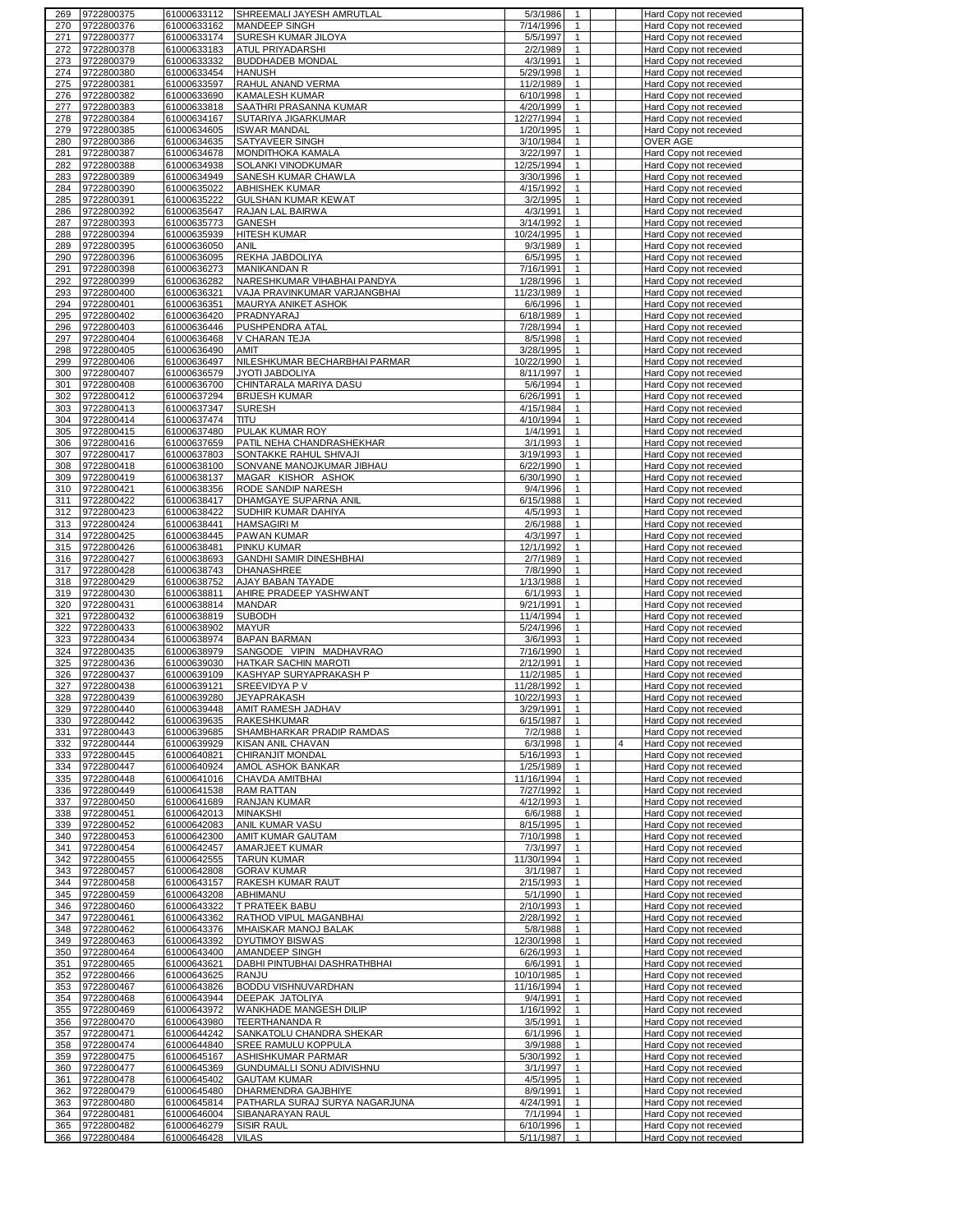| 367        | 9722800485               | 61000646494                | <b>BARAHATE SHEETAL VILAS</b>                          | 10/4/1989<br>$\overline{1}$                             | Hard Copy not recevied                           |
|------------|--------------------------|----------------------------|--------------------------------------------------------|---------------------------------------------------------|--------------------------------------------------|
| 368        | 9722800486               | 61000646912                | <b>MANOJKUMAR</b>                                      | 11/10/1988<br>$\mathbf{1}$                              | Hard Copy not recevied                           |
| 369        | 9722800487               | 61000646936                | <b>MAGESH R</b>                                        | 3/2/1994<br>$\mathbf{1}$                                | Hard Copy not recevied                           |
| 370        | 9722800488<br>9722800489 | 61000646939                | <b>JITENDAR KUMAR</b>                                  | 8/6/1986<br>$\mathbf{1}$                                | Hard Copy not recevied                           |
| 371<br>372 | 9722800490               | 61000647286<br>61000647579 | MAKWANA RAKESHKUMAR KANAJIBHAI<br>YENUBARI ANAND BABU  | 6/28/1994<br>$\mathbf{1}$<br>4/15/1991<br>$\mathbf{1}$  | Hard Copy not recevied<br>Hard Copy not recevied |
| 373        | 9722800492               | 61000647982                | ANIRUDDHA RAMESH KAMBLE                                | 1/9/1988<br>$\mathbf{1}$                                | Hard Copy not recevied                           |
| 374        | 9722800493               | 61000648085                | PATIL VISHAL VIJAYRAO                                  | 4/19/1991<br>$\mathbf{1}$                               | Hard Copy not recevied                           |
| 375        | 9722800494               | 61000648163                | <b>BANAGE RAMAN SURJILAL</b>                           | 6/14/1989<br>$\mathbf{1}$                               | Hard Copy not recevied                           |
| 376        | 9722800495               | 61000648246                | YOGESH THAKUR                                          | 7/25/1992<br>$\mathbf{1}$                               | Hard Copy not recevied                           |
| 377        | 9722800498               | 61000648975                | SHRIKANT KHANDEKAR                                     | 6/27/1991<br>$\mathbf{1}$                               | Hard Copy not recevied                           |
| 378        | 9722800500               | 61000649616                | SAVITRI DEVI                                           | 2/13/1991<br>$\mathbf{1}$                               | Hard Copy not recevied                           |
| 379        | 9722800501               | 61000649629                | PARMAR UMESHKUMAR MULJIBHAI                            | 10/20/1986<br>$\mathbf{1}$                              | Hard Copy not recevied                           |
| 380        | 9722800502               | 61000649837                | BHAGWAT JAYSHRI DEONATH                                | 7/31/1986<br>$\mathbf{1}$                               | Hard Copy not recevied                           |
| 381        | 9722800503               | 61000649998                | MAIRALE PRAVIN BHIKA                                   | 6/1/1990<br>$\mathbf{1}$                                | Hard Copy not recevied                           |
| 382        | 9722800504               | 61000650126                | VALA MAHESHKUMAR                                       | 8/8/1986<br>$\mathbf{1}$<br>$\mathbf{1}$                | Hard Copy not recevied                           |
| 383<br>384 | 9722800505<br>9722800506 | 61000650276<br>61000650314 | BHARATKUMAR AMRUTLAL SOLANKI<br>RAHUL POPAT THORAT     | 1/20/1993<br>12/30/1989<br>$\mathbf{1}$                 | Hard Copy not recevied<br>Hard Copy not recevied |
| 385        | 9722800507               | 61000650386                | VISHAL SHRIMANT JADHAV                                 | 11/11/1993<br>$\mathbf{1}$                              | Hard Copy not recevied                           |
| 386        | 9722800508               | 61000650612                | <b>DINESH KUMAR</b>                                    | 12/3/1993<br>$\mathbf{1}$                               | Hard Copy not recevied                           |
| 387        | 9722800509               | 61000650980                | <b>BRIJESH</b>                                         | 7/22/1987<br>$\mathbf{1}$                               | Hard Copy not recevied                           |
| 388        | 9722800510               | 61000651098                | BARID BARAN MONDAL                                     | 10/13/1995<br>$\mathbf{1}$                              | Hard Copy not recevied                           |
| 389        | 9722800511               | 61000651187                | AHIRE NITIN VITTHAL                                    | 12/16/1989<br>$\mathbf{1}$                              | Hard Copy not recevied                           |
| 390        | 9722800512               | 61000651312                | <b>BHAGWAN DAS</b>                                     | 3/9/1993<br>$\mathbf{1}$                                | Hard Copy not recevied                           |
| 391        | 9722800513               | 61000651542                | DHIRAJ DHANRAJ DAHATONDE                               | 8/29/1992<br>$\mathbf{1}$                               | Hard Copy not recevied                           |
| 392        | 9722800514               | 61000651657                | <b>VISHAL KUMAR</b>                                    | 6/13/1997<br>$\mathbf{1}$                               | Hard Copy not recevied                           |
| 393        | 9722800515               | 61000652215                | <b>TAJUL GAMTIDAS WANKAR</b>                           | 3/27/1995<br>$\mathbf{1}$                               | Hard Copy not recevied                           |
| 394<br>395 | 9722800516<br>9722800517 | 61000652223<br>61000652306 | RAVIRAJ ASHOK BANSODE<br>RANGARI ANUP BHIMRAO          | 11/2/1987<br>$\mathbf{1}$<br>9/12/1989<br>$\mathbf{1}$  | Hard Copy not recevied<br>Hard Copy not recevied |
| 396        | 9722800518               | 61000653027                | KISHOR DADASAHEB MAHALE                                | 11/19/1993<br>$\mathbf{1}$                              | Hard Copy not recevied                           |
| 397        | 9722800519               | 61000653113                | <b>ABHISHEK KUMAR</b>                                  | 8/25/1999<br>$\mathbf{1}$                               | Hard Copy not recevied                           |
| 398        | 9722800520               | 61000653399                | <b>BIMAL DAS</b>                                       | 5/30/1997<br>$\mathbf{1}$                               | Hard Copy not recevied                           |
| 399        | 9722800521               | 61000653508                | <b>MEGHA RAJORA</b>                                    | 6/6/1995<br>$\mathbf{1}$                                | Hard Copy not recevied                           |
| 400        | 9722800522               | 61000653784                | <b>SURENDRA</b>                                        | 5/3/1996<br>$\mathbf{1}$                                | Hard Copy not recevied                           |
| 401        | 9722800523               | 61000653794                | RAJA BABU                                              | 2/27/1998<br>$\mathbf{1}$                               | Hard Copy not recevied                           |
| 402        | 9722800524               | 61000653873                | BABARIYA BIPIN MANHARBHAI                              | 3/19/1994<br>$\mathbf{1}$                               | Hard Copy not recevied                           |
| 403        | 9722800525               | 61000653875                | ASU RAM                                                | 7/7/1995<br>$\mathbf{1}$                                | Hard Copy not recevied                           |
| 404        | 9722800526               | 61000654182                | SHINDE KRUSHNA                                         | 9/17/1996<br>$\mathbf{1}$                               | Hard Copy not recevied                           |
| 405        | 9722800527               | 61000654484                | PANDI VIJAY KUMAR                                      | 7/13/1991<br>$\mathbf{1}$                               | Hard Copy not recevied                           |
| 406<br>407 | 9722800528               | 61000654641                | <b>GAWAI VIKAS SANJAY</b>                              | 9/21/1996<br>$\mathbf{1}$<br>$\mathbf{1}$               | Hard Copy not recevied                           |
| 408        | 9722800530<br>9722800531 | 61000654789<br>61000654806 | AMOL VISHNU CHANDANE<br>PURNIMA MANDAL                 | 4/25/1987<br>6/26/1996<br>$\mathbf{1}$                  | Hard Copy not recevied<br>Hard Copy not recevied |
| 409        | 9722800532               | 61000654818                | SURYAVANSHI VISHAL VISHWAMBAR                          | 7/26/1992<br>$\mathbf{1}$                               | Hard Copy not recevied                           |
| 410        | 9722800534               | 61000655112                | <b>VIKAS KUMAR</b>                                     | 11/10/1992<br>$\mathbf{1}$                              | Hard Copy not recevied                           |
| 411        | 9722800535               | 61000655415                | CHAUHAN SATISHKUMAR                                    | 8/17/1995<br>$\mathbf{1}$                               | Hard Copy not recevied                           |
| 412        | 9722800537               | 61000655436                | <b>MAYA C BABU</b>                                     | 5/25/1992<br>$\mathbf{1}$                               | Hard Copy not recevied                           |
| 413        | 9722800538               | 61000655447                | PANKAJ TULSHIRAM AHIRE                                 | 3/6/1992<br>$\mathbf{1}$                                | Hard Copy not recevied                           |
| 414        | 9722800539               | 61000655495                | SWAPNIL PRABHAKAR BHOSALE                              | 8/20/1987<br>$\mathbf{1}$                               | Hard Copy not recevied                           |
| 415        | 9722800540               | 61000655931                | VIVEK DAMODHAR WAIRAGADE                               | 10/2/1989<br>$\mathbf{1}$                               | Hard Copy not recevied                           |
| 416        | 9722800542               | 61000655972                | RISHAV LANGHEY                                         | 8/22/1995<br>$\mathbf{1}$                               | Hard Copy not recevied                           |
| 417        | 9722800543               | 61000655986                | <b>MANPREET KAUR</b>                                   | 8/24/1991<br>$\mathbf{1}$<br>$\mathbf{1}$               | Hard Copy not recevied                           |
| 418<br>419 | 9722800544<br>9722800546 | 61000656038<br>61000656225 | ISHWAR PANDURANG PAWAR<br><b>RAHUL KUMAR</b>           | 10/2/1991<br>7/1/1996<br>$\mathbf{1}$                   | Hard Copy not recevied<br>Hard Copy not recevied |
| 420        | 9722800547               | 61000656307                | GANESH HARISHCHANDRA BORHADE                           | 7/30/1988<br>$\mathbf{1}$                               | Hard Copy not recevied                           |
| 421        | 9722800549               | 61000656443                | KAKDE MANGESHWAR SHALIKRAM                             | 2/19/1987<br>$\mathbf{1}$                               | Hard Copy not recevied                           |
| 422        | 9722800550               | 61000656528                | VISHALKUMAR                                            | 6/18/1993<br>$\mathbf{1}$                               | Hard Copy not recevied                           |
| 423        | 9722800551               | 61000656666                | <b>MAGESH RAO P</b>                                    | 4/6/1990<br>$\mathbf{1}$                                | Hard Copy not recevied                           |
| 424        | 9722800552               | 61000656746                | DNYANESHWAR CHANDRAKANT PRAKSHALE                      | 1/1/1988<br>$\mathbf{1}$                                | Hard Copy not recevied                           |
| 425        | 9722800553               | 61000656904                | ANKUL VERMA                                            | 6/15/1999<br>$\mathbf{1}$                               | Hard Copy not recevied                           |
| 426        | 9722800554               | 61000657011                | RATHOD HITESHKUMAR                                     | 10/30/1992<br>$\mathbf{1}$                              | Hard Copy not recevied                           |
| 427        | 9722800555               |                            | 61000657090 UDAY PASWAN                                | 1/1/1988                                                | Hard Copy not recevied                           |
| 428<br>429 | 9722800556<br>9722800557 | 61000657139<br>61000657251 | UMAP SANKET VISHNU<br>HIROLE VIKKI BHASKAR             | 9/29/1997<br>$\mathbf{1}$<br>1/28/1996<br>$\mathbf{1}$  | Hard Copy not recevied<br>Hard Copy not recevied |
| 430        | 9722800558               | 61000657394                | KAMBLE RAHUL GOUTAM                                    | 9/28/1987<br>$\mathbf{1}$                               | Hard Copy not recevied                           |
| 431        | 9722800559               | 61000657633                | JOGADIYA NARESH BHIKHABHAI                             | 5/7/1997<br>$\mathbf{1}$                                | Hard Copy not recevied                           |
| 432        | 9722800560               | 61000657799                | ADALSE ASHISH MAHADEORAO                               | 10/30/1989<br>$\mathbf{1}$                              | Hard Copy not recevied                           |
| 433        | 9722800561               | 61000657801                | <b>MUKESHBHAI</b>                                      | 6/19/1984<br>$\mathbf{1}$                               | Hard Copy not recevied                           |
| 434        | 9722800562               | 61000657805                | PUNEETH KUMAR                                          | 3/2/1989<br>$\mathbf{1}$                                | Hard Copy not recevied                           |
| 435        | 9722800563               | 61000658021                | SUBASHRIMS                                             | 6/5/1994<br>$\mathbf{1}$                                | Hard Copy not recevied                           |
| 436        | 9722800564               | 61000658035                | <b>KAMENDRA KUMAR</b>                                  | 12/18/1987<br>$\mathbf{1}$                              | Hard Copy not recevied                           |
| 437<br>438 | 9722800565<br>9722800566 | 61000658207<br>61000658322 | RAKESH<br>KAMBLE JAIPAL DATTATRAYA                     | 8/21/1990<br>$\mathbf{1}$<br>3/29/1992<br>9             | Hard Copy not recevied<br>NO SC                  |
| 439        | 9722800567               | 61000658337                | RAJENDRA                                               | 7/3/1992<br>$\mathbf{1}$                                | Hard Copy not recevied                           |
| 440        | 9722800568               | 61000658422                | WALDE SUNIL NAMDEORAO                                  | 3/10/1987<br>$\mathbf{1}$                               | Hard Copy not recevied                           |
| 441        | 9722800570               | 61000658696                | MAHESH ABHIMANYU WANKHADE                              | 4/8/1990<br>$\mathbf{1}$                                | Hard Copy not recevied                           |
| 442        | 9722800571               | 61000658747                | MESHRAM RAHUL RISHIKANT                                | 1/2/1989<br>$\mathbf{1}$                                | Hard Copy not recevied                           |
| 443        | 9722800572               | 61000658813                | <b>VISHAL</b>                                          | 9/5/1994<br>$\mathbf{1}$                                | Hard Copy not recevied                           |
| 444        | 9722800573               | 61000658916                | RAYUDU RAVI                                            | 2/15/1995<br>$\mathbf{1}$                               | Hard Copy not recevied                           |
| 445        | 9722800575               | 61000659196                | NITESH RANU GAIKWAD                                    | 11/24/1992<br>$\mathbf{1}$                              | Hard Copy not recevied                           |
| 446        | 9722800576               | 61000659282                | RAJENDRA VHALLAR                                       | 3/23/1987<br>$\mathbf{1}$                               | Hard Copy not recevied                           |
| 447<br>448 | 9722800577<br>9722800578 | 61000659411<br>61000659606 | PRASENJIT PRABUDDHA NAWAGHARE<br>BHARULE VIJAY BHAGWAT | 1/14/1988<br>$\mathbf{1}$<br>3/2/1993<br>$\mathbf{1}$   | Hard Copy not recevied<br>Hard Copy not recevied |
| 449        | 9722800579               | 61000659639                | SWAPNIL DADA AHIRE                                     | 5/30/1991<br>$\mathbf{1}$                               | Hard Copy not recevied                           |
| 450        | 9722800580               | 61000659679                | RITESH JADHAV                                          | 3/29/1993<br>$\mathbf{1}$                               | Hard Copy not recevied                           |
| 451        | 9722800581               | 61000659746                | MANESH BABURAO ALHAT                                   | 8/5/1989<br>$\mathbf{1}$                                | Hard Copy not recevied                           |
| 452        | 9722800582               | 61000660049                | DHARANI DHARAN S                                       | 1/5/1992<br>$\mathbf{1}$                                | Hard Copy not recevied                           |
| 453        | 9722800583               | 61000660080                | SANGRAM RAMDAS KHOBRAGADE                              | 8/16/1989<br>$\mathbf{1}$                               | Hard Copy not recevied                           |
| 454        | 9722800584               | 61000660457                | AMRESH KUMAR                                           | 9/21/1995<br>$\mathbf{1}$                               | Hard Copy not recevied                           |
| 455        | 9722800585               | 61000660552                | PIYUSH RAJENDRA FULZELE                                | 11/30/1992<br>$\mathbf{1}$                              | Hard Copy not recevied                           |
| 456        | 9722800586               | 61000660627                | MASTAKE PRAFUL MOHAN                                   | 8/7/1996<br>$\mathbf{1}$                                | Hard Copy not recevied                           |
| 457        | 9722800587               | 61000660700                | ABHINAV DEVIDAS WANKHADE                               | 5/4/1989<br>$\mathbf{1}$                                | Hard Copy not recevied                           |
| 458<br>459 | 9722800588<br>9722800590 | 61000661147<br>61000661417 | <b>RAVI KUMAR</b><br><b>BISWAJIT PALMAL</b>            | 12/15/1993<br>$\mathbf{1}$<br>3/22/1990<br>$\mathbf{1}$ | Hard Copy not recevied<br>Hard Copy not recevied |
|            |                          | 61000661493                | KARMANKAR AMIT RAMESH                                  | 11/25/1988<br>$\mathbf{1}$                              | Hard Copy not recevied                           |
|            |                          |                            |                                                        |                                                         |                                                  |
| 460        | 9722800591               |                            |                                                        |                                                         |                                                  |
| 461        | 9722800592               | 61000661655                | DIPAK MAHADEO GHADGE                                   | 5/28/1992<br>$\mathbf{1}$<br>$\mathbf{1}$               | Hard Copy not recevied                           |
| 462<br>463 | 9722800593<br>9722800594 | 61000661861<br>61000662117 | <b>AKSHAY KUMAR</b><br>MESHRAM KHEMRAJ KOTHIRAM        | 1/22/1997<br>4/20/1986<br>$\mathbf{1}$                  | Hard Copy not recevied<br>Hard Copy not recevied |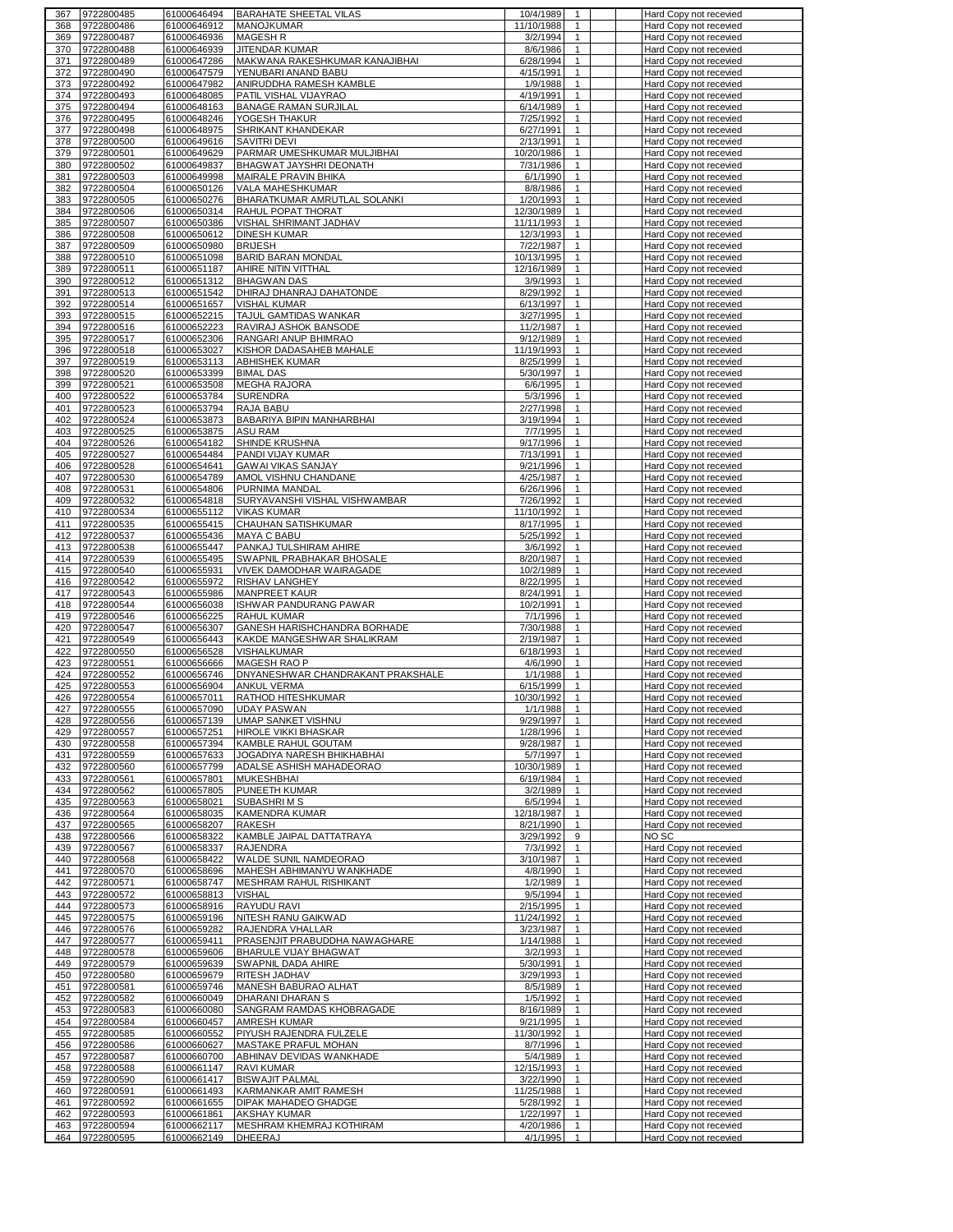| 465        | 9722800596               | 61000662631                | NISHITKUMAR PRAKASHBHAI PARMAR                   | 1/27/1995              | 1                              |   | Hard Copy not recevied                           |
|------------|--------------------------|----------------------------|--------------------------------------------------|------------------------|--------------------------------|---|--------------------------------------------------|
| 466        | 9722800597               | 61000662908                | <b>HIRANMAY BISWAS</b>                           | 2/14/1995              | $\mathbf{1}$                   |   | Hard Copy not recevied                           |
| 467        | 9722800598               | 61000662951                | KANTALE YOGESH SUBHASH                           | 4/30/1987              | 1                              |   | Hard Copy not recevied                           |
| 468        | 9722800599               | 61000663026                | GEDAM SAURABH MUGUTRAO                           | 7/7/1994               | $\mathbf{1}$                   |   | Hard Copy not recevied                           |
| 469<br>470 | 9722800600<br>9722800601 | 61000663096<br>61000663112 | <b>MADAN KUMAR</b><br><b>SURAJ BARMAN</b>        | 12/5/1996<br>1/20/1997 | $\mathbf{1}$<br>$\mathbf{1}$   |   | Hard Copy not recevied<br>Hard Copy not recevied |
| 471        | 9722800602               | 61000663529                | DHAMMAPAL SUBHASH MANWAR                         | 6/5/1986               | $\mathbf{1}$                   |   | Hard Copy not recevied                           |
| 472        | 9722800603               | 61000663562                | <b>DIKSHA RANSHEWRE</b>                          | 6/20/1996              | $\mathbf{1}$                   |   | Hard Copy not recevied                           |
| 473        | 9722800604               | 61000663723                | JADAV LUCKY KIRITKUMAR                           | 9/12/1995              | $\mathbf{1}$                   |   | Hard Copy not recevied                           |
| 474        | 9722800605               | 61000663772                | <b>GUROO</b>                                     | 7/1/1999               | $\mathbf{1}$                   |   | Hard Copy not recevied                           |
| 475        | 9722800606               | 61000663836                | BORE VISHAL MOHANRAO                             | 7/25/1993              | 9                              |   | Hard Copy not recevied                           |
| 476        | 9722800607               | 61000663874                | WAVALE PRAMOD BHASKAR                            | 6/10/1987              | $\mathbf{1}$                   |   | Hard Copy not recevied                           |
| 477        | 9722800608               | 61000664193                | SARVADE ARVIND BALBHIM                           | 2/10/1984              | $\mathbf{1}$                   |   | Hard Copy not recevied                           |
| 478        | 9722800609               | 61000664248                | ANAND ABHIMAN GEDAM                              | 12/14/1989             | $\mathbf{1}$                   |   | Hard Copy not recevied                           |
| 479        | 9722800610               | 61000664564                | RAJANE KAMLESH UTTAM                             | 12/16/1986             | $\mathbf{1}$                   |   | Hard Copy not recevied                           |
| 480        | 9722800611               | 61000664581                | INGOLE BHIMRAO TUKARAM                           | 4/14/1977              | $\mathbf{1}$<br>3              |   | Hard Copy not recevied                           |
| 481        | 9722800612               | 61000664596                | DHUTADMAL ABHIJEET DIGAMBAR                      | 10/16/1995             | $\mathbf{1}$                   |   | Hard Copy not recevied                           |
| 482        | 9722800613               | 61000664637                | RAJANE SHITAL UTTAM                              | 11/12/1988             | $\mathbf{1}$                   |   | Hard Copy not recevied                           |
| 483        | 9722800614               | 61000664709                | MUNDE HARSHAL BHAURAO                            | 10/22/1989             | $\mathbf{1}$                   |   | Hard Copy not recevied                           |
| 484        | 9722800615               | 61000664785                | ANU                                              | 6/10/1993              | $\mathbf{1}$                   |   | Hard Copy not recevied                           |
| 485        | 9722800616               | 61000664787                | <b>SACHIN</b>                                    | 11/8/1997              | $\mathbf{1}$                   |   | Hard Copy not recevied                           |
| 486        | 9722800617               | 61000664796                | RAJANE CHARUSHILA UTTAM                          | 7/9/1991               | $\mathbf{1}$                   |   | Hard Copy not recevied                           |
| 487<br>488 | 9722800618               | 61000664899                | VISHAL SHRIPAT SHEVADE                           | 2/13/1989<br>8/20/1986 | $\mathbf{1}$<br>$\mathbf{1}$   |   | Hard Copy not recevied                           |
| 489        | 9722800619<br>9722800620 | 61000664902<br>61000665067 | SAWANT SONU TANAJI<br>SAWALE SONAM MOHAN         | 3/20/1987              | $\mathbf{1}$                   |   | Hard Copy not recevied<br>Hard Copy not recevied |
| 490        | 9722800622               | 61000665599                | LAXMAN MARUTI KHARAT                             | 9/9/1990               | 1                              |   | Hard Copy not recevied                           |
| 491        | 9722800623               | 61000665754                | NARENDRAKUMAR GOVINDBHAI JADAV                   | 1/21/1991              | $\mathbf{1}$                   |   | Hard Copy not recevied                           |
| 492        | 9722800624               | 61000665756                | <b>SUMIT KUMAR</b>                               | 8/10/1996              | $\mathbf{1}$                   |   | Hard Copy not recevied                           |
| 493        | 9722800625               | 61000666040                | SANDEEP KUMAR                                    | 5/10/1998              | 1                              |   | Hard Copy not recevied                           |
| 494        | 9722800626               | 61000666115                | DHANASING NAIK B M                               | 4/20/1987              | $\mathbf{1}$                   |   | Hard Copy not recevied                           |
| 495        | 9722800627               | 61000666137                | SANJAY KUMAR RAM                                 | 12/31/1998             | $\mathbf{1}$                   |   | Hard Copy not recevied                           |
| 496        | 9722800628               | 61000666182                | RAHUL BHAUSAHEB AYWALE                           | 5/27/1991              | $\mathbf{1}$                   |   | Hard Copy not recevied                           |
| 497        | 9722800629               | 61000666268                | DANDGE SACHIN VISHNU                             | 1/14/1997              | $\mathbf{1}$                   |   | Hard Copy not recevied                           |
| 498        | 9722800630               | 61000666344                | KHOBRAGADE ANKIT ASHOKRAO                        | 3/29/1990              | $\mathbf{1}$                   |   | Hard Copy not recevied                           |
| 499        | 9722800632               | 61000666382                | MHAISKAR VIKRAM NAMDEO                           | 6/17/1989              | $\mathbf{1}$                   |   | Hard Copy not recevied                           |
| 500        | 9722800633               | 61000666397                | PARMAR GAURAVKUMAR MANUBHAI                      | 9/29/1993              | $\mathbf{1}$                   |   | Hard Copy not recevied                           |
| 501        | 9722800634               | 61000666453                | <b>RAJESH KUMAR</b>                              | 7/25/1978              | 1<br>3                         |   | Hard Copy not recevied                           |
| 502        | 9722800635               | 61000666482                | BHUTNARE GANGADHAR SAMBHAJI                      | 9/3/1986               | $\mathbf{1}$                   |   | Hard Copy not recevied                           |
| 503        | 9722800636               | 61000666665                | CHOPADE GAUTAM RAGHUNATH                         | 1/1/1994               | $\mathbf{1}$                   |   | Hard Copy not recevied                           |
| 504        | 9722800637               | 61000667216                | RAVINDRA GORAKH KANADE                           | 9/22/1990              | $\overline{1}$                 |   | Hard Copy not recevied                           |
| 505        | 9722800638               | 61000667647                | <b>SATNAM SINGH</b>                              | 6/20/1992              | $\mathbf{1}$                   |   | Hard Copy not recevied                           |
| 506<br>507 | 9722800639               | 61000667995<br>61000668008 | VAIDYA MANGESH TULARAM                           | 7/14/1990              | $\mathbf{1}$<br>$\mathbf{1}$   |   | Hard Copy not recevied                           |
| 508        | 9722800640<br>9722800641 | 61000668028                | MAKWANA AMIT<br>NANDESHWAR ANIKET MADHUKAR       | 9/5/1993<br>12/31/1997 | $\mathbf{1}$                   |   | Hard Copy not recevied<br>Hard Copy not recevied |
| 509        | 9722800642               | 61000668091                | PALASH BHIMRAO SHENDE                            | 9/25/1993              | $\mathbf{1}$                   |   | Hard Copy not recevied                           |
| 510        | 9722800644               | 61000668276                | MENDHE SIDHANT HEMANT                            | 6/12/1993              | $\mathbf{1}$                   |   | Hard Copy not recevied                           |
| 511        | 9722800645               | 61000668283                | JIGNESH NARESHBHAI MATPURA                       | 11/9/1994              | $\mathbf{1}$                   |   | Hard Copy not recevied                           |
| 512        | 9722800646               | 61000668443                | <b>CHETAN RAJBHAR</b>                            | 5/12/1991              | $\mathbf{1}$                   |   | Hard Copy not recevied                           |
| 513        | 9722800648               | 61000669394                | GAIKWAD SHASHIKANT HARICHANDRA                   | 6/10/1986              | $\mathbf{1}$                   |   | Hard Copy not recevied                           |
| 514        | 9722800649               | 61000669434                | <b>ASHUTOSH BISWAS</b>                           | 2/6/1998               | $\mathbf{1}$                   |   | Hard Copy not recevied                           |
| 515        | 9722800651               | 61000669524                | MESHRAM ABHILASH SUNIL                           | 1/29/1993              | 1                              |   | Hard Copy not recevied                           |
| 516        | 9722800652               | 61000669822                | MANOJ KAMILA                                     | 5/1/1990               | $\mathbf{1}$                   |   | Hard Copy not recevied                           |
| 517        | 9722800654               | 61000669877                | <b>KARTAR SINGH</b>                              | 12/5/1993              | 1                              |   | Hard Copy not recevied                           |
| 518        | 9722800655               | 61000669997                | <b>SONU KUMAR</b>                                | 6/26/1999              | $\mathbf{1}$                   |   | Hard Copy not recevied                           |
| 519        | 9722800656               | 61000670154                | SHUBHAM KUMAR                                    | 6/5/1996               | 1                              |   | Hard Copy not recevied                           |
| 520        | 9722800657               | 61000670227                | LAXMAN                                           | 4/12/1997              | $\mathbf{1}$                   |   | Hard Copy not recevied                           |
| 521        | 9722800658               | 61000670285                | MAGARE RITESH RAVINDRA                           | 4/26/1994              | $\mathbf{1}$                   |   | Hard Copy not recevied                           |
| 522<br>523 | 9722800660               | 61000671326                | MAKWANA PRAFULLKUMAR<br>SIDDHARTH RAMESH KALAMBE | 4/2/1988<br>10/17/1993 | $\mathbf{1}$<br>$\mathbf{1}$   |   | Hard Copy not recevied<br>Hard Copy not recevied |
| 524        | 9722800661<br>9722800662 | 61000671760<br>61000672266 | <b>BEERA PREETHI</b>                             | 6/8/1996               | $\mathbf{1}$                   |   | Hard Copy not recevied                           |
|            | 525 19722800665          |                            | 61000672776 ARSHDEEP SINGH                       | 7724/19951             |                                |   | Hard Copy not recevied                           |
| 526        | 9722800667               | 61000673197                | CHAHANDE SUBODH PRAKASH                          | 5/10/1989              | $\mathbf{1}$                   |   | Hard Copy not recevied                           |
| 527        | 9722800669               | 61000673635                | <b>SWAPNIL</b>                                   | 7/8/1991               | $\mathbf{1}$                   |   | Hard Copy not recevied                           |
| 528        | 9722800670               | 61000673717                | NAWADE SHILPA BHIMRAO                            | 8/30/1992              | $\mathbf{1}$                   |   | Hard Copy not recevied                           |
| 529        | 9722800671               | 61000674166                | NAWADE YOGITA BHIMRAO                            | 10/20/1987             | $\mathbf{1}$                   |   | Hard Copy not recevied                           |
| 530        | 9722800672               | 61000674208                | <b>INGALE ROHIT ARUN</b>                         | 9/15/1991              | $\overline{1}$                 |   | Hard Copy not recevied                           |
| 531        | 9722800673               | 61000674369                | NAWADE KAVITA BHIMRAO                            | 8/29/1986              | $\mathbf{1}$                   |   | Hard Copy not recevied                           |
| 532        | 9722800674               | 61000674472                | JADHAV HARISH DYANESHWAR                         | 4/13/1989              | $\mathbf{1}$                   |   | Hard Copy not recevied                           |
| 533        | 9722800675               | 61000674476                | BAGUL SIDDHARTH RANJEET                          | 9/8/1993               | $\overline{1}$                 |   | Hard Copy not recevied                           |
| 534        | 9722800676               | 61000674511                | KHANDAVI PANKAJKUMAR PARSHOTTAMBHAI              | 11/17/1998             | $\mathbf{1}$                   |   | Hard Copy not recevied                           |
| 535        | 9722800677               | 61000674897                | JAWALE MAHESH JAGANNATH                          | 6/10/1992              | $\mathbf{1}$                   |   | Hard Copy not recevied                           |
| 536        | 9722800678<br>9722800679 | 61000677062<br>61000677568 | LOKESH CHAWALA<br><b>GURJANT SINGH</b>           | 4/12/1992<br>12/2/1989 | $\mathbf{1}$                   |   | Hard Copy not recevied<br>Hard Copy not recevied |
| 537<br>538 | 9722800680               | 61000678299                | PARMAR DIPAK BABUBHAI                            | 10/28/1996             | $\mathbf{1}$<br>$\mathbf{1}$   |   | Hard Copy not recevied                           |
| 539        | 9722800681               | 61000678316                | TELGOTE PRAFULLA VIJAY                           | 5/9/1986               | $\mathbf{1}$                   |   | Hard Copy not recevied                           |
| 540        | 9722800682               | 61000678457                | <b>SUNNY KUMAR</b>                               | 11/16/1997             | $\mathbf{1}$                   |   | Hard Copy not recevied                           |
| 541        | 9722800683               | 61000678786                | GAJBHIYE ABHIMANYU                               | 9/9/1996               | $\mathbf{1}$                   |   | Hard Copy not recevied                           |
| 542        | 9722800684               | 61000679206                | SUBHAS CHANDRA PATRA                             | 4/13/1988              | $\mathbf{1}$                   |   | Hard Copy not recevied                           |
| 543        | 9722800685               | 61000679923                | PARIHAR VISHAL ASHOK                             | 5/9/1987               | $\mathbf{1}$                   |   | Hard Copy not recevied                           |
| 544        | 9722800687               | 61000680248                | KIRTI                                            | 3/20/1994              | 1                              |   | Hard Copy not recevied                           |
| 545        | 9722800688               | 61000680358                | DNYANESHWAR R HALDE                              | 9/27/1996              | $\mathbf{1}$                   |   | Hard Copy not recevied                           |
| 546        | 9722800689               | 61000680486                | NILESH UTTAMRAO PUNDGE                           | 7/18/1988              | $\mathbf{1}$                   |   | Hard Copy not recevied                           |
| 547        | 9722800690               | 61000680516                | <b>GOHIL MANISH</b>                              | 8/16/1993              | $\mathbf{1}$                   |   | Hard Copy not recevied                           |
| 548        | 9722800691               | 61000680817                | DANDEKAR PUSHKRAJ LAXMANRAO                      | 12/14/1987             | $\mathbf{1}$                   |   | Hard Copy not recevied                           |
| 549        | 9722800692               | 61000680859                | KAJAL CHANDRABHAN NAGRALE                        | 6/1/1994               | $\mathbf{1}$                   |   | Hard Copy not recevied                           |
| 550        | 9722800693               | 61000681561                | SHUBHAM SUBHASH KAKDE                            | 2/20/1999              | $\mathbf{1}$                   |   | Hard Copy not recevied                           |
| 551        | 9722800695               | 61000681657                | <b>VISHAL KUMAR</b>                              | 6/5/1998               | $\mathbf{1}$                   |   | Hard Copy not recevied                           |
| 552        | 9722800696               | 61000681851                | SOUMYA SARKAR                                    | 3/3/1997               | $\mathbf{1}$                   | 4 | Hard Copy not recevied                           |
| 553        | 9722800697               | 61000682337                | PAPIL DAS                                        | 4/7/1995               | $\mathbf{1}$                   |   | Hard Copy not recevied                           |
| 554        | 9722800698               | 61000684777                | FULZELE ANKIT SUNIL                              | 6/10/1996              | $\mathbf{1}$                   |   | Hard Copy not recevied                           |
| 555        | 9722800699               | 61000685043                | WASEKAR SARIKA RAMCHANDRA                        | 5/28/1993              | $\overline{1}$<br>$\mathbf{1}$ |   | Hard Copy not recevied                           |
| 556<br>557 | 9722800700<br>9722800701 | 61000685575<br>61000685638 | DINABANDHU JODDER<br>RAJAT KUMAR                 | 5/31/1997<br>8/20/1993 | $\mathbf{1}$                   |   | Hard Copy not recevied<br>Hard Copy not recevied |
| 558        | 9722800702               | 61000686099                | <b>BAKKI PRANUDEEP</b>                           | 9/21/1998              | $\overline{1}$                 |   | Hard Copy not recevied                           |
| 559        |                          |                            |                                                  |                        | $\mathbf{1}$                   |   | Hard Copy not recevied                           |
|            |                          |                            |                                                  |                        |                                |   |                                                  |
|            | 9722800703               | 61000686331                | SOUMITRO NAYAK                                   | 9/12/1994              |                                |   |                                                  |
| 560<br>561 | 9722800705               | 61000686619                | SONAM SANDEEP JADHAV                             | 1/17/1991              | $\mathbf{1}$<br>$\mathbf{1}$   |   | Hard Copy not recevied                           |
| 562        | 9722800707<br>9722800708 | 61000686876<br>61000686880 | JADHAV VIJAY PRABHAKAR<br><b>MANDEEP KUMAR</b>   | 10/2/1987<br>9/5/1991  | $\mathbf{1}$                   |   | Hard Copy not recevied<br>Hard Copy not recevied |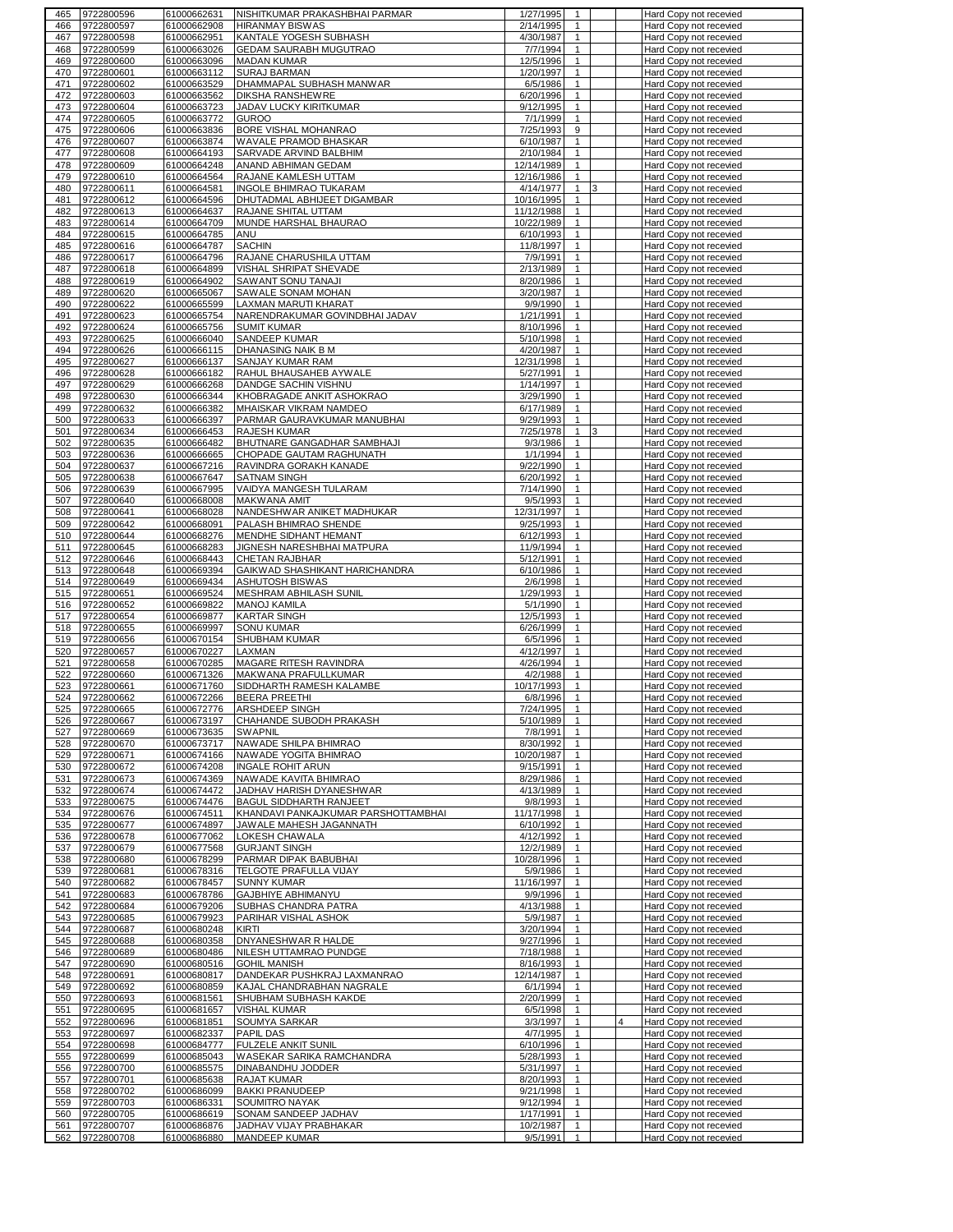| 563        | 9722800710               | 61000687552                | MUNE KOMAL RAJU                                        | 12/11/1992<br>$\mathbf{1}$                              | Hard Copy not recevied                           |
|------------|--------------------------|----------------------------|--------------------------------------------------------|---------------------------------------------------------|--------------------------------------------------|
| 564        | 9722800711               | 61000687981                | MADHURI DHANRAJ TAYADE                                 | 9/27/1987<br>1                                          | Hard Copy not recevied                           |
| 565        | 9722800712               | 61000688330                | <b>KRISHNAKANT SINGH</b>                               | 3/11/1995<br>$\mathbf{1}$                               | Hard Copy not recevied                           |
| 566<br>567 | 9722800714<br>9722800715 | 61000688934<br>61000689810 | GAWAI ANANTKUMAR NAGSEN<br>GONDANE AMIT SUDHAKAR       | 2/5/1992<br>$\mathbf{1}$<br>6/15/1988<br>$\mathbf{1}$   | Hard Copy not recevied<br>Hard Copy not recevied |
| 568        | 9722800716               | 61000689873                | VIKASH KUMAR RAM                                       | 1/1/1993<br>$\mathbf{1}$                                | Hard Copy not recevied                           |
| 569        | 9722800717               | 61000689992                | <b>ASHISH KUMAR</b>                                    | 2/3/1994<br>$\mathbf{1}$                                | Hard Copy not recevied                           |
| 570        | 9722800718               | 61000690193                | ARUGULA AMRUTHA RAJU                                   | $\mathbf{1}$<br>6/16/1996                               | Hard Copy not recevied                           |
| 571        | 9722800719               | 61000690492                | GAIKWAD ASHISH HARISHRAO                               | $\mathbf{1}$<br>10/9/1994                               | Hard Copy not recevied                           |
| 572        | 9722800720               | 61000690531                | SANJANA                                                | 9/26/1996<br>$\mathbf{1}$                               | Hard Copy not recevied                           |
| 573        | 9722800721               | 61000690552                | SUBASH                                                 | 7/6/1996<br>$\mathbf{1}$                                | Hard Copy not recevied                           |
| 574        | 9722800722               | 61000691340                | SONWANE SHRIMANT RAMBHAU                               | 7/24/1989<br>$\mathbf{1}$                               | Hard Copy not recevied                           |
| 575        | 9722800723               | 61000691817                | HARDIKKUMAR KANAIYALAL PARMAR<br>MAKWANA JAYESH        | 11/13/1995<br>$\mathbf{1}$<br>4/25/1993<br>$\mathbf{1}$ | Hard Copy not recevied<br>Hard Copy not recevied |
| 576<br>577 | 9722800724<br>9722800725 | 61000692358<br>61000692676 | JOTIBA SURESH GHARBUDVE                                | 1/26/1993<br>$\mathbf{1}$                               | Hard Copy not recevied                           |
| 578        | 9722800726               | 61000692830                | RAMESH MALKANNA GAIKWAD                                | $\mathbf{1}$<br>8/4/1986                                | Hard Copy not recevied                           |
| 579        | 9722800727               | 61000693415                | SRINIVASA RAO PANEM                                    | $\mathbf{1}$<br>5/24/1982                               | Hard Copy not recevied                           |
| 580        | 9722800728               | 61000694006                | SHRUTI SANJAY SAWANT                                   | 8/20/1996<br>$\mathbf{1}$                               | Hard Copy not recevied                           |
| 581        | 9722800729               | 61000694204                | SANDIP RAHUL HIWRALE                                   | 1/28/1991<br>$\mathbf{1}$                               | Hard Copy not recevied                           |
| 582        | 9722800730               | 61000694280                | <b>BAGDE MEGHA HIRALAL</b>                             | 10/21/1995<br>$\mathbf{1}$                              | Hard Copy not recevied                           |
| 583        | 9722800731               | 61000694568                | <b>MEVADA VISHAL</b>                                   | $\mathbf{1}$<br>11/24/1994                              | Hard Copy not recevied                           |
| 584<br>585 | 9722800732<br>9722800733 | 61000694954<br>61000695138 | NARWADE PANKAJ MUKINDRAO<br>DONGRE SONU RAMESH         | 5/5/1988<br>1<br>1/1/1997<br>$\mathbf{1}$               | Hard Copy not recevied<br>Hard Copy not recevied |
| 586        | 9722800734               | 61000695256                | <b>SACHIN</b>                                          | 12/3/1993<br>$\mathbf{1}$                               | Hard Copy not recevied                           |
| 587        | 9722800735               | 61000695359                | GAWAI SUDHIRKUMAR DILIP                                | $\mathbf{1}$<br>2/10/1992                               | Hard Copy not recevied                           |
| 588        | 9722800736               | 61000695391                | BHIMRAO SHRAVAN SURYA                                  | 3/5/1993<br>$\mathbf{1}$                                | Hard Copy not recevied                           |
| 589        | 9722800737               | 61000695770                | PRAGATI PRABHUDAS CHUNARKAR                            | 1/17/1987<br>$\mathbf{1}$                               | Hard Copy not recevied                           |
| 590        | 9722800738               | 61000695773                | PANDIT SUMIT NARAYAN                                   | 4/19/1993<br>$\mathbf{1}$                               | Hard Copy not recevied                           |
| 591        | 9722800739               | 61000696137                | KASHIDE ANIL GAUTAM                                    | 4/27/1991<br>$\mathbf{1}$                               | Hard Copy not recevied                           |
| 592        | 9722800740               | 61000696385                | RANANJOY MANDAL                                        | 4/1/1994<br>$\mathbf{1}$<br>$\mathbf{1}$                | Hard Copy not recevied                           |
| 593<br>594 | 9722800741<br>9722800742 | 61000696574<br>61000696622 | SAMIR LALYA JADHAV<br>NIDHI M K                        | 10/24/1991<br>11/24/1994<br>$\mathbf{1}$                | Hard Copy not recevied<br>Hard Copy not recevied |
| 595        | 9722800743               | 61000696632                | <b>ASHOK KUMAR</b>                                     | 4/28/1987<br>$\mathbf{1}$                               | Hard Copy not recevied                           |
| 596        | 9722800744               | 61000696967                | <b>SUJIT BAR</b>                                       | 8/31/1994<br>$\mathbf{1}$                               | Hard Copy not recevied                           |
| 597        | 9722800745               | 61000697064                | MORE ROHAN RAVINDRA                                    | 6/18/1996<br>$\mathbf{1}$                               | Hard Copy not recevied                           |
| 598        | 9722800746               | 61000697563                | PANKAJ                                                 | 7/21/1992<br>$\mathbf{1}$                               | Hard Copy not recevied                           |
| 599        | 9722800747               | 61000697734                | PRASAD RAHUL DHANESHPRASAD                             | 10/21/1991<br>$\mathbf{1}$                              | Hard Copy not recevied                           |
| 600        | 9722800750               | 61000699369                | SONKAMBLE LAXMAN PUNDLIK                               | 7/6/1997<br>$\mathbf{1}$                                | Hard Copy not recevied                           |
| 601<br>602 | 9722800751<br>9722800752 | 61000699423<br>61000700005 | <b>GOWSALYA</b><br>MADHAV DNYANOBA GAVALE              | 5/17/1999<br>$\mathbf{1}$<br>12/29/1989<br>$\mathbf{1}$ | Hard Copy not recevied<br>Hard Copy not recevied |
| 603        | 9722800753               | 61000700137                | KAULASKAR NAGNATH NARSINGRAO                           | 1/1/1990<br>$\mathbf{1}$                                | Hard Copy not recevied                           |
| 604        | 9722800754               | 61000700265                | ARINDAM MAJHI                                          | $\mathbf{1}$<br>8/11/1997                               | Hard Copy not recevied                           |
| 605        | 9722800755               | 61000700267                | PAKHARE PRAVIN DASHARATH                               | 12/19/1992<br>$\mathbf{1}$                              | Hard Copy not recevied                           |
| 606        | 9722800756               | 61000700674                | SHUBHAM INDRAPAL JAWALIKAR                             | 11/25/1996<br>$\mathbf{1}$                              | Hard Copy not recevied                           |
| 607        | 9722800757               | 61000700847                | <b>DEVENDRA</b>                                        | 9/20/1998<br>$\mathbf{1}$                               | Hard Copy not recevied                           |
| 608        | 9722800758               | 61000701639                | LEUVA MAULIKKUMAR                                      | $\mathbf{1}$<br>7/23/1993                               | Hard Copy not recevied                           |
| 609<br>610 | 9722800759<br>9722800760 | 61000702197<br>61000702273 | <b>INGLE SAGAR BHASKAR</b><br>UDHAYARASU               | 3/21/1994<br>$\mathbf{1}$<br>8/31/1989<br>$\mathbf{1}$  | Hard Copy not recevied<br>Hard Copy not recevied |
| 611        | 9722800761               | 61000702301                | AMIT SUBHASH SANKPAL                                   | $\mathbf{1}$<br>10/25/1986                              | Hard Copy not recevied                           |
| 612        | 9722800762               | 61000702684                | SONAWANE PRATIK HIRALAL                                | $\mathbf{1}$<br>1/12/1994                               | Hard Copy not recevied                           |
| 613        | 9722800763               | 61000702900                | NIKITA SURESH INGLE                                    | 8/16/1998<br>$\mathbf{1}$                               | Hard Copy not recevied                           |
| 614        | 9722800764               | 61000702918                | <u>JADHAV KRUSHNA ASHOK</u>                            | 10/12/1994<br>$\mathbf{1}$                              | Hard Copy not recevied                           |
| 615        | 9722800765               | 61000703101                | DHOKE ASHISH ARUN                                      | 4/24/1991<br>$\mathbf{1}$                               | Hard Copy not recevied                           |
| 616        | 9722800767<br>9722800768 | 61000703355                | PRASHIK DILIP TIPLE                                    | 4/1/1993<br>$\mathbf{1}$<br>12/11/1995                  | Hard Copy not recevied                           |
| 617<br>618 | 9722800769               | 61000703954<br>61000704003 | VIKESH RAMESH NIKAM<br>DUPPATHI SANDEEP KUMAR          | $\mathbf{1}$<br>4/6/1990<br>$\mathbf{1}$                | Hard Copy not recevied<br>Hard Copy not recevied |
| 619        | 9722800770               | 61000704317                | RAMTEKE SONAL BHIMRAO                                  | 8/3/1995<br>$\mathbf{1}$                                | Hard Copy not recevied                           |
| 620        | 9722800771               | 61000704443                | SANJAY VANKADE                                         | 8/1/1994<br>$\mathbf{1}$                                | Hard Copy not recevied                           |
| 621        | 9722800772               | 61000704516                | BHAISARE NAVNEET LALITKUMAR                            | 2/27/1994<br>$\mathbf{1}$                               | Hard Copy not recevied                           |
| 622        | 9722800775               | 61000704690                | KAILASH PANWAR                                         | 9/3/1993<br>$\mathbf{1}$                                | Hard Copy not recevied                           |
| 623        | 9722800777               | 61000704984                | WANKHEDE SNEHAL ANIL                                   | 10/14/1987                                              | Hard Copy not recevied                           |
| 624<br>625 | 9722800778<br>9722800779 | 61000705299<br>61000706183 | <b>WAGHMARE SANGRAM GANPATI</b><br>NITESH KUMAR PANKAJ | $\mathbf{1}$<br>5/2/1992<br>5/3/1999<br>$\mathbf{1}$    | Hard Copy not recevied<br>Hard Copy not recevied |
| 626        | 9722800780               | 61000706867                | CHILAKA MONY SELES                                     | 7/21/1998<br>$\mathbf{1}$                               | Hard Copy not recevied                           |
| 627        | 9722800781               | 61000707259                | BHARATKUMAR PUNJABHAI DAFDA                            | 6/1/1991<br>$\mathbf{1}$                                | Hard Copy not recevied                           |
| 628        | 9722800782               | 61000707293                | DONGRE ABHAY MAHENDRA                                  | 9/1/1991<br>$\mathbf{1}$                                | Hard Copy not recevied                           |
| 629        | 9722800783               | 61000707324                | BALU YUVRAJ JADHAV                                     | 7/30/1992<br>$\mathbf{1}$                               | Hard Copy not recevied                           |
| 630        | 9722800784               | 61000707427                | MESHRAM AJAYKUMAR MADHAVARAO                           | 4/15/1987<br>$\mathbf{1}$                               | Hard Copy not recevied                           |
| 631        | 9722800785               | 61000707596<br>61000708237 | MALA RAM MEGHWAL<br>KASWATE PRASHANT GULAB             | 5/1/1989<br>$\mathbf{1}$<br>$\mathbf{1}$                | Hard Copy not recevied                           |
| 632<br>633 | 9722800786<br>9722800787 | 61000708571                | SHIRSATH RAHUL HILAL                                   | 4/27/1992<br>$\mathbf{1}$<br>2/3/1989                   | Hard Copy not recevied<br>Hard Copy not recevied |
| 634        | 9722800788               | 61000708878                | <b>SURAJIT DAS</b>                                     | 6/27/1991<br>$\mathbf{1}$                               | Hard Copy not recevied                           |
| 635        | 9722800789               | 61000709206                | POWAR PRIYANKA SHIVAJI                                 | 11/19/1992<br>$\mathbf{1}$                              | Hard Copy not recevied                           |
| 636        | 9722800791               | 61000709579                | PRASHANT KUMAR CHHANWAL                                | 6/1/1993<br>$\mathbf{1}$                                | Hard Copy not recevied                           |
| 637        | 9722800792               | 61000709840                | SHANKAR LAL MAHAWAR                                    | $\mathbf{1}$<br>1/2/1994                                | Hard Copy not recevied                           |
| 638        | 9722800793               | 61000710501                | <b>VEERU KUMAR</b>                                     | 8/17/1993<br>$\mathbf{1}$                               | Hard Copy not recevied                           |
| 639<br>640 | 9722800794<br>9722800795 | 61000710550<br>61000711366 | MESHRAM NITIN RAYBHAN<br>USURUMATI RAMBABU             | 3/23/1989<br>$\mathbf{1}$<br>6/20/1997<br>$\mathbf{1}$  | Hard Copy not recevied<br>Hard Copy not recevied |
| 641        | 9722800796               | 61000711838                | PAGARE SHASHIKANT KARBHARI                             | 5/29/1991<br>$\mathbf{1}$                               | Hard Copy not recevied                           |
| 642        | 9722800797               | 61000712099                | SIDDHARTHA ROY                                         | 8/17/1993<br>$\mathbf{1}$                               | Hard Copy not recevied                           |
| 643        | 9722800798               | 61000712657                | RAHUL KUMAR                                            | 3/20/1994<br>1                                          | Hard Copy not recevied                           |
| 644        | 9722800800               | 61000712888                | <b>MEVADA PRASHANT</b>                                 | 8/13/1996<br>$\mathbf{1}$                               | Hard Copy not recevied                           |
| 645        | 9722800801               | 61000713918                | KHADSE RUPESH BHIMRAO                                  | 7/7/1991<br>$\mathbf{1}$                                | Hard Copy not recevied                           |
| 646        | 9722800802               | 61000714114                | KIRTIKAR SACHIN POPAT                                  | 1/21/1994<br>$\mathbf{1}$                               | Hard Copy not recevied                           |
| 647<br>648 | 9722800803<br>9722800804 | 61000714520<br>61000714789 | AKHILESH KUMAR<br>PARMAR BIPIN MOHANBHAI               | 5/13/1998<br>$\mathbf{1}$<br>9/11/1996<br>$\mathbf{1}$  | Hard Copy not recevied<br>Hard Copy not recevied |
| 649        | 9722800805               | 61000715046                | PRITISH B GAJBHIYE                                     | 9/21/1985<br>$\mathbf{1}$                               | Hard Copy not recevied                           |
| 650        | 9722800806               | 61000715072                | MARU SAGAR                                             | 6/10/1993<br>$\mathbf{1}$                               | Hard Copy not recevied                           |
| 651        | 9722800807               | 61000715143                | KHANDARE SACHIN GULABRAO                               | 5/1/1988<br>$\mathbf{1}$                                | Hard Copy not recevied                           |
| 652        | 9722800808               | 61000715672                | ANAND BALDEO CHAHANDE                                  | 4/12/1987<br>$\mathbf{1}$                               | Hard Copy not recevied                           |
| 653        | 9722800809               | 61000715926                | CHAVAN ROHINI JALINDAR                                 | 11/15/1986<br>$\mathbf{1}$                              | Hard Copy not recevied                           |
| 654        | 9722800810               | 61000716291                | SANJAY KASHYAP                                         | 2/20/1996<br>$\mathbf{1}$<br>$\mathbf{1}$               | Hard Copy not recevied                           |
| 655<br>656 | 9722800811<br>9722800812 | 61000716662<br>61000716783 | MANE SURYAKANT SHAMARAO<br>HARISH KUMAR KOLI           | 1/25/1992<br>6/20/1994<br>$\mathbf{1}$                  | Hard Copy not recevied<br>Hard Copy not recevied |
| 657        | 9722800813               | 61000717180                | POWAR AMOL MAHADEO                                     | 5/10/1996<br>$\mathbf{1}$                               | Hard Copy not recevied                           |
| 658        | 9722800814               | 61000717207                | <b>SURAJEET</b>                                        | $\mathbf{1}$<br>5/15/1998                               | Hard Copy not recevied                           |
| 659        | 9722800815               | 61000717259                | BHOITE RHEA VISHWANATH                                 | 8/20/1999<br>$\mathbf{1}$                               | Hard Copy not recevied                           |
| 660        | 9722800816               | 61000717338                | <b>MORE GOPAL DADA</b>                                 | 3/23/1991<br>1                                          | Hard Copy not recevied                           |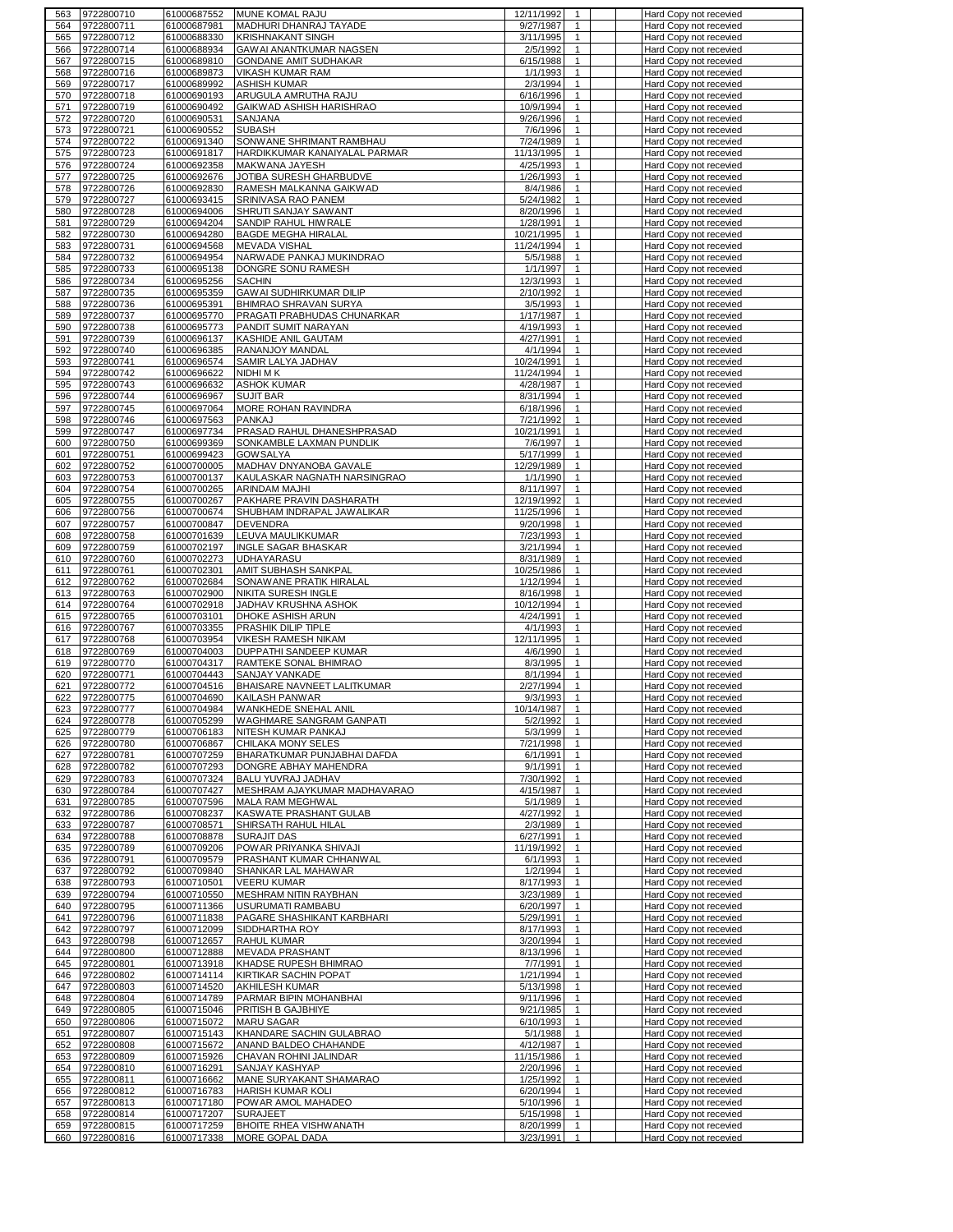| 661        | 9722800817               | 61000717448                | PRAVEENA S M                                      | 2/13/1992<br>$\mathbf{1}$                                        | Hard Copy not recevied                           |
|------------|--------------------------|----------------------------|---------------------------------------------------|------------------------------------------------------------------|--------------------------------------------------|
| 662        | 9722800818               | 61000717743                | <b>HIRE KAMLESH RAJUBHAI</b>                      | 2/11/1995<br>$\mathbf{1}$                                        | Hard Copy not recevied                           |
| 663        | 9722800819               | 61000717870                | <b>KRISHAN KUMAR</b>                              | 7/1/1995<br>$\mathbf{1}$                                         | Hard Copy not recevied                           |
| 664        | 9722800821<br>9722800823 | 61000718111                | THORAT PALLAVI ASHOK<br>VAIBHAV JAGDISH BARSAGADE | 7/30/1992<br>$\mathbf{1}$<br>5/19/1996                           | Hard Copy not recevied                           |
| 665<br>666 | 9722800824               | 61000718624<br>61000718733 | MESHRAM PRITESH JAYDEO                            | 1<br>5/13/1990<br>$\mathbf{1}$                                   | Hard Copy not recevied<br>Hard Copy not recevied |
| 667        | 9722800825               | 61000718839                | <b>MANOJ</b>                                      | 6/8/1987<br>$\mathbf{1}$                                         | Hard Copy not recevied                           |
| 668        | 9722800826               | 61000718864                | <b>BALJINDER SINGH</b>                            | 7/5/1989<br>$\mathbf{1}$                                         | Hard Copy not recevied                           |
| 669        | 9722800827               | 61000718914                | MAHAVEER BAIRWA                                   | 7/3/1999<br>1                                                    | Hard Copy not recevied                           |
| 670        | 9722800829               | 61000719134                | PANKAJ TOMAR                                      | 11/20/1991<br>$\mathbf{1}$                                       | Hard Copy not recevied                           |
| 671        | 9722800830               | 61000719154                | <b>VIKAS</b>                                      | 4/21/1993<br>$\mathbf{1}$                                        | Hard Copy not recevied                           |
| 672        | 9722800831               | 61000719329                | KAILAS SHIVAJI VETALE                             | 10/15/1992<br>$\mathbf{1}$                                       | Hard Copy not recevied                           |
| 673        | 9722800832               | 61000720566                | <b>HARISH KUMAR</b>                               | 12/20/1994<br>$\mathbf{1}$                                       | Hard Copy not recevied                           |
| 674        | 9722800833<br>9722800834 | 61000720622<br>61000720672 | PARMAR ROHIT JIVABHAI                             | 7/5/1998<br>$\mathbf{1}$<br>7/31/1992                            | Hard Copy not recevied                           |
| 675<br>676 | 9722800835               | 61000720696                | RAJ KUMAR SINGARIYA<br>BORKAR AKASH SHESHRAO      | $\mathbf{1}$<br>$\mathbf{1}$<br>5/10/1992                        | Hard Copy not recevied<br>Hard Copy not recevied |
| 677        | 9722800836               | 61000720909                | <b>ABHEET KUMAR</b>                               | 1/20/1998<br>1                                                   | Hard Copy not recevied                           |
| 678        | 9722800837               | 61000720980                | <b>ANKIT BANSWAL</b>                              | 5/16/1993<br>$\mathbf{1}$                                        | Hard Copy not recevied                           |
| 679        | 9722800839               | 61000722263                | MUKESH KUMAR VERMA                                | 8/10/1993<br>$\mathbf{1}$                                        | Hard Copy not recevied                           |
| 680        | 9722800840               | 61000722951                | PARULBEN RAMESHCHANDRA SOLANKI                    | 2/28/1994<br>$\mathbf{1}$                                        | Hard Copy not recevied                           |
| 681        | 9722800841               | 61000723107                | SUBRATA NASKAR                                    | $\mathbf{1}$<br>7/20/1988                                        | Hard Copy not recevied                           |
| 682        | 9722800842               | 61000723119                | RAKESH                                            | 11/23/1990<br>$\mathbf{1}$                                       | Hard Copy not recevied                           |
| 683<br>684 | 9722800843               | 61000723191                | RAHUL NASKAR<br>SHYAMSUNDAR BAIDYA                | 10/12/1997<br>$\mathbf{1}$<br>$\mathbf{1}$                       | Hard Copy not recevied                           |
| 685        | 9722800844<br>9722800845 | 61000723296<br>61000723941 | <b>AMIT PARMAR</b>                                | 7/16/1995<br>2/23/1993<br>$\mathbf{1}$                           | Hard Copy not recevied<br>Hard Copy not recevied |
| 686        | 9722800846               | 61000723969                | MASKE NETAJI SHAMRAO                              | 6/4/1995<br>$\mathbf{1}$                                         | Hard Copy not recevied                           |
| 687        | 9722800847               | 61000724047                | WAGHMARE BALKRISHNA PARMESHWAR                    | 4/10/1996<br>$\mathbf{1}$                                        | Hard Copy not recevied                           |
| 688        | 9722800848               | 61000724133                | VIKAS UTTAM BHALERAO                              | 1/13/1994<br>$\mathbf{1}$                                        | Hard Copy not recevied                           |
| 689        | 9722800849               | 61000724152                | GADAM ARAVIND KUMAR                               | $\mathbf{1}$<br>7/6/1988                                         | Hard Copy not recevied                           |
| 690        | 9722800850               | 61000724930                | PRAVEEN KUMAR B                                   | 8/31/1995<br>$\mathbf{1}$                                        | Hard Copy not recevied                           |
| 691        | 9722800851               | 61000724956                | KATE RAVINDRA RAJENDRA                            | 10/24/1994<br>$\mathbf{1}$                                       | Hard Copy not recevied                           |
| 692        | 9722800852               | 61000725240                | KOKATE PRABHAKAR DATTA                            | 8/17/1992<br>1                                                   | Hard Copy not recevied                           |
| 693        | 9722800853               | 61000725798                | MESHRAM AMOL SURAJ                                | $\mathbf{1}$<br>2/20/1990                                        | Hard Copy not recevied                           |
| 694<br>695 | 9722800854<br>9722800855 | 61000725814<br>61000725919 | NALLA BUDDHA<br>RAVI KUMAR CHOUDHARY              | 12/30/1990<br>1<br>5/24/1991<br>$\mathbf{1}$                     | Hard Copy not recevied<br>Hard Copy not recevied |
| 696        | 9722800856               | 61000726026                | SANDEEP KUMAR PATIL                               | 8/6/1987<br>1                                                    | Hard Copy not recevied                           |
| 697        | 9722800857               | 61000726321                | SANDIP MAHADEV SABLE                              | $\mathbf{1}$<br>2/8/1986                                         | Hard Copy not recevied                           |
| 698        | 9722800858               | 61000726557                | CHAUDHARI JAYPRAKASH KAMESHWAR                    | 12/4/1996<br>$\mathbf{1}$                                        | Hard Copy not recevied                           |
| 699        | 9722800859               | 61000726666                | MANISHA MAHADEV SABLE                             | 8/13/1995<br>$\mathbf{1}$                                        | Hard Copy not recevied                           |
| 700        | 9722800860               | 61000726927                | PRASHANT SURESH SHENDE                            | 12/5/1994<br>$\mathbf{1}$                                        | Hard Copy not recevied                           |
| 701        | 9722800861               | 61000727014                | SUMEDH SHRIKRUSHNA PALASPAGAR                     | 2/11/1987<br>$\mathbf{1}$                                        | Hard Copy not recevied                           |
| 702        | 9722800862               | 61000727119                | SWAPNIL GOVIND MESHRAM                            | 1/17/1987<br>$\mathbf{1}$                                        | Hard Copy not recevied                           |
| 703        | 9722800863               | 61000727364                | RAHUL KUMAR RAUSHAN                               | 1/5/1996<br>$\mathbf{1}$                                         | Hard Copy not recevied                           |
| 704<br>705 | 9722800864<br>9722800865 | 61000727510<br>61000727931 | <b>VISHAL</b><br>MESHRAM SHILDHAN PRAKASH         | 10/15/1994<br>$\mathbf{1}$<br>$\mathbf{1}$<br>11/3/1989          | Hard Copy not recevied<br>Hard Copy not recevied |
| 706        | 9722800866               | 61000729142                | RATHOD RINABEN AMARABHAI                          | $\mathbf{1}$<br>12/17/1998                                       | Hard Copy not recevied                           |
| 707        | 9722800867               | 61000729219                | KHARAT BHAGYASHREE RAMESH                         | 12/15/1990<br>$\mathbf{1}$                                       | Hard Copy not recevied                           |
| 708        | 9722800868               | 61000729528                | GAIKWAD SANDEEP DHARMARAJ                         | 10/6/1994<br>$\mathbf{1}$                                        | Hard Copy not recevied                           |
| 709        | 9722800869               | 61000729604                | MENTE BHAVYA GEETHIKA                             | 5/7/1999<br>$\mathbf{1}$                                         | Hard Copy not recevied                           |
| 710        | 9722800870               | 61000730077                | NAGENDRA PRASAD KORI                              | 10/25/1991<br>$\mathbf{1}$                                       | Hard Copy not recevied                           |
| 711        | 9722800871               | 61000730263                | VANKAR ANILBHAI                                   | 5/22/1991<br>$\mathbf{1}$                                        | Hard Copy not recevied                           |
| 712        | 9722800872               | 61000730401                | <b>SANDEEP KUMAR</b>                              | 7/27/1992<br>$\mathbf{1}$                                        | Hard Copy not recevied                           |
| 713        | 9722800873               | 61000730413<br>61000731131 | UKE RAJESH SOMAJI                                 | 9/26/1988<br>$\mathbf{1}$                                        | Hard Copy not recevied                           |
| 714<br>715 | 9722800874<br>9722800875 | 61000731880                | KHOBRAGADE PRASHIL SURESH<br>NAKKASANYASIRAO      | 1/17/1990<br>$\mathbf{1}$<br>8/6/1996<br>1                       | Hard Copy not recevied<br>Hard Copy not recevied |
| 716        | 9722800876               | 61000732023                | <b>AKASH DHANSING CHAWRE</b>                      | 5/21/1994<br>$\mathbf{1}$                                        | Hard Copy not recevied                           |
| 717        | 9722800877               | 61000732143                | RAHUL KUMAR                                       | 11/17/1996<br>1                                                  | Hard Copy not recevied                           |
| 718        | 9722800878               | 61000732963                | RAMTEKE NIKHIL PRAKASH                            | 11/29/1991<br>$\mathbf{1}$                                       | Hard Copy not recevied                           |
| 719        | 9722800879               | 61000733239                | PETKAR ASHTAKANT ARUN                             | 8/27/1986<br>1                                                   | Hard Copy not recevied                           |
| 720        | 9722800881               | 61000733465                | KAL PANDE HARSH NANDAN BHAURAO                    | 6/28/1991<br>$\mathbf{1}$                                        | Hard Copy not recevied                           |
| 721.       | 9722800883               | 61000733797                | HIMANI DEVI                                       | 10/14/1998                                                       | Hard Copy not recevied                           |
| 722        | 9722800884               | 61000734093                | KIRTI                                             | 4/11/1999<br>$\mathbf{1}$                                        | Hard Copy not recevied                           |
| 723<br>724 | 9722800885<br>9722800886 | 61000734285<br>61000734891 | MANE SIDDHARTH SUMANT<br><b>VIJAY KUMAR</b>       | 11/27/1986<br>$\mathbf{1}$<br>9/2/1991<br>$\mathbf{1}$           | Hard Copy not recevied<br>Hard Copy not recevied |
| 725        | 9722800887               | 61000735085                | <b>SUKANTA GAIN</b>                               | 5/28/1997<br>$\mathbf{1}$                                        | Hard Copy not recevied                           |
| 726        | 9722800888               | 61000735573                | RATHOD AKSHAY                                     | $\mathbf{1}$<br>2/6/1995                                         | Hard Copy not recevied                           |
| 727        | 9722800889               | 61000735616                | <b>VISHWAJIT</b>                                  | 7/27/1987<br>$\mathbf{1}$                                        | Hard Copy not recevied                           |
| 728        | 9722800890               | 61000736412                | <b>GANAR NIKHIL SANJAY</b>                        | 8/14/1986<br>$\mathbf{1}$                                        | Hard Copy not recevied                           |
| 729        | 9722800891               | 61000736464                | GAIKWAD POONAM GANGARAM                           | 11/9/1993<br>$\mathbf{1}$                                        | Hard Copy not recevied                           |
| 730        | 9722800892               | 61000736542                | SWAPNIL DILIP TIRPUDE                             | 9/27/1995<br>$\mathbf{1}$                                        | Hard Copy not recevied                           |
| 731<br>732 | 9722800893<br>9722800894 | 61000736871<br>61000736902 | VAIBHAV SHASHIKANT NIKAM<br>SOHAN TUKARAM KALBAGE | 1/14/1995<br>$\mathbf{1}$<br>3/1/1990<br>$\mathbf{1}$            | Hard Copy not recevied<br>Hard Copy not recevied |
| 733        | 9722800895               | 61000737267                | AKASH RAMESH KAMBLE                               | 7/25/1990<br>$\mathbf{1}$                                        | Hard Copy not recevied                           |
| 734        | 9722800896               | 61000737421                | NAYAN BANKAR                                      | $\mathbf{1}$<br>3/5/1995                                         | Hard Copy not recevied                           |
| 735        | 9722800897               | 61000737443                | SANDEEP                                           | $\mathbf{1}$<br>8/12/1987                                        | Hard Copy not recevied                           |
| 736        | 9722800899               | 61000737580                | PRASHANT PRAKASH BHALERAO                         | 8/3/1992<br>$\mathbf{1}$                                         | Hard Copy not recevied                           |
| 737        | 9722800901               | 61000737919                | P ALAGARSAMY                                      | 3/4/1996<br>$\mathbf{1}$                                         | Hard Copy not recevied                           |
| 738        | 9722800902               | 61000738106                | ANAND BHAJANTRI                                   | 3/5/1992<br>$\mathbf{1}$                                         | Hard Copy not recevied                           |
| 739        | 9722800903               | 61000738402                | SAGAR BAG                                         | 4/23/1997<br>$\mathbf{1}$                                        | Hard Copy not recevied                           |
| 740<br>741 | 9722800904<br>9722800905 | 61000738589<br>61000738724 | <b>MANISHKUMAR</b><br>ZAKDE POONAM SUBHASH        | 1/1/1988<br>$\mathbf{1}$<br>6/15/1994<br>$\mathbf{1}$            | Hard Copy not recevied<br>Hard Copy not recevied |
| 742        | 9722800906               | 61000738953                | SAROJ KUMARI VERMA                                | 6/20/1995<br>$\mathbf{1}$                                        | Hard Copy not recevied                           |
| 743        | 9722800907               | 61000739093                | <b>BIRHADE VIVEK VIKRAM</b>                       | 5/17/1986<br>$\mathbf{1}$                                        | Hard Copy not recevied                           |
| 744        | 9722800909               | 61000739936                | <b>SAGAR</b>                                      | 5/12/1992<br>5<br>1                                              | Hard Copy not recevied                           |
| 745        | 9722800910               | 61000740008                | NIMMATHOTA RAMCHARAN TEJA                         | 9/6/1993<br>$\mathbf{1}$                                         | Hard Copy not recevied                           |
| 746        | 9722800911               | 61000740097                | YASH KUMAR KAMDE                                  | 4/7/1999<br>$\mathbf{1}$                                         | Hard Copy not recevied                           |
| 747        | 9722800912               | 61000740302                | SHATRUGHAN KUMAR                                  | 12/15/1993<br>$\mathbf{1}$                                       | Hard Copy not recevied                           |
| 748        | 9722800914               | 61000740553                | AMIT POKHRAJ KHAIRE                               | 4/28/1992<br>1                                                   | Hard Copy not recevied                           |
| 749<br>750 | 9722800915<br>9722800917 | 61000740822<br>61000740907 | RAVI KUMAR RAJAK<br>NIVEDITHA H                   | $\frac{1}{22}/1991$<br>$\mathbf{1}$<br>5/24/1997<br>$\mathbf{1}$ | Hard Copy not recevied<br>Hard Copy not recevied |
| 751        | 9722800918               | 61000740994                | <b>BORICHA VIMAL</b>                              | 4/29/1998<br>$\mathbf{1}$                                        | Hard Copy not recevied                           |
| 752        | 9722800919               | 61000741161                | VERMA MITHILESH JUGGILAL                          | 6/7/1996<br>$\mathbf{1}$                                         | Hard Copy not recevied                           |
| 753        | 9722800920               | 61000741208                | <b>BIPLAB NASKAR</b>                              | 6/20/1996<br>$\mathbf{1}$                                        | Hard Copy not recevied                           |
| 754        | 9722800921               | 61000741404                | SHUBHAM INDAL LODWAL                              | 6/2/1998<br>$\mathbf{1}$                                         | Hard Copy not recevied                           |
| 755        |                          |                            |                                                   |                                                                  |                                                  |
|            | 9722800922               | 61000741617                | <b>ASHISH VERMA</b>                               | 8/18/1992<br>$\mathbf{1}$                                        | Hard Copy not recevied                           |
| 756        | 9722800923               | 61000741796                | HADIYEL PRATIKKUMAR ASHOKKUMAR                    | $\mathbf{1}$<br>10/7/1991                                        | Hard Copy not recevied                           |
| 757<br>758 | 9722800924<br>9722800925 | 61000741814<br>61000741930 | SAKHARE PRAVIN RAJENDRA<br>PARWINDER SINGH        | 4/26/1991<br>$\mathbf{1}$<br>3/13/1991<br>$\mathbf{1}$           | Hard Copy not recevied<br>Hard Copy not recevied |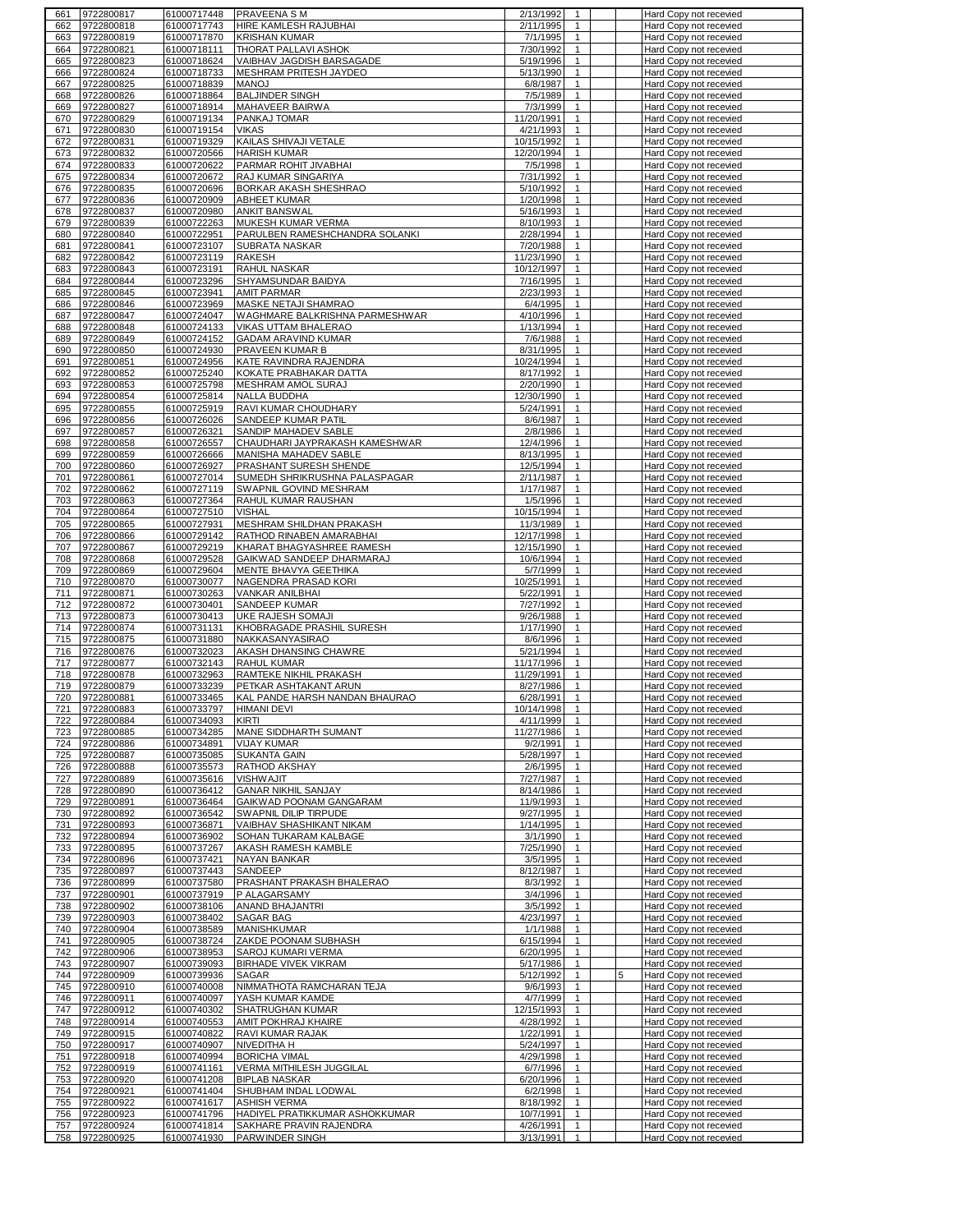| 759        | 9722800927               | 61000742116                | <b>SHIWANI</b>                                  | 9/23/1995               | $\overline{1}$               |   | Hard Copy not recevied                           |
|------------|--------------------------|----------------------------|-------------------------------------------------|-------------------------|------------------------------|---|--------------------------------------------------|
| 760        | 9722800928               | 61000742333                | YASH SANJAY SAWANT                              | 7/27/1998               | $\mathbf{1}$                 |   | Hard Copy not recevied                           |
| 761        | 9722800930               | 61000743169                | <b>GOPAL RAM</b>                                | 6/27/1998               | $\mathbf{1}$                 |   | Hard Copy not recevied                           |
| 762        | 9722800931               | 61000743392                | <b>ATUL CHAUHAN</b>                             | 10/7/1985               | $\mathbf{1}$                 |   | Hard Copy not recevied                           |
| 763        | 9722800932               | 61000743418                | RAVI ANAND GAUTAM                               | 6/27/1999               | $\mathbf{1}$                 |   | Hard Copy not recevied                           |
| 764        | 9722800933               | 61000743752                | WANKHEDE SHITAL RAJHANS                         | 4/24/1990               | $\mathbf{1}$                 |   | Hard Copy not recevied                           |
| 765        | 9722800934               | 61000743869                | <b>RAMANKUMAR</b>                               | 9/23/1990               | 1                            |   | Hard Copy not recevied                           |
| 766        | 9722800935               | 61000744070                | <b>GADE HARISH RAOSAHEB</b>                     | 3/7/1990                | $\mathbf{1}$                 |   | Hard Copy not recevied                           |
| 767        | 9722800938               | 61000744403                | SANDEEP PANDHARI WAGHMARE                       | 1/2/1987                | $\mathbf{1}$                 |   | Hard Copy not recevied                           |
| 768        | 9722800939               | 61000744423                | <b>SHIVAM</b>                                   | 3/29/1991               | $\mathbf{1}$                 |   | Hard Copy not recevied                           |
| 769        | 9722800940               | 61000745276                | CHANDANKAR VIJAY VASANTRAO                      | 4/5/1986                | $\mathbf{1}$                 |   | Hard Copy not recevied                           |
| 770        | 9722800941               | 61000745342                | NANDSAGAR                                       | 8/5/1998                | $\mathbf{1}$                 | 4 | Hard Copy not recevied                           |
| 771        | 9722800942               | 61000745636                | SUNEELKUMAR JUPUDI                              | 6/28/1988               | $\mathbf{1}$                 |   | Hard Copy not recevied                           |
| 772        | 9722800943               | 61000746940                | AAKASH NANDKISHOR TIRPUDE                       | 5/14/1992               | $\mathbf{1}$                 |   | Hard Copy not recevied                           |
| 773        | 9722800944               | 61000746949                | MISAL BHUSHAN SANJAY                            | 10/8/1991               | $\mathbf{1}$                 |   | Hard Copy not recevied                           |
| 774        | 9722800945               | 61000746978                | RATHOD AJAYKUMAR                                | 9/7/1993                | $\mathbf{1}$                 |   | Hard Copy not recevied                           |
| 775        | 9722800946<br>9722800947 | 61000747052                | JOGDAND GOPAL PRALHAD                           | 12/6/1989<br>2/10/1992  | $\mathbf{1}$<br>$\mathbf{1}$ |   | Hard Copy not recevied                           |
| 776        |                          | 61000747570                | PAWAR ASHOK MACHINDRA                           |                         | $\mathbf{1}$                 |   | Hard Copy not recevied                           |
| 777        | 9722800948<br>9722800950 | 61000747872<br>61000748188 | AKSHAY MAHADEV KHUDE<br><b>MALINI</b>           | 5/10/1999<br>6/5/1987   | $\mathbf{1}$                 |   | Hard Copy not recevied                           |
| 778<br>779 | 9722800951               | 61000748515                | GADEKAR PAVAN UTTAMRAO                          | 4/15/1986               | $\mathbf{1}$                 |   | Hard Copy not recevied<br>Hard Copy not recevied |
| 780        | 9722800952               | 61000748758                | <b>BRIJESH KUMAR</b>                            | 7/10/1999               | $\mathbf{1}$                 |   | Hard Copy not recevied                           |
| 781        | 9722800953               | 61000748820                | <b>ARVIND KUMAR</b>                             | 5/20/1997               | $\mathbf{1}$                 |   | Hard Copy not recevied                           |
| 782        | 9722800954               | 61000748954                | DHONGADE VIKAS VISHVANATH                       | 1/24/1992               | $\mathbf{1}$                 |   | Hard Copy not recevied                           |
| 783        | 9722800955               | 61000749418                | <b>HARIOM SINGH</b>                             | 11/20/1986              | $\mathbf{1}$                 |   | Hard Copy not recevied                           |
| 784        | 9722800956               | 61000749520                | SURENDRA SONEKAR                                | 6/22/1988               | $\mathbf{1}$                 |   | Hard Copy not recevied                           |
| 785        | 9722800957               | 61000749656                | ARVIND                                          | 4/4/1997                | $\mathbf{1}$                 |   | Hard Copy not recevied                           |
| 786        | 9722800958               | 61000749973                | KASABE KALPESH RAVINDRA                         | 9/26/1990               | $\mathbf{1}$                 |   | Hard Copy not recevied                           |
| 787        | 9722800959               | 61000750664                | SOLANKI VIJAYBHAI                               | 8/2/1994                | $\mathbf{1}$                 |   | Hard Copy not recevied                           |
| 788        | 9722800960               | 61000750874                | KANADE TRUPTI ASHOK                             | 1/29/1988               | $\mathbf{1}$                 |   | Hard Copy not recevied                           |
| 789        | 9722800962               | 61000751177                | AJOY DAS                                        | 3/14/1996               | $\mathbf{1}$                 |   | Hard Copy not recevied                           |
| 790        | 9722800963               | 61000751328                | <b>CHIRANJIT DAS</b>                            | 11/30/1996              | $\mathbf{1}$                 |   | Hard Copy not recevied                           |
| 791        | 9722800964               | 61000751352                | SAWANG JAGDISH UDAYABHAN                        | 11/26/1994              | $\mathbf{1}$                 |   | Hard Copy not recevied                           |
| 792        | 9722800966               | 61000751807                | <b>VIJAY KUMAR</b>                              | 7/18/1982               | 1                            |   | Hard Copy not recevied                           |
| 793        | 9722800967               | 61000752003                | EKNATH IRAPPA KAMBLE                            | 7/10/1992               | $\mathbf{1}$                 |   | Hard Copy not recevied                           |
| 794        | 9722800968               | 61000752636                | DIVYANSHU CHANDRA                               | 4/24/1998               | $\mathbf{1}$                 |   | Hard Copy not recevied                           |
| 795        | 9722800969               | 61000752726                | SANDIP HANUMANT GAIKWAD                         | 8/13/1988               | $\mathbf{1}$                 |   | Hard Copy not recevied                           |
| 796        | 9722800970               | 61000752942                | <b>ASHA</b>                                     | 7/9/1996                | $\mathbf{1}$                 |   | Hard Copy not recevied                           |
| 797        | 9722800971               | 61000752999                | MAHESH CHANDRAHAS JAGTAP                        | 8/20/1997               | $\mathbf{1}$                 |   | Hard Copy not recevied                           |
| 798        | 9722800972               | 61000753077                | GAJBHIYE SUMEDH LIKHENDRA                       | 3/27/1989               | $\mathbf{1}$                 |   | Hard Copy not recevied                           |
| 799        | 9722800973               | 61000753130                | SAWANT TEJASWINI DHANAJI                        | 4/12/1994               | $\mathbf{1}$                 |   | Hard Copy not recevied                           |
| 800        | 9722800974               | 61000753349                | <b>SACHIN</b>                                   | 9/12/1991               | $\mathbf{1}$                 |   | Hard Copy not recevied                           |
| 801        | 9722800975               | 61000753473                | <b>SWAPNIL</b>                                  | 1/31/1989               | $\mathbf{1}$                 |   | Hard Copy not recevied                           |
| 802        | 9722800976               | 61000753601                | RAJAN RITIKA                                    | 2/7/1988                | $\mathbf{1}$                 |   | Hard Copy not recevied                           |
| 803        | 9722800978               | 61000753939                | GADKAR MANDAKINI RANGARAO                       | 1/15/1990               | $\mathbf{1}$                 |   | Hard Copy not recevied                           |
| 804        | 9722800979               | 61000753989                | BELKHEDKAR VIJAY HARIDAS                        | 10/22/1985              | $\mathbf{1}$                 |   | <b>Hard Copy not recevied</b>                    |
| 805        | 9722800980               | 61000754085                | MHASKE RAHUL RAMESH                             | 3/24/1989               | $\mathbf{1}$                 |   | Hard Copy not recevied                           |
| 806        | 9722800981               | 61000754295                | NILESH                                          | 9/30/1997               | $\mathbf{1}$                 |   | Hard Copy not recevied                           |
| 807        | 9722800982               | 61000754718                | PANDIT NIKHIL PRAKASH                           | 5/17/1992               | $\mathbf{1}$                 |   | Hard Copy not recevied                           |
| 808        | 9722800983               | 61000754976                | AVINASH                                         | 5/15/1990               | $\mathbf{1}$                 |   | <b>Hard Copy not recevied</b>                    |
|            |                          |                            |                                                 |                         |                              |   |                                                  |
| 809        | 9722800984               | 61000754988                | UPENDAR KUMAR DAS                               | 4/9/1998                | $\mathbf{1}$                 | 4 | Hard Copy not recevied                           |
| 810        | 9722800985               | 61000755384                | BORICHA ARUNKUMAR                               | 11/30/1990              | $\mathbf{1}$                 |   | <b>Hard Copy not recevied</b>                    |
| 811        | 9722800986               | 61000755793                | PARMAR NIRAJ                                    | 7/19/1994               | $\mathbf{1}$                 |   | Hard Copy not recevied                           |
| 812        | 9722800987               | 61000756819                | ASHWINI BANESH SONTAKKE                         | 5/8/1989                | $\mathbf{1}$                 |   | Hard Copy not recevied                           |
| 813        | 9722800988               | 61000757112                | <b>THUDUM SURENDRA</b>                          | 6/5/1998                | $\mathbf{1}$                 |   | Hard Copy not recevied                           |
| 814        | 9722800989               | 61000757761                | <b>PRAFUL BHAURAO PATIL</b>                     | 10/10/1989              | $\mathbf{1}$                 |   | <b>Hard Copy not recevied</b>                    |
| 815        | 9722800990               | 61000758086                | MAKWANA NILESHKUMAR                             | 7/26/1996               | $\mathbf{1}$                 |   | Hard Copy not recevied                           |
| 816        | 9722800992               | 61000758821                | KASABE KARUNA VILAS                             | 6/4/1989                | $\mathbf{1}$                 |   | Hard Copy not recevied                           |
| 817        | 9722800993               | 61000758919                | PRADEEP KUMAR                                   | 3/3/1987                | $\mathbf{1}$                 |   | Hard Copy not recevied                           |
| 818<br>819 | 9722800994<br>9722800995 | 61000759058                | BHAISARE RUPALI HARESH                          | 11/29/1990              | $\mathbf{1}$                 |   | Hard Copy not recevied<br>Hard Copy not recevied |
| 820        | 9722800996               | 61000759087<br>61000759785 | PAWAN<br>NAIK NILESH SURESHRAO                  | 5/3/1992<br>9/19/1990   | $\mathbf{1}$                 |   | Hard Copy not recevied                           |
| 821        | 9722800997               | 61000760063                | NILESH SHASHIKANT SALUNKE                       | 1/26/1995               | $\mathbf{1}$                 |   | Hard Copy not recevied                           |
| 822        | 9722800998               | 61000760229                | SANJOG SAGAR MANDAPE                            | 10/1/1985               | $\mathbf{1}$                 |   | Hard Copy not recevied                           |
| 823        | 9722801000               | 61000760590                | MAGHADE PRADEEP RAJARAM                         | 12/2/1990               | $\mathbf{1}$                 |   | Hard Copy not recevied                           |
| 824        | 9722801001               | 61000761009                | PARMAR PIYUSH VALJIBHAI                         | 1/22/1995               | $\mathbf{1}$                 |   | Hard Copy not recevied                           |
| 825        | 9722801002               | 61000761054                | <b>NORAT RANA</b>                               | 4/24/1991               | $\mathbf{1}$                 |   | Hard Copy not recevied                           |
| 826        | 9722801003               | 61000761621                | VAGHELA MUKESHBHAI                              | 11/22/1996              | $\overline{1}$               |   | Hard Copy not recevied                           |
| 827        | 9722801004               | 61000761943                | GAIGAWALI RAKESH VISHNU                         | 12/28/1992              | $\mathbf{1}$                 |   | Hard Copy not recevied                           |
| 828        | 9722801005               | 61000762878                | <b>TWINKLE NARYAL</b>                           | 11/27/1996              | $\mathbf{1}$                 |   | Hard Copy not recevied                           |
| 829        | 9722801007               | 61000763845                | <b>BALAJI</b>                                   | 3/16/1990               | $\mathbf{1}$                 |   | Hard Copy not recevied                           |
| 830        | 9722801008               | 61000764090                | PEDAMKAR SAHIL SURYAKANT                        | 4/27/1998               | $\mathbf{1}$                 |   | Hard Copy not recevied                           |
| 831        | 9722801009               | 61000764222                | VAGHELA PIYUSHKUMAR JAYESHBHAI                  | 8/16/1989               | $\mathbf{1}$                 |   | Hard Copy not recevied                           |
| 832        | 9722801011               | 61000765400                | SADANSHIV PRADEEP DINKUMAR                      | 11/20/1991              | $\mathbf{1}$                 |   | Hard Copy not recevied                           |
| 833        | 9722801013               | 61000765716                | <b>SHOBHA</b>                                   | 3/10/1987               | $\mathbf{1}$                 |   | Hard Copy not recevied                           |
| 834        | 9722801014               | 61000766123                | WAGHMARE PRATIK PRALHAD                         | 9/13/1999               | $\mathbf{1}$<br>$\mathbf{1}$ |   | Hard Copy not recevied                           |
| 835        | 9722801016<br>9722801018 | 61000766910<br>61000767109 | TEEGALA NAVEEN KUMAR                            | 12/23/1989              | $\mathbf{1}$                 |   | Hard Copy not recevied                           |
| 836<br>837 | 9722801019               | 61000767446                | SONAWANE PAWAN HARI<br>SAINDANE ASHWINI DEVIDAS | 5/9/1986<br>7/7/1997    | $\mathbf{1}$                 |   | Hard Copy not recevied<br>Hard Copy not recevied |
| 838        | 9722801020               | 61000767550                | AVIN V A                                        | 12/9/1998               | $\overline{1}$               |   | Hard Copy not recevied                           |
| 839        | 9722801022               | 61000767698                | MAINDKAR SURESH VASANTA                         | 8/29/1998               | $\mathbf{1}$                 |   | Hard Copy not recevied                           |
| 840        | 9722801023               | 61000767797                | DOMPLE DILIP SHIVAJI                            | 6/22/1990               | $\mathbf{1}$                 |   | Hard Copy not recevied                           |
| 841        | 9722801024               | 61000767825                | INGAWALE ANKITA BHANUDAS                        | 9/3/1998                | $\mathbf{1}$                 |   | Hard Copy not recevied                           |
| 842        | 9722801025               | 61000767937                | <b>INGLE SHIVA JAYRAM</b>                       | 2/5/1991                | $\mathbf{1}$                 |   | Hard Copy not recevied                           |
| 843        | 9722801026               | 61000767939                | VARSHARANI NAMDEO KHILARE                       | 3/4/1993                | $\mathbf{1}$                 |   | Hard Copy not recevied                           |
| 844        | 9722801027               | 61000768083                | DHANDE SNEHAL SURYABHAN                         | 11/15/1988              | $\mathbf{1}$                 |   | Hard Copy not recevied                           |
| 845        | 9722801029               | 61000768241                | PAWAN KUMAR ALRIA                               | 7/24/1992               | $\mathbf{1}$                 |   | Hard Copy not recevied                           |
| 846        | 9722801031               | 61000768340                | SIRSAT PANKAJ LAKSHMANRAO                       | 11/3/1986               | $\mathbf{1}$                 |   | Hard Copy not recevied                           |
| 847        | 9722801032               | 61000768754                | RAMTEKE UMESH SHANKAR                           | 12/1/1988               | $\mathbf{1}$                 |   | Hard Copy not recevied                           |
| 848        | 9722801033               | 61000768781                | <b>BENDE DIPAK MASA</b>                         | 12/1/1980               | $\mathbf{1}$                 |   | OVER AGE                                         |
| 849        | 9722801034               | 61000769047                | GAIKWAD KRUSHNAKUMAR JANRAOJI                   | 2/11/1995               | $\mathbf{1}$                 |   | Hard Copy not recevied                           |
| 850        | 9722801035               | 61000769063                | KASWATE ROSHANI SANTOSH                         | 10/6/1988               | $\mathbf{1}$                 |   | Hard Copy not recevied                           |
| 851        | 9722801036               | 61000769100                | <b>SANKARESWARAN</b>                            | 5/17/1998               | $\overline{1}$               |   | NO SC CASTE CERTIFICATE                          |
| 852        | 9722801038               | 61000769158                | RAJKUMAR PRAKASH DHULE                          | 4/20/1986               | $\mathbf{1}$                 |   | Hard Copy not recevied                           |
| 853        | 9722801039               | 61000769509                | <b>MANISH</b>                                   | 8/28/1998               | $\mathbf{1}$                 |   | Hard Copy not recevied                           |
| 854        | 9722801040               | 61000769954                | AKRITIPAL SINGH                                 | 12/7/1998               | $\mathbf{1}$                 |   | Hard Copy not recevied                           |
| 855<br>856 | 9722801041<br>9722801044 | 61000770224<br>61000772085 | <b>DIPAK RAVI BARVE</b><br><b>SATNAM SINGH</b>  | 10/19/1998<br>8/25/1992 | $\mathbf{1}$<br>$\mathbf{1}$ |   | Hard Copy not recevied<br>Hard Copy not recevied |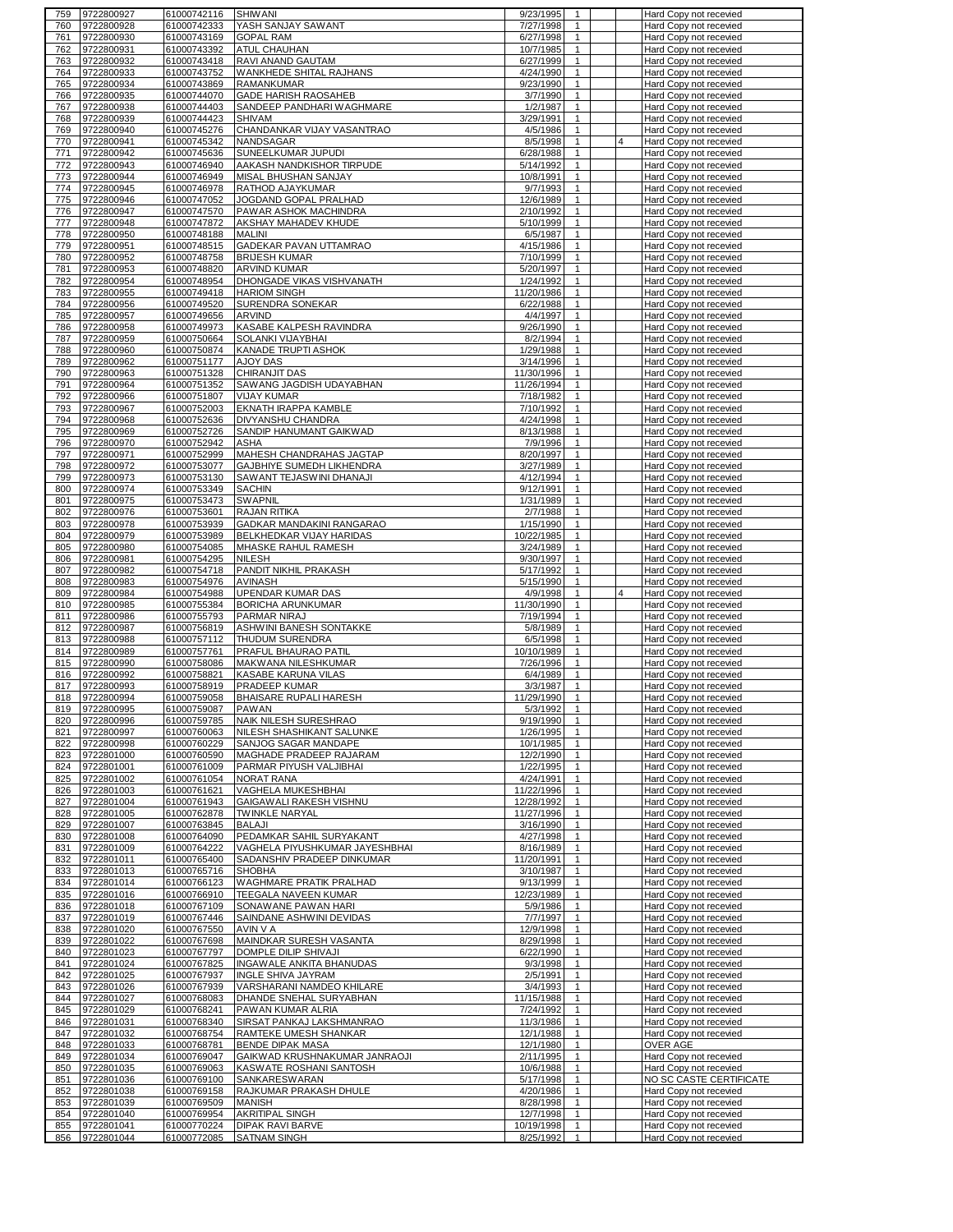| 857        | 9722801045               | 61000772129                | <b>RAKESH KUMAR</b>                   | 4/12/1990               | -1                           |    | Hard Copy not recevied                           |
|------------|--------------------------|----------------------------|---------------------------------------|-------------------------|------------------------------|----|--------------------------------------------------|
| 858        | 9722801046               | 61000773187                | <b>NEERAJ KUMAR</b>                   | 9/10/1990               | $\mathbf{1}$                 |    | Hard Copy not recevied                           |
| 859        | 9722801047               | 61000773250                | MANOJ SIDRAM SHINDE                   | 3/8/1994                | $\mathbf{1}$                 |    | Hard Copy not recevied                           |
| 860        | 9722801048               | 61000773429                | SAKHARE ASHISH PRABHAKAR              | 1/14/1992               | $\mathbf{1}$                 |    | Hard Copy not recevied                           |
| 861        | 9722801049               | 61000773622                | CHAVAN RAMDAS GOKUL                   | 6/4/1990                | $\mathbf{1}$                 |    | Hard Copy not recevied                           |
|            |                          |                            |                                       |                         | $\mathbf{1}$                 |    |                                                  |
| 862        | 9722801050               | 61000773646                | <b>GAWARE ROHIT HANMANT</b>           | 8/28/1997               |                              |    | Hard Copy not recevied                           |
| 863        | 9722801051               | 61000773682                | SAGATHIYA ROHIT MANGABHAI             | 2/18/1998               | $\mathbf{1}$                 |    | Hard Copy not recevied                           |
| 864        | 9722801053               | 61000773750                | PATIL VITTHAL SAKHARAM                | 1/2/1991                | $\mathbf{1}$                 |    | Hard Copy not recevied                           |
| 865        | 9722801054               | 61000773807                | CHAVAN SHUBHAM HARIBHAU               | 10/14/1995              | $\mathbf{1}$                 |    | Hard Copy not recevied                           |
| 866        | 9722801057               | 61000774468                | <b>SRUTHIP</b>                        | 8/8/1991                | $\mathbf{1}$                 |    | Hard Copy not recevied                           |
| 867        | 9722801058               | 61000774595                | PRATIK PANDURANG MESHRAM              | 1/17/1987               | $\mathbf{1}$                 |    | Hard Copy not recevied                           |
| 868        | 9722801059               | 61000775299                | <b>DIPAK PAGARE</b>                   | 2/6/1996                | $\mathbf{1}$                 |    | Hard Copy not recevied                           |
|            | 9722801061               | 61000775685                | MORE VISHAL BHIMRAO                   |                         | $\mathbf{1}$                 |    |                                                  |
| 869        |                          |                            |                                       | 5/15/1993               |                              |    | Hard Copy not recevied                           |
| 870        | 9722801062               | 61000776162                | SUDHEER KUMAR                         | 1/1/1994                | $\mathbf{1}$                 |    | Hard Copy not recevied                           |
| 871        | 9722801063               | 61000776520                | SURWASE VIJAY DIGAMBAR                | 4/15/1993               | $\mathbf{1}$                 |    | Hard Copy not recevied                           |
| 872        | 9722801064               | 61000776761                | RAMASHANKAR DAS                       | 9/11/1992               | 1                            |    | Hard Copy not recevied                           |
| 873        | 9722801066               | 61000778033                | LIMBE SALONEE RAMESH                  | 10/28/1997              | $\mathbf{1}$                 |    | Hard Copy not recevied                           |
| 874        | 9722801067               | 61000778179                | SATISH G RANSINGE                     | 1/1/1991                | $\mathbf{1}$                 |    | Hard Copy not recevied                           |
| 875        | 9722801068               | 61000778404                | SALVE RAHUL MUKTARAM                  | 9/11/1991               | $\mathbf{1}$                 |    | Hard Copy not recevied                           |
| 876        | 9722801069               | 61000778427                | PRANJAL BHIMRAO SHAMBHARKAR           | 8/30/1995               | $\mathbf{1}$                 |    | Hard Copy not recevied                           |
| 877        | 9722801070               | 61000778482                | <b>BADAL SUDHIEK</b>                  | 11/1/1987               | $\mathbf{1}$                 |    | Hard Copy not recevied                           |
|            |                          |                            |                                       |                         |                              |    |                                                  |
| 878        | 9722801071               | 61000778628                | WAHANE TWINKLE RAJESH                 | 3/16/1995               | $\mathbf{1}$                 |    | Hard Copy not recevied                           |
| 879        | 9722801073               | 61000780577                | RAKESH SURESH SATKAR                  | 8/26/1987               | $\mathbf{1}$                 |    | Hard Copy not recevied                           |
| 880        | 9722801074               | 61000780604                | DEEKSHA HARISHCHANDRA MENDHE          | 11/10/1995              | $\mathbf{1}$                 |    | Hard Copy not recevied                           |
| 881        | 9722801075               | 61000780959                | LAKHVEER SINGH                        | 10/15/1995              | $\mathbf{1}$                 |    | Hard Copy not recevied                           |
| 882        | 9722801076               | 61000781212                | PRABHU DAYAL VERMA                    | 6/5/1993                | $\mathbf{1}$                 |    | Hard Copy not recevied                           |
| 883        | 9722801077               | 61000781450                | DHAMAR VIPULKUMAR                     | 8/20/1995               | $\mathbf{1}$                 |    | Hard Copy not recevied                           |
| 884        | 9722801078               | 61000781472                | <b>VIVEK KUMAR DAS</b>                | 1/10/1998               | $\mathbf{1}$                 |    | Hard Copy not recevied                           |
| 885        | 9722801079               | 61000781733                | ANUP M JAMBHULKAR                     | 2/10/1997               | $\mathbf{1}$                 |    | Hard Copy not recevied                           |
|            |                          | 61000782886                | GAIKWAD DHIRAJ MUKUND                 | 4/17/1991               | $\mathbf{1}$                 |    |                                                  |
| 886        | 9722801081               |                            |                                       |                         |                              |    | Hard Copy not recevied                           |
| 887        | 9722801082               | 61000783140                | <b>BHOSALE SUMEDH ASHOK</b>           | 6/10/1991               | $\mathbf{1}$                 |    | Hard Copy not recevied                           |
| 888        | 9722801083               | 61000783218                | <b>MUNISH</b>                         | 9/29/1999               | $\mathbf{1}$                 |    | Hard Copy not recevied                           |
| 889        | 9722801084               | 61000783372                | WANKHADE VAISHALI ARJUN               | 12/22/1985              | $\mathbf{1}$                 |    | Hard Copy not recevied                           |
| 890        | 9722801086               | 61000783622                | AVACHARE AMAR ANANDRAO                | 12/9/1989               | $\mathbf{1}$                 |    | Hard Copy not recevied                           |
| 891        | 9722801087               | 61000783657                | GAVHANE ANAND BHIMRAO                 | 5/20/1986               | $\mathbf{1}$                 |    | Hard Copy not recevied                           |
| 892        | 9722801088               | 61000784361                | MESHRAM SHAILESH RAMDAS               | 3/14/1983               | $\mathbf{1}$                 |    | Hard Copy not recevied                           |
|            |                          |                            |                                       |                         |                              |    |                                                  |
| 893        | 9722801089               | 61000784540                | <b>MANJUNATH G</b>                    | 8/26/1986               | $\mathbf{1}$                 |    | Hard Copy not recevied                           |
| 894        | 9722801090               | 61000784695                | ANKIT KUMAR                           | 4/6/1996                | $\mathbf{1}$                 |    | Hard Copy not recevied                           |
| 895        | 9722801091               | 61000784760                | AGARKAR PRUTHVIRAJ NANA               | 8/4/1999                | $\mathbf{1}$                 |    | Hard Copy not recevied                           |
| 896        | 9722801092               | 61000784858                | MELAM CHAITANYA PRAKASH               | 7/15/1989               | $\mathbf{1}$                 |    | Hard Copy not recevied                           |
| 897        | 9722801093               | 61000784874                | AJAY                                  | 10/24/1996              | $\mathbf{1}$                 |    | Hard Copy not recevied                           |
| 898        | 9722801094               | 61000785133                | NIKAM PAWAN PADMAKAR                  | 7/8/1993                | $\mathbf{1}$                 |    | Hard Copy not recevied                           |
| 899        | 9722801095               | 61000785373                | SHELARE YASHIKA LALITKUMAR            | 3/5/1994                | $\mathbf{1}$                 |    | Hard Copy not recevied                           |
|            |                          |                            |                                       |                         | $\mathbf{1}$                 |    |                                                  |
| 900        | 9722801096               | 61000785693                | RAUT SHILWANT HIRENDRA                | 8/7/1999                |                              |    | Hard Copy not recevied                           |
| 901        | 9722801097               | 61000785719                | SAGAR BABASAHEB LAHASE                | 10/13/1997              | 1                            | 13 | Hard Copy not recevied                           |
| 902        | 9722801098               | 61000785829                | SAWANG PRASHANT PRAKASH               | 6/16/1990               | $\mathbf{1}$                 |    | Hard Copy not recevied                           |
| 903        | 9722801099               | 61000786107                | VISHAL RAMESH WAGH                    | 7/9/1994                | $\mathbf{1}$                 |    | Hard Copy not recevied                           |
| 904        | 9722801100               | 61000786193                | PRANJALI MENDHE                       | 6/24/1992               | $\mathbf{1}$                 |    | Hard Copy not recevied                           |
| 905        | 9722801101               | 61000786237                | NAMSA PRAVINKUMAR BHIMJIBHAI          | 12/1/1982               | $\mathbf{1}$                 |    | Hard Copy not recevied                           |
|            |                          |                            |                                       |                         |                              |    |                                                  |
|            |                          |                            |                                       |                         |                              |    |                                                  |
| 906        | 9722801102               | 61000786346                | <b>KUMMARI SHYAM</b>                  | 8/28/1995               | $\mathbf{1}$                 |    | Hard Copy not recevied                           |
| 907        | 9722801103               | 61000786410                | <b>DINESH VERMA</b>                   | 11/1/1998               | $\mathbf{1}$                 |    | Hard Copy not recevied                           |
| 908        | 9722801104               | 61000786605                | <b>HANSRAJ VERMA</b>                  | 1/15/1994               | $\mathbf{1}$                 |    | Hard Copy not recevied                           |
| 909        | 9722801105               | 61000786710                | MAHAVEER RAIGAR                       | 1/1/1996                | $\mathbf{1}$                 |    | Hard Copy not recevied                           |
| 910        | 9722801106               | 61000786797                | <b>SWAPNIL MENDHE</b>                 | 4/21/1997               | $\mathbf{1}$                 |    | Hard Copy not recevied                           |
| 911        | 9722801107               | 61000786816                | PARMAR KALPANABAHEN                   | 10/1/1989               | $\mathbf{1}$                 |    | Hard Copy not recevied                           |
| 912        | 9722801108               | 61000787138                | MANISH RANAJEET RAJAPUT               | 8/7/1997                | $\mathbf{1}$                 |    | Hard Copy not recevied                           |
|            |                          |                            |                                       |                         |                              |    |                                                  |
| 913        | 9722801109               | 61000787414                | ANAND VAIBHAV                         | 5/1/1999                | $\mathbf{1}$                 |    | Hard Copy not recevied                           |
| 914        | 9722801111               | 61000787750                | RAUT ANANT PREMLAL                    | 10/16/1988              | $\mathbf{1}$                 |    | Hard Copy not recevied                           |
| 915        | 9722801112               | 61000787779                | BUDDHI PRAKASH JEWARIYA               | 3/4/1993                | $\mathbf{1}$                 |    | Hard Copy not recevied                           |
| 916        | 9722801115               | 61000788643                | <b>BHARAT INKHIYA</b>                 | 12/4/1996               | $\mathbf{1}$                 |    | Hard Copy not recevied                           |
| 917        | 9722801116               | 61000788922                | <b>AMIT KUMAR</b>                     | 7/1/1996                |                              |    | Hard Copy not recevied                           |
| 918        | 9722801117               | 61000788991                | SHANKAR SHAMBHU                       | 1/2/1992                | $\mathbf{1}$                 |    | Hard Copy not recevied                           |
| 919        | 9722801118               | 61000790110                | MALVIKABEN                            | 12/9/1990               | $\mathbf{1}$                 |    | Hard Copy not recevied                           |
| 920        | 9722801119               | 61000790187                | <b>NEERAJ KUMAR</b>                   | 9/9/1999                | $\mathbf{1}$                 |    | Hard Copy not recevied                           |
|            |                          | 61000790190                |                                       |                         | $\mathbf{1}$                 |    |                                                  |
| 921        | 9722801120               |                            | RATHOD JAYESH                         | 10/4/1995               |                              |    | Hard Copy not recevied                           |
| 922        | 9722801121               | 61000790252                | <b>DURGI LAL MEHAR</b>                | 10/7/1995               | $\mathbf{1}$                 |    | Hard Copy not recevied                           |
| 923        | 9722801122               | 61000790478                | WANKHADE GAUTAM DILIP                 | 3/12/1991               | $\mathbf{1}$                 |    | Hard Copy not recevied                           |
| 924        | 9722801123               | 61000790678                | KAKARLA SYAM BABU                     | 8/13/1992               | $\mathbf{1}$                 |    | Hard Copy not recevied                           |
| 925        | 9722801126               | 61000791529                | ARAKH SATISH JALINDAR                 | 6/17/1996               | $\mathbf{1}$                 |    | Hard Copy not recevied                           |
| 926        | 9722801127               | 61000791697                | <b>GAWAI SUNIL MADHUKAR</b>           | 8/10/1999               | $\mathbf{1}$                 |    | Hard Copy not recevied                           |
| 927        | 9722801129               | 61000792227                | <b>AKASH PAUNIKAR</b>                 | 10/11/1990              | $\mathbf{1}$                 |    | Hard Copy not recevied                           |
| 928        | 9722801131               | 61000792989                | PAVITRAKUMAR                          | 9/7/1994                | $\mathbf{1}$                 |    | Hard Copy not recevied                           |
| 929        | 9722801132               | 61000793230                | <b>AJAY</b>                           | 1/2/1996                | $\mathbf{1}$                 |    | Hard Copy not recevied                           |
| 930        | 9722801133               | 61000793241                | NITIN JAYWANT DEVKULE                 | 3/5/1989                | $\mathbf{1}$                 |    | Hard Copy not recevied                           |
|            |                          |                            | GAIKWAD DHANANJAY MUKUND              |                         | $\mathbf{1}$                 |    | Hard Copy not recevied                           |
| 931        | 9722801134               | 61000793243                |                                       | 6/19/1989               |                              |    |                                                  |
| 932        | 9722801136               | 61000793270                | MEGHAVAL RAMESHKUMAR                  | 7/1/1996                | $\mathbf{1}$                 |    | Hard Copy not recevied                           |
| 933        | 9722801137               | 61000793309                | NAKKA AMBEDKAR                        | 2/11/1989               | $\mathbf{1}$                 |    | Hard Copy not recevied                           |
| 934        | 9722801138               | 61000793505                | DAHIWALE THOAMSON ASHOK               | 12/18/1996              | $\mathbf{1}$                 |    | Hard Copy not recevied                           |
| 935        | 9722801139               | 61000793620                | DURGE MEGHA SHIVRAM                   | 8/13/1999               | $\mathbf{1}$                 |    | Hard Copy not recevied                           |
| 936        | 9722801140               | 61000793634                | KOLHE SWAPNIL GOPICHAND               | 1/27/1998               | $\mathbf{1}$                 |    | Hard Copy not recevied                           |
| 937        | 9722801141               | 61000793768                | <b>GURPREET SINGH</b>                 | 12/6/1986               | $\mathbf{1}$                 |    | Hard Copy not recevied                           |
| 938        | 9722801142               | 61000794170                | KAJAL                                 | 6/15/1996               | $\mathbf{1}$                 |    |                                                  |
|            |                          |                            |                                       |                         |                              |    | Hard Copy not recevied                           |
| 939        | 9722801143               | 61000794265                | WAGHMARE AMIT DEVRAO                  | 5/11/1990               | $\overline{1}$               |    | Hard Copy not recevied                           |
| 940        | 9722801144               | 61000794395                | SWETANGI BALDEVBHAI SAKSENA           | 8/11/1999               | $\mathbf{1}$                 |    | Hard Copy not recevied                           |
| 941        | 9722801145               | 61000794581                | SANDEEP JAYSING MAHALE                | 5/12/1993               | $\mathbf{1}$                 |    | Hard Copy not recevied                           |
| 942        | 9722801146               | 61000794632                | TODAKE BALAJI SAKHARAM                | 12/20/1995              | $\mathbf{1}$                 |    | Hard Copy not recevied                           |
| 943        | 9722801147               | 61000794795                | <b>CHAIRMARAJ</b>                     | 2/18/1989               | $\mathbf{1}$                 |    | Hard Copy not recevied                           |
| 944        | 9722801149               | 61000795419                | LOKHANDE SHRUTI BALAKDAS              | 5/10/1994               | $\mathbf{1}$                 |    | Hard Copy not recevied                           |
| 945        | 9722801150               | 61000795617                | <b>BARUN NARU</b>                     | 11/7/1989               | $\mathbf{1}$                 |    | Hard Copy not recevied                           |
| 946        |                          |                            |                                       |                         | $\mathbf{1}$                 |    |                                                  |
|            | 9722801151               | 61000795723                | KAPADIYA PIYUSHKUMAR RASIKLAL         | 8/20/1993               |                              |    | Hard Copy not recevied                           |
| 947        | 9722801152               | 61000795916                | ROHAN HARISH PAREKAR                  | 8/27/1996               | $\mathbf{1}$                 |    | Hard Copy not recevied                           |
| 948        | 9722801153               | 61000795940                | VIJISH S                              | 1/29/1993               | $\mathbf{1}$                 |    | Hard Copy not recevied                           |
| 949        | 9722801154               | 61000796332                | SHENDE SWAPNIL CHINTAMAN              | 5/19/1994               | $\mathbf{1}$                 |    | Hard Copy not recevied                           |
| 950        | 9722801155               | 61000796949                | PRASHISH VIJAY KHANDARE               | 4/8/1989                | $\mathbf{1}$                 |    | Hard Copy not recevied                           |
| 951        | 9722801156               | 61000797294                | <b>INDRAJEET VERMA</b>                | 1/5/1995                | $\mathbf{1}$                 |    | Hard Copy not recevied                           |
| 952        | 9722801157               | 61000797335                | <b>ABHISHEK</b>                       | 11/13/1994              | $\mathbf{1}$                 |    | Hard Copy not recevied                           |
|            |                          |                            |                                       |                         |                              |    |                                                  |
| 953<br>954 | 9722801158<br>9722801159 | 61000797584<br>61000797605 | CHAPKE ATUL BHAURAOJI<br>NIRMAL KUMAR | 10/8/1988<br>12/14/1997 | $\mathbf{1}$<br>$\mathbf{1}$ |    | Hard Copy not recevied<br>Hard Copy not recevied |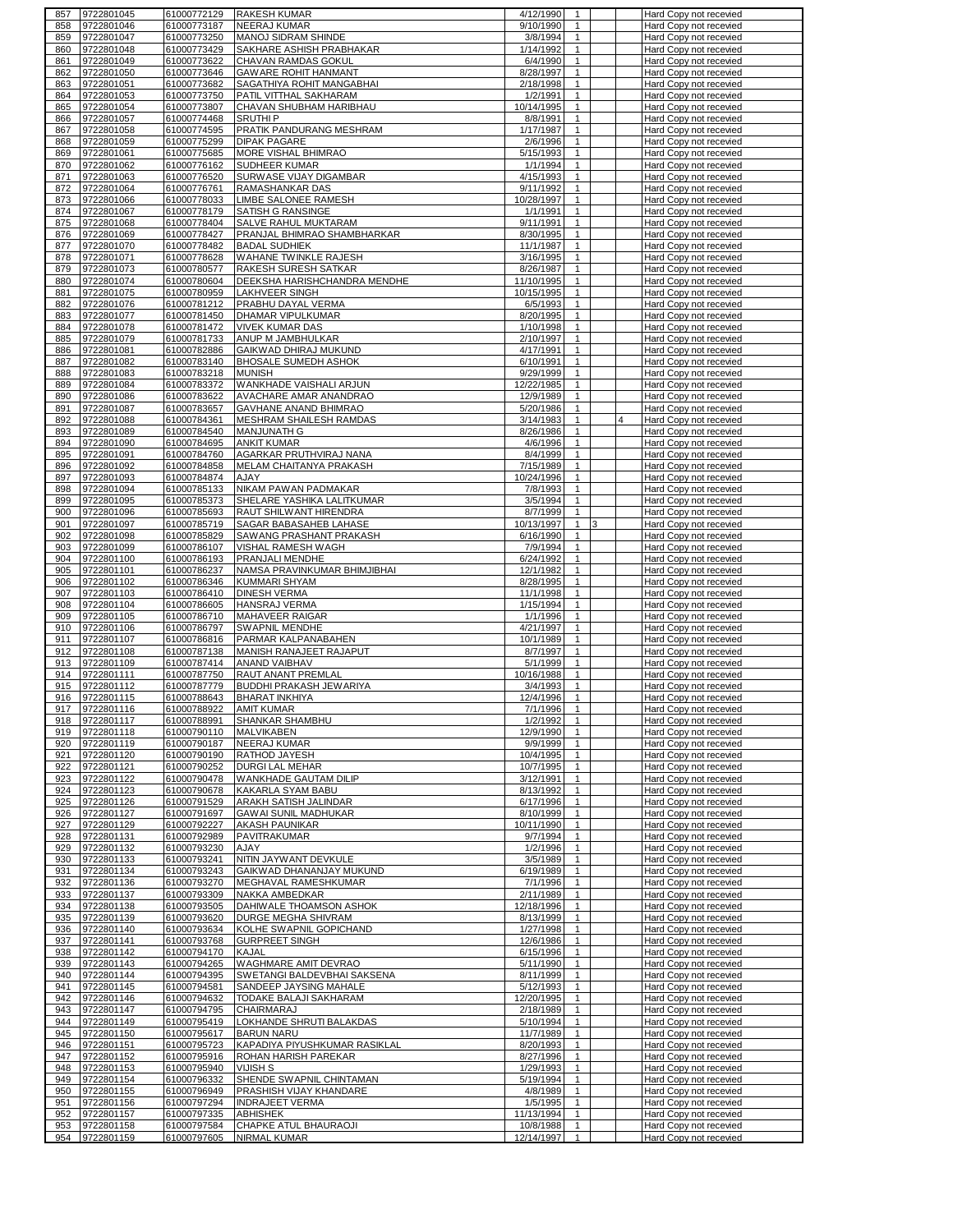| 955        | 9722801160                         | 61000797762                | <b>MANOJ BOURI</b>                                   | 4/7/1990               | $\mathbf{1}$                 |   | Hard Copy not recevied                           |
|------------|------------------------------------|----------------------------|------------------------------------------------------|------------------------|------------------------------|---|--------------------------------------------------|
| 956        | 9722801161                         | 61000797998                | PARMOD KUMAR                                         | 2/21/1992              | $\mathbf{1}$                 |   | Hard Copy not recevied                           |
| 957        | 9722801162                         | 61000798320                | <b>PARMAR VIVEK</b>                                  | 8/23/1989              | $\mathbf{1}$                 |   | Hard Copy not recevied                           |
| 958        | 9722801164                         | 61000799078                | ROHIT JADAV                                          | 1/8/1999               | $\mathbf{1}$                 |   | Hard Copy not recevied                           |
| 959        | 9722801165                         | 61000799326                | KASABE SMITESH RATNAKAR                              | 2/28/1992              | $\mathbf{1}$                 |   | Hard Copy not recevied                           |
| 960        | 9722801166                         | 61000799328                | GAIKWAD JAY MANOJ                                    | 6/4/1992               | $\mathbf{1}$                 |   | Hard Copy not recevied                           |
| 961        | 9722801167                         | 61000799363                | SUBHRA KANTI DAS                                     | 1/24/1987              | $\mathbf{1}$<br>$\mathbf{1}$ |   | Hard Copy not recevied                           |
| 962<br>963 | 9722801168                         | 61000799483                | <b>ABHISHEK</b><br>CHANDAN BABAN NIKALJE             | 10/8/1998<br>5/15/1989 | $\mathbf{1}$                 |   | Hard Copy not recevied                           |
| 964        | 9722801169<br>9722801170           | 61000799536<br>61000800055 | SAWALE SACHIN SUBHASH                                | 3/23/1987              | $\mathbf{1}$                 |   | Hard Copy not recevied<br>Hard Copy not recevied |
| 965        | 9722801171                         | 61000800402                | SAWANT RANDHIR RAJESH                                | 3/20/1994              | $\mathbf{1}$                 |   | Hard Copy not recevied                           |
| 966        | 9722801172                         | 61000800661                | <b>MEGHA</b>                                         | 1/19/1995              | $\mathbf{1}$                 |   | Hard Copy not recevied                           |
| 967        | 9722801174                         | 61000800826                | <b>BANSODE RAVI REKHALAL</b>                         | 12/14/1986             | $\mathbf{1}$                 |   | Hard Copy not recevied                           |
| 968        | 9722801175                         | 61000801053                | SUTHA S                                              | 4/11/1988              | $\mathbf{1}$                 |   | Hard Copy not recevied                           |
| 969        | 9722801176                         | 61000801191                | <b>SUKH RAM</b>                                      | 7/6/1996               | $\mathbf{1}$                 |   | Hard Copy not recevied                           |
| 970        | 9722801177                         | 61000801443                | BABAR TUSHAR NANDKUMAR                               | 12/16/1990             | $\mathbf{1}$                 |   | Hard Copy not recevied                           |
| 971        | 9722801178                         | 61000801845                | GAIKWAD RAKESH RAMESH                                | 3/7/1987               | $\mathbf{1}$                 |   | Hard Copy not recevied                           |
| 972        | 9722801179                         | 61000802130                | PARMAR PRADIPKUMAR HIRABHAI                          | 12/20/1989             | $\mathbf{1}$                 |   | Hard Copy not recevied                           |
| 973        | 9722801180                         | 61000802154                | PARMAR TUSHARKUMAR KANTILAL                          | 12/12/1990             | $\mathbf{1}$                 |   | Hard Copy not recevied                           |
| 974        | 9722801181                         | 61000802349                | KIRAN NANDLAL MANWAR                                 | 8/25/1992              | $\mathbf{1}$                 |   | Hard Copy not recevied                           |
| 975        | 9722801182                         | 61000802478                | AKSHAY HARISH BHARANE                                | 12/10/1993             | $\mathbf{1}$                 |   | Hard Copy not recevied                           |
| 976        | 9722801183                         | 61000802649                | RAMESHWAR SURAVASE                                   | 11/20/1990             | $\mathbf{1}$                 |   | Hard Copy not recevied                           |
| 977        | 9722801184                         | 61000802653                | MANISH KISHORE TANWAR                                | 12/22/1986             | $\mathbf{1}$                 |   | Hard Copy not recevied                           |
| 978        | 9722801185                         | 61000802724                | <b>MAHADEVIS</b>                                     | 2/4/1996               | $\mathbf{1}$                 |   | Hard Copy not recevied                           |
| 979        | 9722801186                         | 61000802730                | SURVASE AKASH DAGDU                                  | 5/2/1995               | $\mathbf{1}$                 |   | Hard Copy not recevied                           |
| 980        | 9722801187                         | 61000802809                | HAWELIKAR RAGHAVENDRA RAMANRAO                       | 3/20/1992              | $\mathbf{1}$                 |   | Hard Copy not recevied                           |
| 981<br>982 | 9722801188<br>9722801189           | 61000802892<br>61000802909 | SHANKE RAJIV KADUBAL<br>NAGA RAJU DEEPATI            | 10/17/1985<br>1/4/1990 | $\mathbf{1}$<br>$\mathbf{1}$ |   | Hard Copy not recevied<br>Hard Copy not recevied |
| 983        | 9722801190                         | 61000803518                | MUKESH KUMAR                                         | 12/22/1993             | $\mathbf{1}$                 |   | Hard Copy not recevied                           |
| 984        | 9722801191                         | 61000803795                | MAHESH BANDUJI GOLAIT                                | 12/4/1993              | $\mathbf{1}$                 |   | Hard Copy not recevied                           |
| 985        | 9722801192                         | 61000803910                | RASAL VISHAL BHIMA                                   | 1/1/1996               | $\mathbf{1}$                 |   | Hard Copy not recevied                           |
| 986        | 9722801193                         | 61000803967                | GANESH RAMRAO SHRUNGARE                              | 2/6/1990               | $\mathbf{1}$                 |   | Hard Copy not recevied                           |
| 987        | 9722801194                         | 61000804477                | BANKAR ASHWADEEP BANDURAO                            | 11/24/1989             | $\mathbf{1}$                 |   | Hard Copy not recevied                           |
| 988        | 9722801195                         | 61000804930                | AVINASH SHAMRAO DARBARE                              | 10/20/1989             | $\mathbf{1}$                 |   | Hard Copy not recevied                           |
| 989        | 9722801196                         | 61000805141                | VIJAY                                                | 9/23/1997              | $\mathbf{1}$                 |   | Hard Copy not recevied                           |
| 990        | 9722801197                         | 61000805315                | TURUKMARE AADITYA KAKASAHEB                          | 4/6/1990               | $\mathbf{1}$                 |   | Hard Copy not recevied                           |
| 991        | 9722801198                         | 61000805568                | <b>GOOTY ANIL KUMAR</b>                              | 3/7/1994               | $\mathbf{1}$                 |   | Hard Copy not recevied                           |
| 992        | 9722801199                         | 61000805626                | ASHISH SUNIL TAKSANDE                                | 5/13/1990              | $\mathbf{1}$                 |   | Hard Copy not recevied                           |
| 993        | 9722801200                         | 61000805841                | PARMAR DIGVIJAY RAMESHBHAI                           | 1/13/1992              | $\mathbf{1}$                 |   | Hard Copy not recevied                           |
| 994        | 9722801201                         | 61000806058                | ATISH PRAKASH BODELE                                 | 7/1/1988               | $\mathbf{1}$                 |   | Hard Copy not recevied                           |
| 995        | 9722801202                         | 61000806864                | NILESH TANAJI TELANG                                 | 12/25/1989             | $\mathbf{1}$                 |   | Hard Copy not recevied                           |
| 996        | 9722801203                         | 61000806966                | POLE PRAVIN HIRALAL                                  | 1/23/1989              | $\mathbf{1}$                 |   | Hard Copy not recevied                           |
| 997        | 9722801205                         | 61000807455                | JASPREET SINGH                                       | 12/3/1982              | $\mathbf{1}$<br>3            |   | Hard Copy not recevied                           |
| 998<br>999 | 9722801206<br>9722801207           | 61000808036<br>61000808139 | PAILA KRANTHI KUMAR<br>AKASH VIJAY HANMANTE          | 5/22/1984<br>5/8/1993  | $\mathbf{1}$<br>$\mathbf{1}$ | 4 | Hard Copy not recevied<br>Hard Copy not recevied |
|            | 1000 9722801208                    | 61000808190                | AMBHORE SANJAY WASUDEO                               | 10/9/1987              | $\mathbf{1}$                 |   | Hard Copy not recevied                           |
| 1001       | 9722801209                         | 61000808312                | KAPADIYA PRAKASH DINESHBHAI                          | 10/30/1986             | $\mathbf{1}$                 |   | Hard Copy not recevied                           |
| 1002       | 9722801210                         | 61000808479                | LANDGE GANRAJ DHONDIBA                               | 6/1/1989               | $\mathbf{1}$                 |   | Hard Copy not recevied                           |
| 1003       | 9722801211                         | 61000808722                | JISHA E T                                            | 3/9/1993               | $\mathbf{1}$                 |   | Hard Copy not recevied                           |
|            |                                    |                            |                                                      |                        |                              |   |                                                  |
|            |                                    |                            |                                                      |                        | $\mathbf{1}$                 |   |                                                  |
|            | 1004 9722801212<br>1005 9722801213 | 61000809446<br>61000809658 | PALASPAGAR POOJA KAILASH<br><b>VIPIN KUMAR</b>       | 6/24/1995<br>9/19/1986 | $\mathbf{1}$                 |   | Hard Copy not recevied<br>Hard Copy not recevied |
|            | 1006 9722801214                    | 61000810460                | JAYDEB GOLDER                                        | 6/3/1986               | $\mathbf{1}$                 |   | NO 10TH BOARD CERTIFICATE                        |
| 1007       | 9722801215                         | 61000810462                | <b>MAHESH</b>                                        | 10/22/1995             | $\mathbf{1}$                 |   | Hard Copy not recevied                           |
|            | 1008 9722801216                    | 61000810675                | SALVE MAHADEV NAMDEV                                 | 3/7/1997               | $\mathbf{1}$                 |   | Hard Copy not recevied                           |
|            | 1009 9722801217                    | 61000811966                | <b>MUNENNA</b>                                       | 6/8/1991               | $\mathbf{1}$                 |   | Hard Copy not recevied                           |
|            | 1010 9722801218                    | 61000812172                | MANGESH KESHAVRAO WAGHMARE                           | 6/15/1999              | $\mathbf{1}$                 |   | <b>Hard Copy not recevied</b>                    |
| 1011       | 9722801220                         | 61000812342                | ASHISH AJAY BAGDE                                    | 3/17/1993              | $\mathbf{1}$                 |   | Hard Copy not recevied                           |
| 1012       | 9722801221                         | 61000812841                | <b>GANAKWAR SUDAM GANESH</b>                         | 3/6/1991               | $\mathbf{1}$                 |   | Hard Copy not recevied                           |
|            | 1013 9722801222                    | 61000812972                | AMOL NARSING SHINDE                                  | 5/25/1992              | $\mathbf{1}$                 |   | Hard Copy not recevied                           |
|            | 1014 9722801223                    | 61000813146                | SAWATE PRATIK HIRAMAN                                | 9/17/1993              | $\mathbf{1}$                 |   | <b>Hard Copy not recevied</b>                    |
|            | 1015 9722801224                    | 61000813229                | LABHO                                                | 6/3/1997               | $\overline{1}$               |   | Hard Copy not recevied                           |
|            | 1016 9722801225                    | 61000813294                | SHINDE SNEHAL HEMANT<br><b>KHUSHBUBEN</b>            | 3/20/1995              | $\mathbf{1}$                 |   | Hard Copy not recevied                           |
|            | 1017 9722801226                    | 61000813469<br>61000813475 | SOMWARE PRASHANT BHUJANGRAO                          | 8/30/1998<br>1/13/1987 | $\mathbf{1}$<br>$\mathbf{1}$ |   | Hard Copy not recevied<br>Hard Copy not recevied |
|            | 1018 9722801227<br>1019 9722801230 | 61000813979                | <b>NILAM</b>                                         | 9/10/1992              | $\mathbf{1}$                 |   | Hard Copy not recevied                           |
|            | 1020 9722801231                    | 61000813983                | <b>SACHIN GAWAI</b>                                  | 1/21/1986              | $\mathbf{1}$                 |   | Hard Copy not recevied                           |
|            | 1021 9722801232                    | 61000814087                | GAJBHIYE VICKY ARUNRAO                               | 7/20/1991              | $\mathbf{1}$                 |   | Hard Copy not recevied                           |
|            | 1022 9722801234                    | 61000814097                | KADAM NIKET SHANTARAM                                | 11/3/1986              | $\mathbf{1}$                 |   | Hard Copy not recevied                           |
|            | 1023 9722801235                    | 61000814293                | CHANDRASHEKHAR RAHUL TRYAMBAK                        | 1/26/1988              | $\mathbf{1}$                 |   | Hard Copy not recevied                           |
|            | 1024 9722801236                    | 61000814372                | SHAMBHARKAR AKSHAYKUMAR CHANDRASHEKHAR               | 7/17/1993              | $\mathbf{1}$                 |   | Hard Copy not recevied                           |
|            | 1025 9722801237                    | 61000814480                | SUTE SONALI HARIDASJI                                | 11/5/1985              | $\mathbf{1}$                 |   | Hard Copy not recevied                           |
|            | 1026 9722801238                    | 61000815064                | <b>NITESH KUMAR</b>                                  | 4/9/1998               | $\mathbf{1}$                 |   | Hard Copy not recevied                           |
|            | 1027 9722801239                    | 61000815072                | <b>RAM SINGH</b>                                     | 9/8/1990               | $\mathbf{1}$                 | 4 | Hard Copy not recevied                           |
|            | 1028 9722801240                    | 61000815073                | <b>CHANDAN KUMAR</b>                                 | 12/21/1989             | $\mathbf{1}$                 |   | Hard Copy not recevied                           |
|            | 1029 9722801241                    | 61000815189                | KAMBLE VISHAL BALU                                   | 6/26/1993              | $\mathbf{1}$                 |   | Hard Copy not recevied                           |
|            | 1030 9722801242                    | 61000815262                | CHENVA SUMITRABEN                                    | 11/3/1995              | $\mathbf{1}$                 |   | Hard Copy not recevied                           |
|            | 1031 9722801243                    | 61000815397                | PARITOSH PRASAD                                      | 1/30/1993              | $\mathbf{1}$                 |   | Hard Copy not recevied                           |
|            | 1032 9722801244                    | 61000815468                | PRAMOD                                               | 5/7/1997               | $\mathbf{1}$                 |   | Hard Copy not recevied                           |
|            | 1033 9722801245                    | 61000815494                | SHENDE MITHUN SHANKARRAO                             | 1/15/1987              | $\mathbf{1}$<br>$\mathbf{1}$ |   | Hard Copy not recevied                           |
|            | 1034 9722801246<br>1035 9722801247 | 61000816033<br>61000816238 | MAKWANA SUNILKUMAR RAJANIKANT<br>ROHIT SHIVAJI PISKE | 5/7/1994<br>1/15/1991  | $\mathbf{1}$                 |   | Hard Copy not recevied                           |
|            | 1036 9722801248                    | 61000816424                | <b>BANGI NAGARAJU</b>                                | 9/28/1985              | $\mathbf{1}$                 |   | Hard Copy not recevied<br>Hard Copy not recevied |
| 1037       | 9722801249                         | 61000816617                | SHINDE ROHIT KASHINATH                               | 4/15/1987              | $\mathbf{1}$                 |   | Hard Copy not recevied                           |
|            | 1038 9722801250                    | 61000816920                | OHAL NIRMAL SANJAY                                   | 11/17/1996             | $\mathbf{1}$                 |   | Hard Copy not recevied                           |
|            | 1039 9722801252                    | 61000817160                | DHAMMA GAJBHIYE                                      | 2/23/1994              | $\mathbf{1}$                 |   | Hard Copy not recevied                           |
|            | 1040 9722801253                    | 61000817257                | WAVHALE SHAILENDRA DEORAO                            | 12/31/1995             | $\mathbf{1}$                 |   | Hard Copy not recevied                           |
| 1041       | 9722801254                         | 61000817277                | KALAMBE ASHISH ANIL                                  | 3/22/1996              | $\mathbf{1}$                 |   | Hard Copy not recevied                           |
|            | 1042 9722801255                    | 61000817306                | MANGESH ASHOKRAO THOOL                               | 6/16/1988              | $\mathbf{1}$                 |   | Hard Copy not recevied                           |
|            | 1043 9722801256                    | 61000817385                | DHIRAJ DILIP VIGHANE                                 | 5/21/1995              | $\mathbf{1}$                 |   | Hard Copy not recevied                           |
|            | 1044 9722801257                    | 61000817416                | VIKKI BABULALRAO TAYADE                              | 1/27/1996              | $\mathbf{1}$                 |   | Hard Copy not recevied                           |
|            | 1045 9722801258                    | 61000817594                | SURDEEP SINGH                                        | 7/21/1996              | $\mathbf{1}$                 | 5 | Hard Copy not recevied                           |
|            | 1046 9722801259                    | 61000817778                | MAGHADE RAJRATNA DHARMARAJ                           | 3/24/1999              | $\mathbf{1}$                 |   | Hard Copy not recevied                           |
|            | 1047 9722801260                    | 61000817993                | SHIRSATH SANDIP MANGALMURTI                          | 9/18/1987              | $\mathbf{1}$                 |   | Hard Copy not recevied                           |
|            | 1048 9722801262                    | 61000818193                | <b>VIJAY KUMAR</b>                                   | 5/1/1991               | 1                            |   | Hard Copy not recevied                           |
|            | 1049 9722801263                    | 61000818428                | RAHUL MAYAPPA HOWAL                                  | 9/12/1986              | $\mathbf{1}$                 |   | Hard Copy not recevied                           |
|            | 1050 9722801264                    | 61000818514                | <b>VIVEK SAGAR</b>                                   | 1/10/1996              | $\mathbf{1}$                 |   | Hard Copy not recevied                           |
|            | 1051 9722801265<br>1052 9722801267 | 61000818677<br>61000819386 | WARLE MAHENDRA NIVRUTTI<br>GANESH DEVANAND LONDHE    | 12/6/1993<br>9/17/1996 | $\mathbf{1}$<br>$\mathbf{1}$ |   | Hard Copy not recevied<br>Hard Copy not recevied |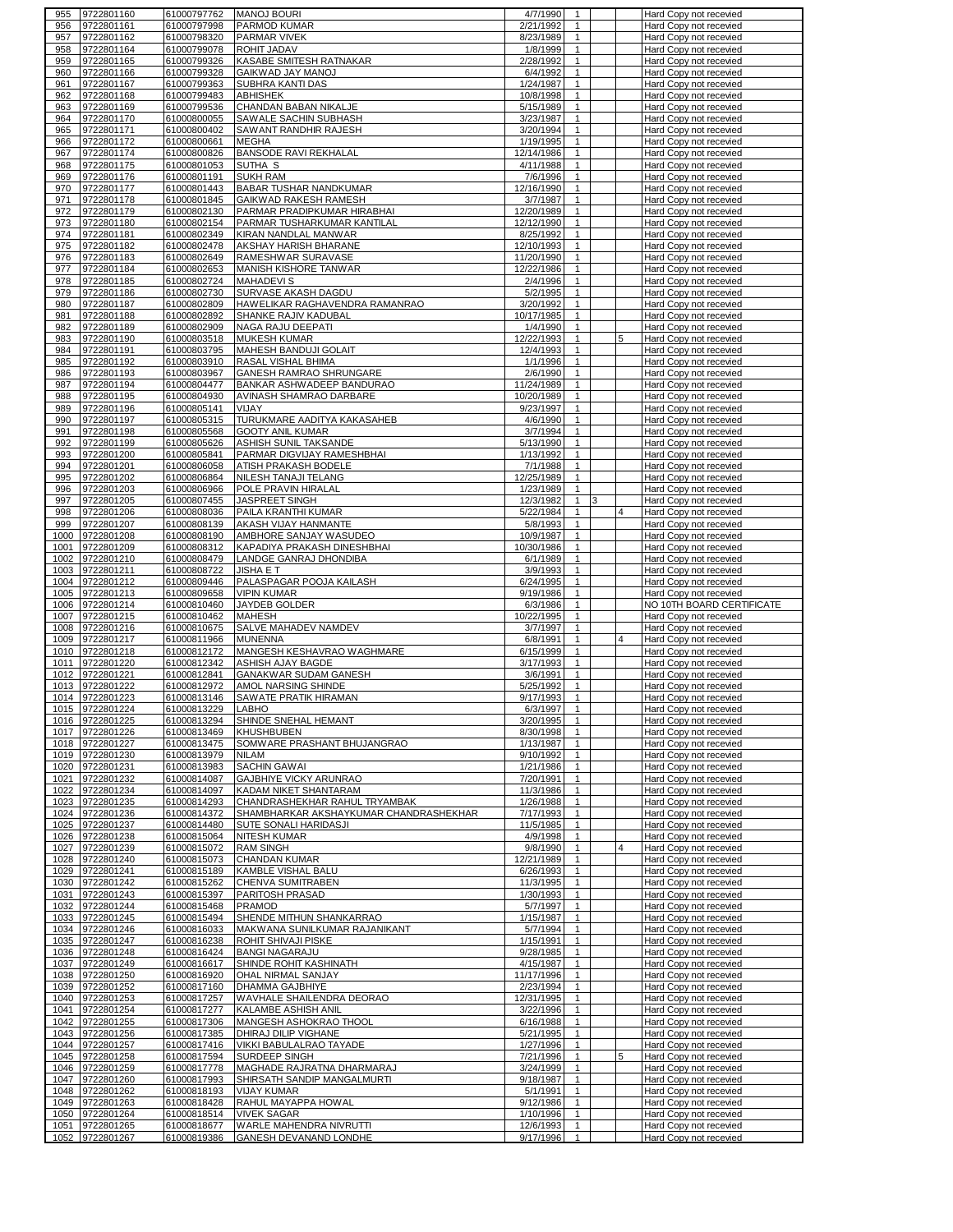| 1053         | 9722801268                         | 61000819435                | <b>RATHOD VANITABEN</b>                              | 5/3/1984                 | $\mathbf{1}$                 |   |   | Hard Copy not recevied                                  |
|--------------|------------------------------------|----------------------------|------------------------------------------------------|--------------------------|------------------------------|---|---|---------------------------------------------------------|
| 1054         | 9722801269                         | 61000819734                | GAIKWAD RAJKUMAR ROHIDAS                             | 4/21/1988                | $\mathbf{1}$                 |   |   | Hard Copy not recevied                                  |
| 1055         | 9722801270                         | 61000819792                | SHASHI KANT RAM                                      | 8/31/1989                | 1                            |   |   | Hard Copy not recevied                                  |
| 1056         | 9722801271                         | 61000820064                | WAGHOLIKAR ROHINI DNYANESHWAR                        | 12/27/1988               | $\mathbf{1}$                 |   |   | Hard Copy not recevied                                  |
| 1057         | 9722801272                         | 61000820067                | AMOL                                                 | 3/10/1991                | $\mathbf{1}$                 |   |   | Hard Copy not recevied                                  |
| 1058         | 9722801273                         | 61000820159                | <b>BABLU BHAKTA</b>                                  | 12/2/1992                | $\mathbf{1}$                 |   |   | Hard Copy not recevied                                  |
| 1059         | 9722801274                         | 61000821493                | <b>KAMBLE KIRAN PRAVIN</b>                           | 12/11/1993               | $\mathbf{1}$                 |   |   | Hard Copy not recevied                                  |
| 1060         | 9722801275                         | 61000821541                | WANKHADE PALLAVI PRALHAD                             | 9/14/1990                | $\mathbf{1}$                 |   |   | Hard Copy not recevied                                  |
| 1061         | 9722801276                         | 61000821944                | <b>RAJESH RAM</b>                                    | 7/3/1997                 | $\mathbf{1}$                 |   |   | Hard Copy not recevied                                  |
| 1062         | 9722801277                         | 61000822042                | MOHITE CHETAN MOHAN                                  | 2/3/1998                 | $\mathbf{1}$                 |   |   | Hard Copy not recevied                                  |
| 1063         | 9722801278                         | 61000822327                | LAVKUMAR                                             | 3/15/1995                | $\mathbf{1}$                 |   |   | Hard Copy not recevied                                  |
| 1064         | 9722801279                         | 61000822439                | SUKHDAN ANKUSH GANESHRAO                             | 8/27/1991                | $\mathbf{1}$                 |   |   | Hard Copy not recevied                                  |
| 1065         | 9722801280                         | 61000822715                | SACHIN R BARASKALE                                   | 6/27/1995                | $\mathbf{1}$                 |   |   | Hard Copy not recevied                                  |
| 1066         | 9722801281                         | 61000822799                | AJAY SHUDDHODHAN KHOBRAGADE                          | 6/28/1991                | $\mathbf{1}$                 |   |   | Hard Copy not recevied                                  |
| 1067         | 9722801282                         | 61000822953                | PASRATE RAJESH BAJRANG                               | 10/9/1993                | $\mathbf{1}$                 |   |   | Hard Copy not recevied                                  |
| 1068         | 9722801283<br>9722801284           | 61000823089                | KAMBLE SHUBHANGI SUNIL                               | 4/10/1993                | $\mathbf{1}$<br>$\mathbf{1}$ |   |   | Hard Copy not recevied                                  |
| 1069<br>1070 |                                    | 61000823653<br>61000823674 | WANKHEDE KADU MAHADEO                                | 10/19/1990<br>10/31/1993 | $\mathbf{1}$                 |   |   | Hard Copy not recevied                                  |
| 1071         | 9722801285<br>9722801286           | 61000823681                | MAKVANA RAVIKUMAR KARSHANBHAI<br>KADAM VISHAL EKNATH | 10/19/1989               | $\mathbf{1}$                 |   |   | Hard Copy not recevied                                  |
| 1072         | 9722801287                         | 61000824060                | SAROJ RAJNISH MANIJER                                | 5/14/1993                | $\mathbf{1}$                 |   |   | <b>Hard Copy not recevied</b><br>Hard Copy not recevied |
| 1073         | 9722801288                         | 61000824380                | KAMBLE AKSHAY JAYRAJ                                 | 2/26/1988                | $\mathbf{1}$                 |   |   | Hard Copy not recevied                                  |
| 1074         | 9722801289                         | 61000824534                | BODWADE DEVIKA RAGHUNATH                             | 6/15/1989                | $\mathbf{1}$                 |   |   | Hard Copy not recevied                                  |
| 1075         | 9722801290                         | 61000824591                | SACHIN PRAKASH KHAIRE                                | 7/1/1988                 | $\mathbf{1}$                 |   |   | Hard Copy not recevied                                  |
| 1076         | 9722801292                         | 61000824838                | ANIL BALU MOHITE                                     | 1/11/1988                | $\mathbf{1}$                 |   |   | Hard Copy not recevied                                  |
| 1077         | 9722801293                         | 61000825395                | RATHOD VIJAYKUMAR                                    | 1/24/1994                | $\mathbf{1}$                 |   |   | Hard Copy not recevied                                  |
| 1078         | 9722801294                         | 61000825417                | AMOL RAVIKUMAR WANARE                                | 9/30/1987                | $\mathbf{1}$                 |   | 4 | Hard Copy not recevied                                  |
| 1079         | 9722801295                         | 61000825564                | RAHUL KUMAR                                          | 10/23/1996               | $\mathbf{1}$                 |   |   | Hard Copy not recevied                                  |
| 1080         | 9722801296                         | 61000825723                | HIWARALE GANESH AWACHIT                              | 3/25/1975                | $\mathbf{1}$                 | 3 |   | Hard Copy not recevied                                  |
| 1081         | 9722801297                         | 61000825753                | <b>BAINT SINGH</b>                                   | 11/3/1994                | $\mathbf{1}$                 |   |   | Hard Copy not recevied                                  |
| 1082         | 9722801298                         | 61000825763                | MANGESH NARHARI GHARDE                               | 12/12/1995               | $\mathbf{1}$                 |   |   | Hard Copy not recevied                                  |
| 1083         | 9722801299                         | 61000825846                | <b>BABLU BARMAN</b>                                  | 10/20/1990               | $\mathbf{1}$                 |   |   | Hard Copy not recevied                                  |
| 1084         | 9722801300                         | 61000825871                | MUKESH NARHARI GHARDE                                | 6/17/1990                | $\mathbf{1}$                 |   |   | Hard Copy not recevied                                  |
| 1085         | 9722801301                         | 61000826183                | <b>GOKULADHASAN</b>                                  | 8/29/1994                | $\mathbf{1}$                 |   |   | Hard Copy not recevied                                  |
| 1086         | 9722801302                         | 61000826236                | PARBHU DAYAL                                         | 6/15/1989                | $\mathbf{1}$                 |   |   | Hard Copy not recevied                                  |
| 1087         | 9722801303                         | 61000826249                | <b>SREEJITH S</b>                                    | 11/8/1990                | $\mathbf{1}$                 |   |   | Hard Copy not recevied                                  |
|              | 1088 9722801304                    | 61000826568                | AKASH SHALIGRAM GAWAI                                | 12/2/1998                | $\mathbf{1}$                 |   |   | Hard Copy not recevied                                  |
| 1089         | 9722801305                         | 61000826899                | PREM KUMAR BIRAPAKA                                  | 11/14/1990               | $\mathbf{1}$                 |   |   | Hard Copy not recevied                                  |
| 1090         | 9722801306                         | 61000826926                | PRASHANT                                             | 8/24/1990                | $\mathbf{1}$                 |   |   | Hard Copy not recevied                                  |
| 1091         | 9722801307                         | 61000827006                | UJJWALA YASHWANT KAMBLE                              | 2/11/1986                | $\mathbf{1}$                 |   |   | Hard Copy not recevied                                  |
| 1092         | 9722801308                         | 61000827007                | WAGHMARE PRASHANT BHIMA                              | 10/10/1985               | $\mathbf{1}$                 |   |   | Hard Copy not recevied                                  |
| 1093         | 9722801309                         | 61000827172                | <b>MANOJKUMAR</b>                                    | 4/25/1988                | $\mathbf{1}$                 |   |   | Hard Copy not recevied                                  |
| 1094         | 9722801310                         | 61000827901                | ZODAPE DILIP ANURATH                                 | 12/11/1994               | $\mathbf{1}$                 |   |   | Hard Copy not recevied                                  |
| 1095         | 9722801311                         | 61000828187                | RATAN HIRALAL DONGRE                                 | 5/1/1993                 | $\mathbf{1}$                 |   |   | Hard Copy not recevied                                  |
| 1096         | 9722801312                         | 61000828621                | SUMED YASHVANT DHEMRE                                | 12/30/1989               | $\mathbf{1}$                 |   |   | Hard Copy not recevied                                  |
| 1097         | 9722801313                         | 61000828688                | AJAY KUMAR                                           | 5/10/1992                | $\mathbf{1}$                 |   |   | Hard Copy not recevied                                  |
| 1098         | 9722801314                         | 61000829239                | ROHAN NAHAR                                          | 4/24/1996                | $\mathbf{1}$                 |   |   | Hard Copy not recevied                                  |
| 1099         | 9722801315                         | 61000829386                | <b>DIVYA NAHAR</b>                                   | 7/27/1994                | $\mathbf{1}$                 |   |   | Hard Copy not recevied                                  |
| 1100         | 9722801317                         | 61000829541                | SOYANTAR NIKHILKUMAR RAMESHBHAI                      | 10/27/1995               | $\mathbf{1}$                 |   |   | Hard Copy not recevied                                  |
| 1101         | 9722801318                         | 61000829722                | <b>UDDHAV RAMESH MHASKE</b>                          | 6/29/1991                | $\mathbf{1}$                 |   |   | Hard Copy not recevied                                  |
| 1102         | 9722801319                         | 61000830269                | SURVE KULBHUSHAN                                     | 10/21/1993               | $\mathbf{1}$                 |   |   | Hard Copy not recevied                                  |
| 1103         | 9722801320                         | 61000830535                | SHIDHARATH JANARDHAN INKAR                           | 1/7/1986                 | $\mathbf{1}$                 |   |   | Hard Copy not recevied                                  |
| 1104         | 9722801321                         | 61000831198                | JEETRAM VERMA                                        | 8/17/1994                | $\mathbf{1}$                 |   |   | Hard Copy not recevied                                  |
| 1105         | 9722801322                         | 61000831289                | DURGE PRASHIK ROSHAN                                 | 9/25/1998                | $\mathbf{1}$                 |   |   | Hard Copy not recevied                                  |
| 1106         | 9722801324                         | 61000831656                | <b>HEMANT</b>                                        | 3/15/1992                | $\mathbf{1}$                 |   |   | Hard Copy not recevied                                  |
| 1107         | 9722801325                         | 61000831671                | <b>BHAGYA SHREE</b>                                  | 6/24/1995                | 1                            |   |   | Hard Copy not recevied                                  |
| 1108         | 9722801326                         | 61000832396                | <b>SANKET MORE</b>                                   | 2/15/1995                | $\mathbf{1}$                 |   |   | Hard Copy not recevied                                  |
| 1109         | 9722801327                         | 61000832475                | SANDEEP HIRALAL DONGRE                               | 7/2/1990                 | $\mathbf{1}$                 |   |   | Hard Copy not recevied                                  |
| 1110         | 9722801329                         | 61000833162                | RAVI                                                 | 3/15/1998                | $\mathbf{1}$                 |   |   | Hard Copy not recevied                                  |
| 1111         | 9722801330                         | 61000833429                | ANIL                                                 | 6/8/1997                 | $\mathbf{1}$                 |   |   | Hard Copy not recevied                                  |
|              | 1112 9722801331                    | 61000833491                | <b>AMIT SHIRSAT</b>                                  | 11/30/1996               | $\mathbf{1}$                 |   |   | Hard Copy not recevied                                  |
|              | 1113 19722801332                   | 61000833517                | AASHISH RANGA                                        | 2/25/1997                |                              |   |   | Hard Copy not recevied                                  |
|              | 1114 9722801333                    | 61000833539                | <b>ASHWINI</b>                                       | 2/28/1993                | $\overline{1}$               |   |   | Hard Copy not recevied                                  |
|              | 1115 9722801334                    | 61000833684                | NAGSEN                                               | 6/28/1994                | $\mathbf{1}$                 |   |   | Hard Copy not recevied                                  |
|              | 1116 9722801335                    | 61000834177                | <b>BARAHATE AKSHAY ANIL</b>                          | 11/4/1993                | $\mathbf{1}$                 |   |   | Hard Copy not recevied                                  |
|              | 1117 9722801336                    | 61000834371                | GUDDU SINGH GAWARIYA                                 | 7/15/1998                | $\mathbf{1}$                 |   |   | Hard Copy not recevied                                  |
|              | 1118 9722801337                    | 61000834462                | RAHUL KUMAR                                          | 9/12/1992                | $\mathbf{1}$                 |   |   | Hard Copy not recevied                                  |
|              | 1119 9722801339<br>1120 9722801340 | 61000834966<br>61000835524 | BAGDA VIMALKUMAR RAMABHAI<br>ADOLE SACHIN BABARAO    | 2/16/1997<br>3/8/1995    | $\mathbf{1}$<br>$\mathbf{1}$ |   |   | Hard Copy not recevied<br>Hard Copy not recevied        |
|              | 1121 9722801341                    | 61000835647                | NISHANT PRAKASH SAWANT                               | 4/20/1995                | $\mathbf{1}$                 |   |   | Hard Copy not recevied                                  |
|              | 1122 9722801342                    | 61000835710                | CHAUHAN ATULKUMAR TRIBHOVANDAS                       | 4/11/1994                | $\mathbf{1}$                 |   |   | Hard Copy not recevied                                  |
|              | 1123 9722801343                    | 61000835742                | SHUDHODHAN SHRIDHAR MESHRAM                          | 7/23/1987                | $\mathbf{1}$                 |   |   | Hard Copy not recevied                                  |
|              | 1124 9722801344                    | 61000836450                | MARU SHAILESHKUMAR NARESHBHAI                        | 11/13/1994               | $\mathbf{1}$                 |   |   | Hard Copy not recevied                                  |
|              | 1125 9722801345                    | 61000836554                | MESHRAM MANGESH CHANDRABHOJ                          | 12/1/1988                | $\mathbf{1}$                 |   |   | Hard Copy not recevied                                  |
|              | 1126 9722801346                    | 61000836621                | SONU SOLANKI                                         | 3/20/1988                | $\mathbf{1}$                 |   |   | Hard Copy not recevied                                  |
|              | 1127 9722801347                    | 61000836793                | GAJBHIYE PRATIKSHA VIJAY                             | 11/15/1997               | $\mathbf{1}$                 |   |   | Hard Copy not recevied                                  |
|              | 1128 9722801350                    | 61000838341                | SWAPNIL MAHESH KAMBLE                                | 10/24/1985               | $\mathbf{1}$                 |   |   | Hard Copy not recevied                                  |
|              | 1129 9722801351                    | 61000838404                | <b>BORICHA AMITBHAI</b>                              | 9/9/1997                 | $\mathbf{1}$                 |   |   | Hard Copy not recevied                                  |
|              | 1130 9722801352                    | 61000838606                | <b>KUSUME HARISH</b>                                 | 6/3/1991                 | $\mathbf{1}$                 |   |   | Hard Copy not recevied                                  |
|              | 1131 9722801353                    | 61000838791                | <b>KALAKAPPA</b>                                     | 6/10/1992                | $\mathbf{1}$                 |   |   | Hard Copy not recevied                                  |
|              |                                    | 61000839074                | <b>BHAGYAJIT DAS</b>                                 | 11/25/1995               | $\mathbf{1}$                 |   |   | Hard Copy not recevied                                  |
|              | 1132 9722801354                    |                            |                                                      |                          |                              |   |   |                                                         |
|              | 1133 9722801355                    | 61000839540                | <b>BHABATOSH MANDAL</b>                              | 11/24/1993               | $\mathbf{1}$                 |   |   | Hard Copy not recevied                                  |
|              | 1134 9722801356                    | 61000839657                | GHANGHAV PRAVIN DILIP                                | 1/28/1991                | $\mathbf{1}$                 |   |   | Hard Copy not recevied                                  |
|              | 1135 9722801357                    | 61000839688                | SOLANKI NIKUNJKUMAR NATVARLAL                        | 11/8/1991                | $\mathbf{1}$                 |   |   | NO 10TH BOARD CERTIFICATE                               |
|              | 1136 9722801358                    | 61000839706                | YOGESH SHRIKANT LASURE                               | 11/5/1992                | $\mathbf{1}$                 |   |   | Hard Copy not recevied                                  |
|              | 1137 9722801359                    | 61000839793                | SATPUTE TUSHAR MOHAN                                 | 3/16/1991                | $\mathbf{1}$                 |   |   | Hard Copy not recevied                                  |
|              | 1138 9722801361                    | 61000840334                | <b>VIRENDRA KUMAR</b>                                | 9/5/1986                 | $\mathbf{1}$                 |   |   | Hard Copy not recevied                                  |
|              | 1139 9722801362                    | 61000840839                | CHAVAN TUSHAN ASHOK                                  | 8/20/1989                | $\mathbf{1}$                 |   |   | Hard Copy not recevied                                  |
|              | 1140 9722801363                    | 61000840887                | HIMMAT BALIRAM KHILLARE                              | 5/5/1992                 | $\mathbf{1}$                 |   |   | Hard Copy not recevied                                  |
|              | 1141 9722801365                    | 61000841756                | SANSARODE AMARDEEP BHAKTAPRALHAD                     | 10/27/1987               | $\mathbf{1}$                 |   |   | Hard Copy not recevied                                  |
|              | 1142 9722801367                    | 61000841961                | <b>SUMIT KUMAR</b>                                   | 9/2/1995                 | $\mathbf{1}$                 |   |   | Hard Copy not recevied                                  |
|              | 1143 9722801368                    | 61000842380                | THOTE PRITAM NARAYAN                                 | 12/25/1994               | $\mathbf{1}$                 |   |   | Hard Copy not recevied                                  |
|              | 1144 9722801369                    | 61000842482                | TEJ RAM                                              | 12/24/1990               | $\mathbf{1}$                 |   |   | Hard Copy not recevied                                  |
|              | 1145 9722801370                    | 61000842592                | LONDHE MAKARAND PRADEEP                              | 3/26/1991                | $\mathbf{1}$                 |   |   | Hard Copy not recevied                                  |
|              | 1146 9722801371                    | 61000842832                | SHAMKUWAR NIKHIL OMRAJ                               | 9/28/1990                | $\mathbf{1}$                 |   |   | Hard Copy not recevied                                  |
|              | 1147 9722801372                    | 61000843635                | SANGHARATNA ANANDRAO SURYAWANSHI                     | 8/19/1988                | $\mathbf{1}$                 |   |   | Hard Copy not recevied                                  |
|              | 1148 9722801373                    | 61000843749                | SUJATHA VIPPARLA                                     | 4/5/1983                 | $\mathbf{1}$                 |   | 4 | Hard Copy not recevied                                  |
|              | 1149 9722801374<br>1150 9722801376 | 61000843815<br>61000844014 | NYUTAN RAJKUMAR WANKAR<br>PARMAR HITESHBHAI UKABHAI  | 3/30/1989<br>8/8/1986    | $\mathbf{1}$                 |   |   | Hard Copy not recevied<br>Hard Copy not recevied        |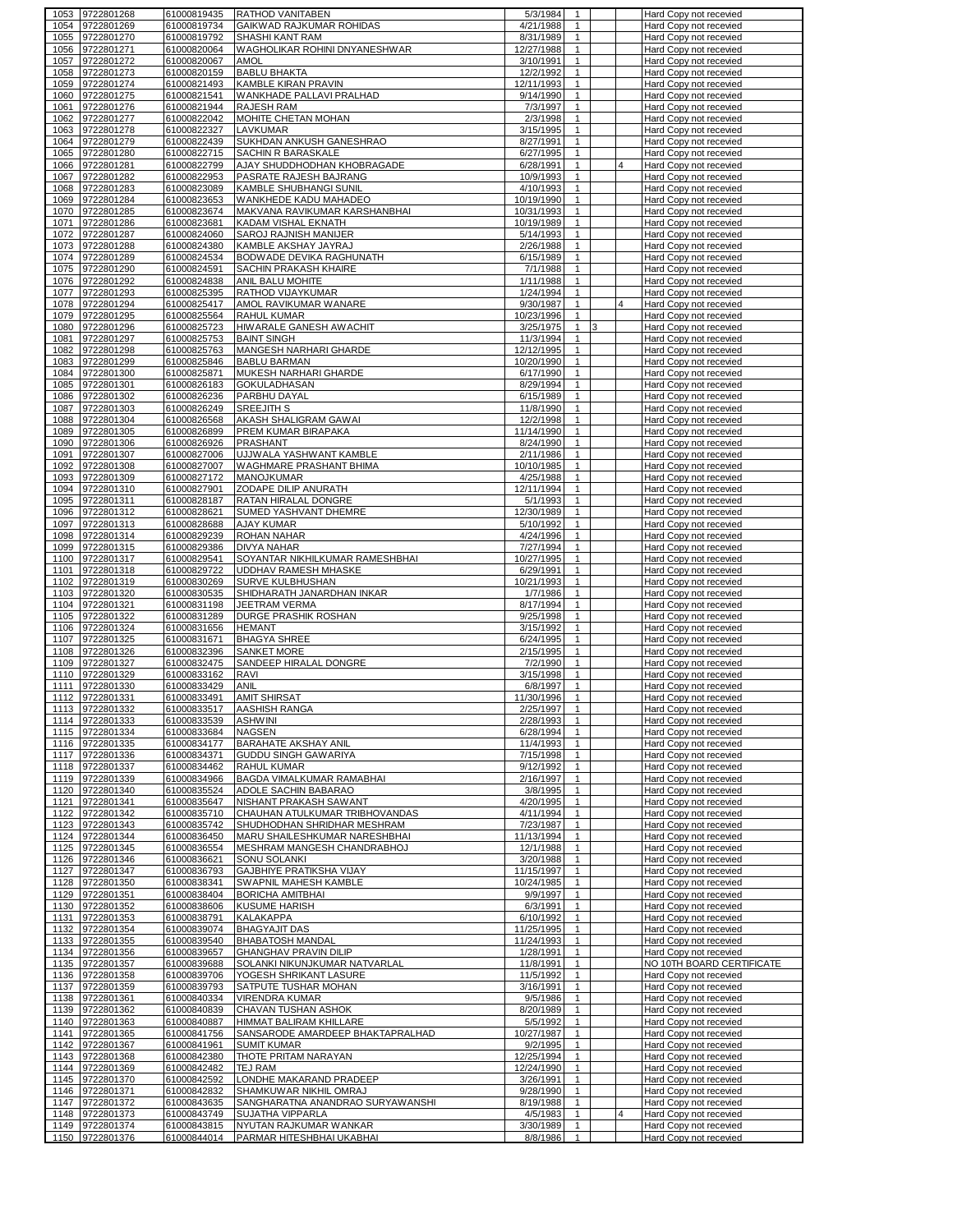| 1151 9722801378                       | 61000844353                | SABLE SWAPNIL UTTAM                                          | 9/5/1999<br>1                               | Hard Copy not recevied                           |
|---------------------------------------|----------------------------|--------------------------------------------------------------|---------------------------------------------|--------------------------------------------------|
| 9722801380<br>1152                    | 61000845227                | KAMBLE SHUBHADA PRADIP                                       | 8/26/1997<br>$\mathbf{1}$                   | Hard Copy not recevied                           |
| 9722801381<br>1153                    | 61000845776                | SNEHAL BALASAHEB PAWAR                                       | 6/27/1994<br>$\mathbf{1}$                   | Hard Copy not recevied                           |
| 9722801383<br>1154                    | 61000846019                | RATNADIP CHICHKHEDE                                          | 5/8/1993<br>$\mathbf{1}$                    | Hard Copy not recevied                           |
| 9722801384<br>1155                    | 61000846592                | <b>INDRA JIT DAS</b>                                         | $\mathbf{1}$<br>11/18/1994                  |                                                  |
|                                       |                            |                                                              |                                             | Hard Copy not recevied                           |
| 9722801385<br>1156                    | 61000846676                | <b>SUBHRA DAS</b>                                            | 7/28/1999<br>$\mathbf{1}$                   | Hard Copy not recevied                           |
| 1157<br>9722801386                    | 61000846961                | <b>KESHAB DAS</b>                                            | 8/28/1997<br>$\mathbf{1}$                   | Hard Copy not recevied                           |
| 9722801387<br>1158                    | 61000847185                | <b>RAM KUMAR</b>                                             | 1/12/1994<br>$\mathbf{1}$                   | Hard Copy not recevied                           |
| 1159<br>9722801389                    | 61000847390                | BHOSALE PRANALI PRABHUKIRAN                                  | 1/28/1994<br>1                              | Hard Copy not recevied                           |
| 1160<br>9722801390                    | 61000847482                | AADESH                                                       | 5/30/1999<br>$\mathbf{1}$                   | Hard Copy not recevied                           |
| 1161<br>9722801392                    | 61000847492                | SATVIR SINGH                                                 | 9/27/1994<br>$\mathbf{1}$                   | Hard Copy not recevied                           |
| 1162<br>9722801393                    | 61000847739                | BHAGAT RAHUL PUNDLIKRAO                                      | 6/15/1989<br>$\mathbf{1}$                   | Hard Copy not recevied                           |
|                                       |                            |                                                              |                                             |                                                  |
| 9722801394<br>1163                    | 61000848012                | PRAMOD KUMAR CHOUDHARY                                       | $\mathbf{1}$<br>7/10/1991                   | Hard Copy not recevied                           |
| 1164<br>9722801395                    | 61000848357                | RUPESH DEOMAN CHINCHOLE                                      | 5/15/1996<br>$\mathbf{1}$                   | Hard Copy not recevied                           |
| 9722801396<br>1165                    | 61000848440                | DABHADE PRAVIN SOMAJI                                        | 5/18/1988<br>$\mathbf{1}$                   | Hard Copy not recevied                           |
| 1166<br>9722801397                    | 61000848558                | <b>DEVA RAM</b>                                              | 12/5/1995<br>$\mathbf{1}$                   | Hard Copy not recevied                           |
| 1167<br>9722801398                    | 61000848608                | KOLHE PRAFUL BHIMRAO                                         | 10/18/1990<br>$\mathbf{1}$                  | Hard Copy not recevied                           |
| 1168<br>9722801399                    | 61000849109                | LOKHANDE KIRAN ANKUSH                                        | 10/28/1995<br>1                             | Hard Copy not recevied                           |
| 9722801400<br>1169                    | 61000849138                | LOKHANDE NIKITA ANKUSH                                       | 7/31/1997<br>1                              | Hard Copy not recevied                           |
|                                       |                            |                                                              |                                             |                                                  |
| 9722801401<br>1170                    | 61000849315                | ANBARASIT                                                    | 12/9/1994<br>1                              | Hard Copy not recevied                           |
| 1171<br>9722801403                    | 61000850605                | RAUT ROHIT PRAMOD                                            | 11/7/1989<br>$\mathbf{1}$                   | Hard Copy not recevied                           |
| 1172<br>9722801404                    | 61000850793                | UBALE PRAMOD SHRIRANGRAO                                     | 9/14/1988<br>1                              | Hard Copy not recevied                           |
| 1173<br>9722801405                    | 61000850805                | <b>BISWAJIT ROY</b>                                          | 2/10/1990<br>1                              | Hard Copy not recevied                           |
| 9722801406<br>1174                    | 61000851292                | SHINDE AJAY SATISH                                           | 10/16/1995<br>$\mathbf{1}$                  | Hard Copy not recevied                           |
| 1175<br>9722801407                    | 61000851373                | PRADEEP THORAT                                               | 9/24/1991<br>$\mathbf{1}$                   | Hard Copy not recevied                           |
|                                       |                            |                                                              | $\mathbf{1}$                                |                                                  |
| 9722801408<br>1176                    | 61000852162                | PARMAR RAKESHKUMAR                                           | 8/19/1994                                   | Hard Copy not recevied                           |
| 1177<br>9722801409                    | 61000852212                | ARAKH PRAVIN SANJAY                                          | 7/1/1999<br>$\mathbf{1}$                    | Hard Copy not recevied                           |
| 9722801410<br>1178                    | 61000852343                | <b>BOLLEDU SUNANDA</b>                                       | 1/4/1987<br>$\mathbf{1}$                    | Hard Copy not recevied                           |
| 9722801411<br>1179                    | 61000852747                | <b>TAYADE SACHIN KIRAN</b>                                   | 12/23/1986<br>$\mathbf{1}$                  | Hard Copy not recevied                           |
| 1180<br>9722801412                    | 61000852803                | SHENDE PADMINI DIWAKARRAO                                    | 6/3/1990<br>$\mathbf{1}$                    | Hard Copy not recevied                           |
| 1181<br>9722801413                    | 61000852970                | YUWARAJ                                                      | 11/20/1986<br>$\mathbf{1}$                  | Hard Copy not recevied                           |
| 9722801414<br>1182                    | 61000852987                | <b>ATUL KUMAR</b>                                            | 4/3/1995<br>$\mathbf{1}$                    | Hard Copy not recevied                           |
|                                       |                            |                                                              |                                             |                                                  |
| 1183<br>9722801415                    | 61000853076                | <b>MANOJ KUMAR</b>                                           | 7/1/1992<br>$\mathbf{1}$                    | Hard Copy not recevied                           |
| 9722801416<br>1184                    | 61000853418                | KARHADE SHITAL PRAKASH                                       | 7/9/1991<br>$\mathbf{1}$                    | Hard Copy not recevied                           |
| 1185<br>9722801417                    | 61000853493                | <b>MITHUN DAS</b>                                            | 5/7/1995<br>$\mathbf{1}$                    | Hard Copy not recevied                           |
| 1186<br>9722801418                    | 61000853777                | DONGRE PRAMOD BHIMRAO                                        | 9/11/1987<br>1                              | Hard Copy not recevied                           |
| 1187<br>9722801419                    | 61000854025                | <b>NAVJOT SINGH</b>                                          | 11/23/1993<br>$\mathbf{1}$                  | Hard Copy not recevied                           |
| 9722801420<br>1188                    | 61000854231                | TALIKUTE PANDHARI VARU                                       | 6/19/1992<br>$\mathbf{1}$                   | Hard Copy not recevied                           |
|                                       |                            |                                                              |                                             |                                                  |
| 1189<br>9722801421                    | 61000855454                | GHOBALE SHARAD VAIJANATH                                     | 6/18/1988<br>$\mathbf{1}$                   | Hard Copy not recevied                           |
| 9722801422<br>1190                    | 61000855489                | <b>BHAKTI VIJAY BHOSALE</b>                                  | 12/11/1991<br>$\mathbf{1}$                  | Hard Copy not recevied                           |
| 9722801425<br>1191                    | 61000856705                | VISHWAJEET BABASAHEB KAMBLE                                  | 7/25/1988<br>$\mathbf{1}$                   | Hard Copy not recevied                           |
| 1192<br>9722801426                    | 61000856743                | <b>GAMARE SACHIN BALIRAM</b>                                 | $\mathbf{1}$<br>11/24/1991                  | Hard Copy not recevied                           |
| 1193<br>9722801427                    | 61000856792                | PARMAL SINGH                                                 | 11/1/1990<br>1                              | Hard Copy not recevied                           |
| 9722801428<br>1194                    | 61000856842                | RAVINDRA KUMAR                                               | 1/23/1987<br>1                              | Hard Copy not recevied                           |
|                                       |                            |                                                              |                                             |                                                  |
| 9722801429<br>1195                    | 61000856952                | PANKAJ                                                       | 7/27/1990<br>1                              | Hard Copy not recevied                           |
| 9722801430<br>1196                    | 61000856974                | <b>ANUP PRASAD</b>                                           | 11/15/1995<br>$\mathbf{1}$                  | Hard Copy not recevied                           |
| 1197<br>9722801433                    | 61000857098                | <b>BABAR SURAJ BHASKAR</b>                                   | 6/4/1998<br>$\mathbf{1}$                    | Hard Copy not recevied                           |
|                                       |                            |                                                              |                                             |                                                  |
| 9722801434<br>1198                    | 61000857356                | PUSHPENDRA KUMAR                                             | 8/29/1995<br>1                              | Hard Copy not recevied                           |
|                                       |                            |                                                              |                                             |                                                  |
| 9722801435<br>1199                    | 61000857628                | MORE MILIND MAROTI                                           | 3/31/1987<br>1                              | Hard Copy not recevied                           |
| 1200<br>9722801436                    | 61000857686                | <b>RAJKUMAR</b>                                              | 10/5/1992<br>$\mathbf{1}$                   | Hard Copy not recevied                           |
| 9722801437<br>1201                    | 61000857689                | THORAT MAHENDRA SATISH                                       | 2/10/1990<br>1                              | Hard Copy not recevied                           |
| 1202<br>9722801438                    | 61000857954                | RANDIL SURAJ NANASAHEB                                       | 1/8/1994<br>$\mathbf{1}$                    | Hard Copy not recevied                           |
| 1203<br>9722801439                    | 61000858007                | DHANVIJAY KHUSHABU NARENDRA                                  | 6/25/1995<br>$\mathbf{1}$                   | Hard Copy not recevied                           |
| 1204<br>9722801440                    | 61000858019                | <b>SUJAY BARMAN</b>                                          | 4/16/1997<br>$\mathbf{1}$                   | Hard Copy not recevied                           |
|                                       |                            |                                                              | $\mathbf{1}$                                |                                                  |
| 1205<br>9722801441                    | 61000858901                | CHITARE ASHVINI ARUN                                         | 12/14/1995                                  | Hard Copy not recevied                           |
| 9722801442<br>1206                    | 61000859032                | RAMBHAU BABURAO KHANDARE                                     | 6/7/1987<br>$\mathbf{1}$                    | Hard Copy not recevied                           |
| 9722801443<br>1207                    | 61000859151                | KAMBLE SURAJ MUKUND                                          | 8/29/1995<br>$\mathbf{1}$                   | Hard Copy not recevied                           |
| 9722801444<br>1208                    | 61000859478                | VEER URMILA SADHU                                            | $\mathbf{1}$<br>11/3/1989                   | Hard Copy not recevied                           |
| 1209<br>9722801445                    | 61000859787                | DHUSIYA SHWETA SATISHCHANDRA                                 | 10/12/1994<br>$\mathbf{1}$                  | Hard Copy not recevied                           |
| 9722801446<br>1210                    | 61000860126                | PALASPAGAR JYOTI ASHOK                                       | 5/5/1991<br>$\mathbf{1}$                    | Hard Copy not recevied                           |
| 1211 9722801448                       | 61000860192                | GAIKWAD KRUNAL SUDAM                                         | $\mathbf{1}$<br>4/15/1988                   | Hard Copy not recevied                           |
|                                       |                            | RAMAVTAR ARYA                                                | $\mathbf{1}$                                |                                                  |
| 1212 9722801449                       | 61000860242                |                                                              | 5/2/1989<br>$\mathbf{1}$                    | Hard Copy not recevied                           |
| 1213 9722801450                       | 61000860431                | BAISANE MANOJ DHARMAJI                                       | 6/4/1992                                    | Hard Copy not recevied                           |
| 1214 9722801451                       | 61000860793                | SONDARVA MEHULKUMAR                                          | 7/13/1994<br>$\mathbf{1}$                   | Hard Copy not recevied                           |
| 1215 9722801452                       | 61000861123                | AWADHESH KUMAR                                               | 12/21/1991<br>$\mathbf{1}$                  | Hard Copy not recevied                           |
| 1216 9722801453                       | 61000861138                | LAXMAN PRASAD                                                | 11/25/1993<br>$\mathbf{1}$                  | Hard Copy not recevied                           |
| 1217 9722801454                       | 61000861342                | AKASH SUBHASH BANSODE                                        | 7/3/1995<br>$\mathbf{1}$                    | Hard Copy not recevied                           |
| 1218 9722801456                       | 61000861954                | SWAPNIL VASANT GURCHAL                                       | 12/27/1987<br>$\mathbf{1}$                  | Hard Copy not recevied                           |
| 1219 9722801457                       | 61000862058                | RATHOD PRAVALSINH P                                          | 6/4/1998<br>$\mathbf{1}$                    | Hard Copy not recevied                           |
| 1220 9722801458                       | 61000862141                | SANDANSHIV VISHALKUMAR ARJUN                                 | 5/7/1986<br>$\mathbf{1}$                    | Hard Copy not recevied                           |
| 1221                                  | 61000862724                |                                                              | 12/20/1993<br>$\mathbf{1}$                  | Hard Copy not recevied                           |
| 9722801459                            |                            | SIDHARTH SADASHIV DHANKE                                     |                                             |                                                  |
| 1222<br>9722801461                    | 61000863190                | KONDRA PRAVEEN KUMAR                                         | 10/3/1994<br>1                              | Hard Copy not recevied                           |
| 9722801462<br>1223                    | 61000863261                | AAKASH VERMA                                                 | 6/24/1994<br>$\mathbf{1}$                   | Hard Copy not recevied                           |
| 1224 9722801464                       | 61000864003                | SUMESH SURYAVANSHI                                           | 12/29/1995<br>1                             | Hard Copy not recevied                           |
| 1225<br>9722801465                    | 61000864323                | <b>VISHAL KUMAR</b>                                          | 1/1/1998<br>$\mathbf{1}$                    | Hard Copy not recevied                           |
| 1226 9722801467                       | 61000864442                | SAGAR DILIP SONAWANE                                         | 2/21/1991<br>$\mathbf{1}$                   | Hard Copy not recevied                           |
| 1227<br>9722801468                    | 61000864543                | PARMAR BHAVESHBHAI                                           | 3/13/1999<br>$\mathbf{1}$                   | Hard Copy not recevied                           |
|                                       |                            |                                                              |                                             |                                                  |
| 1228 9722801469                       | 61000864588                | PARMAR HITESHBHAI                                            | 11/20/1997<br>$\mathbf{1}$                  | Hard Copy not recevied                           |
| 1229<br>9722801470                    | 61000864807                | <b>ISHAWAR KUMAR</b>                                         | 3/17/1990<br>$\mathbf{1}$                   | Hard Copy not recevied                           |
| 1230<br>9722801471                    | 61000865351                | <b>ASHUTOSH</b>                                              | 10/13/1985<br>$\mathbf{1}$                  | Hard Copy not recevied                           |
| 9722801472<br>1231                    | 61000865445                | JADHAV AKSHATA VISHWAS                                       | 6/3/1995<br>$\mathbf{1}$                    | Hard Copy not recevied                           |
| 1232 9722801473                       | 61000865649                | PARMAR DIPAK                                                 | 10/19/1994<br>$\mathbf{1}$                  | Hard Copy not recevied                           |
| 1233 9722801474                       | 61000865798                | PARMAR SURESHBHAI                                            | 8/2/1996<br>$\mathbf{1}$                    | Hard Copy not recevied                           |
|                                       |                            |                                                              | $\mathbf{1}$                                |                                                  |
| 1234 9722801475                       | 61000865838                | KAMBLE POOJA PRADEEP                                         | 9/25/1995                                   | Hard Copy not recevied                           |
| 1235 9722801477                       | 61000866461                | GHEW ANDE MANGESH DEVIDAS                                    | 7/16/1998<br>$\mathbf{1}$                   | Hard Copy not recevied                           |
| 1236 9722801478                       | 61000866779                | BHAGWAN SHAHAJI SALVE                                        | 6/23/1991<br>$\mathbf{1}$                   | Hard Copy not recevied                           |
| 1237 9722801481                       | 61000867603                | GAYAKWAD VIJAYKUMAR NAGORAO                                  | 10/31/1990<br>$\mathbf{1}$                  | Hard Copy not recevied                           |
| 1238 9722801482                       | 61000867950                | <b>VIKRANT</b>                                               | $\mathbf{1}$<br>7/15/1997                   | Hard Copy not recevied                           |
| 9722801483<br>1239                    | 61000868167                | KAMBLE MADHAV BALAJI                                         | 8/15/1990<br>$\mathbf{1}$                   | Hard Copy not recevied                           |
| 9722801484<br>1240                    | 61000868325                | KAMBLE RANJIT NAVNATH                                        | 5/11/1996<br>$\mathbf{1}$                   |                                                  |
|                                       |                            |                                                              |                                             | Hard Copy not recevied                           |
| 9722801485<br>1241                    | 61000868433                | SACHIN KUSHAB SHENDE                                         | 10/2/1990<br>$\mathbf{1}$                   | Hard Copy not recevied                           |
| 1242<br>9722801486                    | 61000868438                | KAMBLE SUDHIR TATERAO                                        | 5/2/1988<br>$\mathbf{1}$                    | Hard Copy not recevied                           |
| 9722801487<br>1243                    | 61000868631                | AKASH                                                        | 5/13/1997<br>$\mathbf{1}$                   | Hard Copy not recevied                           |
| 9722801488<br>1244                    | 61000868676                | AKASH UBALE                                                  | 7/1/1998<br>$\mathbf{1}$                    | Hard Copy not recevied                           |
| 1245 9722801489                       | 61000868738                | MANE BALAJI BABURAO                                          | 3/12/1987<br>$\mathbf{1}$                   | Hard Copy not recevied                           |
| 9722801491<br>1246                    | 61000868836                | <b>MAKWANA KISHOR</b>                                        | 6/9/1986<br>$\mathbf{1}$                    | Hard Copy not recevied                           |
|                                       |                            |                                                              |                                             |                                                  |
| 9722801492<br>1247<br>1248 9722801493 | 61000869236<br>61000869259 | WANKHADE SURAJ JAYPRAKASH<br><b>WANKHADE AKSHAY BIMBISAR</b> | 6/20/1994<br>1<br>1/15/1995<br>$\mathbf{1}$ | Hard Copy not recevied<br>Hard Copy not recevied |